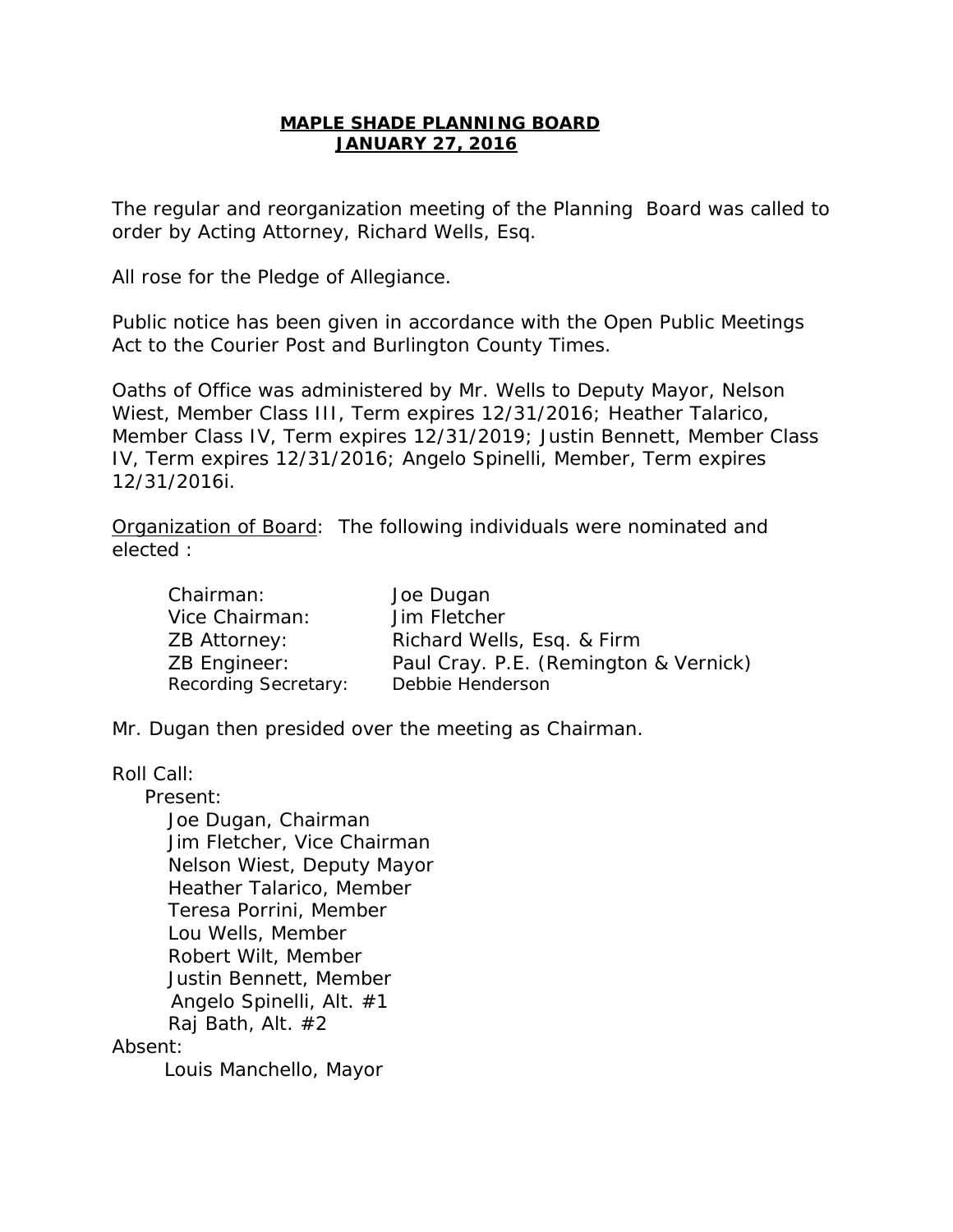Also Present: Richard Wells, Esq., Solicitor Paul Cray, P.E., Engineer Kevin Rijs, Community Development Director

Separate motions were made and seconded to approve the Meeting Dates for 2016 set by Council and approve the Official Newspaper authorized by Council. All voiced approval.

Minutes:

The November 19, 2015 Minutes will be submitted next month for approval.

New Business:

King House – 15 W. Main St. (Bl. 63/6.002) – SPW-348 – Ownership Change Downtown Business District; restaurant use remains unchanged.

Liu Zeng Qin was sworn in by Attorney Wells. Hours of operation: M-F: 11:00 am – 10 pm; Sat: 11 am – 11 pm; Sun: 11 am – 11 pm. Chinese take out restarant with 8 tables inside for eat in.

Mr. Fletcher reported Site Plan Review had no issues.

Mr. Cray had no engineering issues.

Opened to the Public:

No one appeared to give testimony. Motion made and seconded to close public portion.

Motion to approve made and seconded. Roll call: all in favor.

Tamla L. Doss Hair Salon – 301 E. Main St. – (B55/20) – SPW-349 Downtown Business District

Tamla Doss sworn in by Attorney Wells. Hours: Closed Mon.; T-W 9:30 – 5:00 pm; T-F-S: 9:30 – 7:00 pm.

Mr. Fletcher reported Site Plan Review concerned only one parking space available. Applicant stated she is aware of that and will advise customers.

Opened to the public: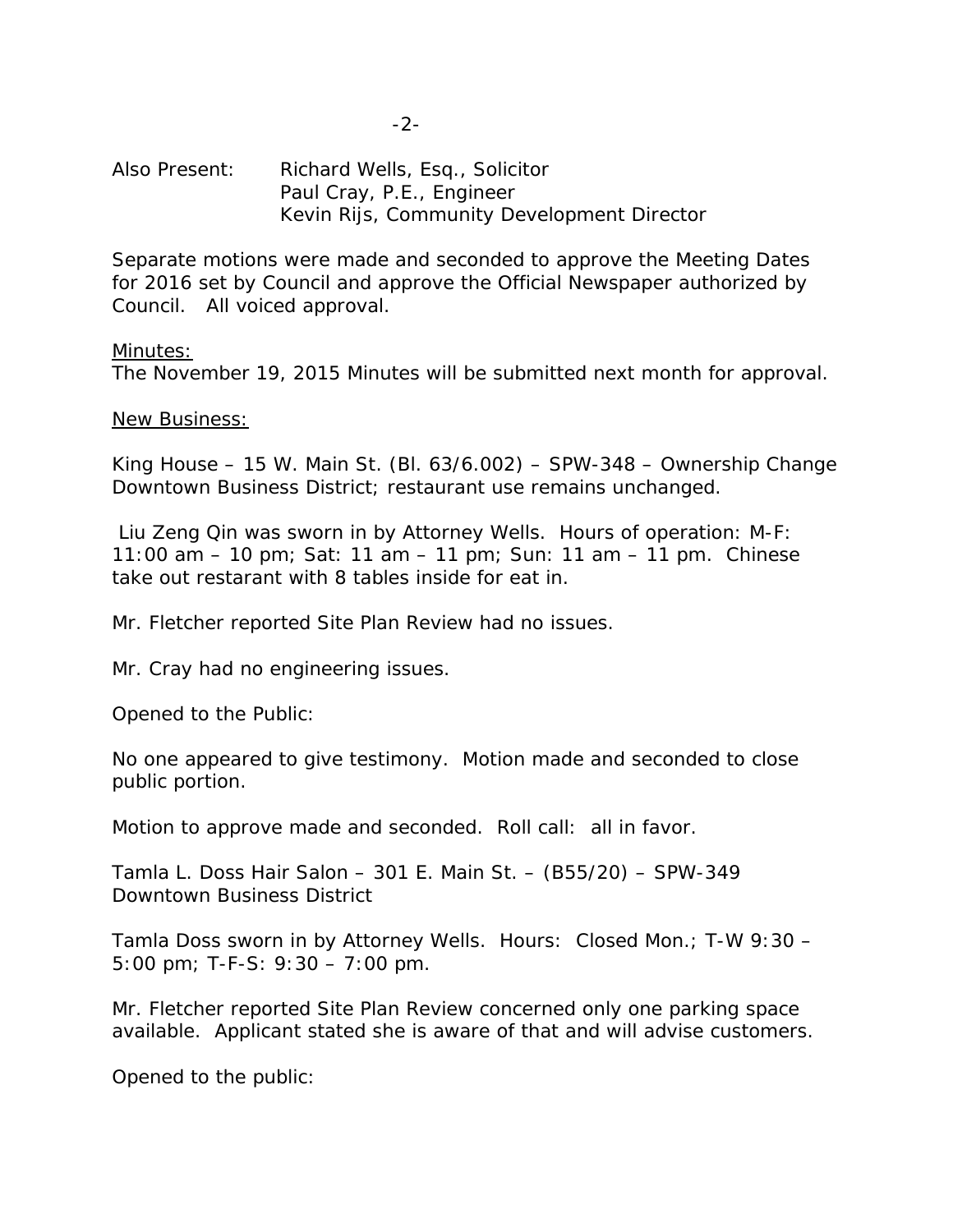-3-

No one appeared to give testimony.

Motion made and seconded to close public portion: all in favor.

Motion made (Porrini/Wells) to approve application. Roll Call: all in favor.

Resolutions:

90-Day Abs, 6 N. Forklanding Rd. (B63/8) – SPW-347

CKS Properties, 570 Sunset Rd., (B164/22 – SDR-360 – Minor Subdivision

Motion to adopt made and seconded (Fletcher/Wells). Roll call: all in favor with the exception of Mr. Wiest who abstained.

# Community Development:

Joe Augustyn (Alaimo Group) reported on the Master Plan Reexamination Report 2016 Schedule: Planning Board Meetings 3/23 and 4/27, as well as the Master Plan Update: Housing Element and Fair Share Plan.

Public Hearing will be held in April 2016. Kevin and Paul Cray will work together.

Motion made (Wells/Fletcher) to recommend approval to Council.

# Adjourn:

Motion made (Porrini/Dugan) all voicing in favor.

# **THESE MINUTES ARE A BRIEF SUMMARY OF THE PROCEEDINGS AND SHOULD NOT BE TAKEN AS VERBATIM TESTIMONY.**

# **Next Meeting – February 24, 2016**

Respectfully submitted,

Lorraine Fidler Recording Secretary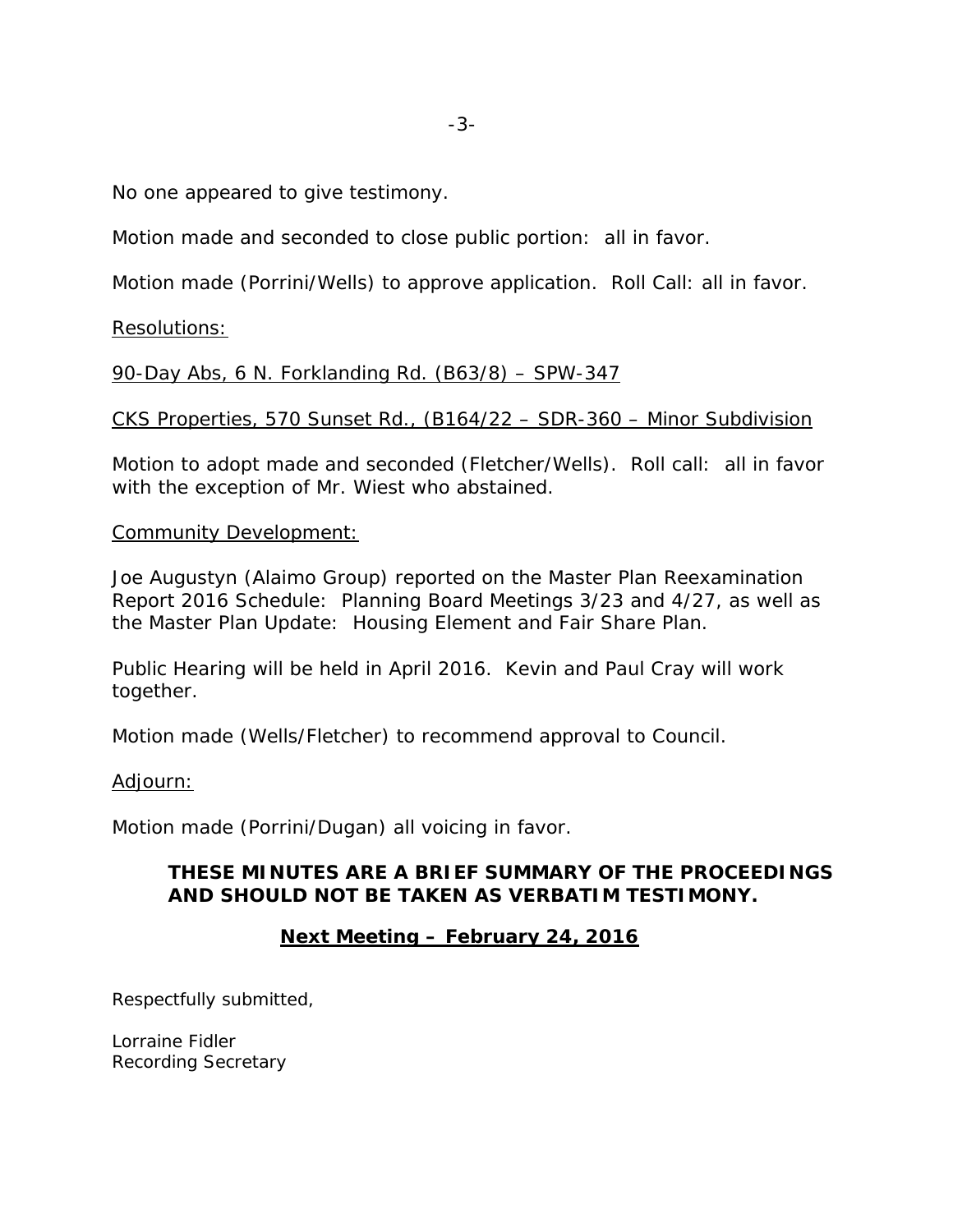# **MAPLE SHADE PLANNING BOARD FEBRUARY 24, 2016 – 7:30 P.M**.

The regular meeting of the Planning Board was called to order by Chairman Joseph Dugan.

All rose for the Pledge of Allegiance.

Public notice has been given in accordance with the Public Meetings Act to the Courier Post and Burlington County Times.

Oaths of Office were administered by Attorney Brian Budic to two members not sworn in at January meeting: Mayor Louis Manchello and Raj Bath, Alt. #2.

#### Roll Call:

| Present:      | Joseph Dugan, Chairman                     |
|---------------|--------------------------------------------|
|               | James Fletcher, Deputy Chairman            |
|               | Louis Manchello, Mayor                     |
|               | Nelson Wiest, Deputy Mayor                 |
|               | Heather Talarico, Member                   |
|               | Theresa Porrini, Member                    |
|               | Louis Wells, Member                        |
|               | Robert Wilt, Member                        |
|               | Justin Bennett, Member                     |
|               | Raj Bath, Alt. #2                          |
| Absent:       | Angelo Spinelli, Alt. #1                   |
| Also Present: | Brian Budic, Solicitor                     |
|               | Paul Cray, P.E., Engineer                  |
|               | Kevin Rijs, Community Development Director |

Minutes:

Motion was made to approve Minutes of November 19, 2015 and January 27, 2016 (Wells/Fletcher). All in favor.

#### New Business:

**Habitat for Humanity SPR-312 (Minor Site Plan) B173.02 Lots 3.01 & 3.02 Zone: Planned Development District (PD)**

[Niall J. O'Brien,](http://www.archerlaw.com/our-people/niall-j-o-brien/) Esq., Archer & Griener PC, Haddonfield. Stated that this is change of use and site plan approval for two lots: Lot 3.01 owned by Davis Enterprises; Lot 3.02 owned by applicant.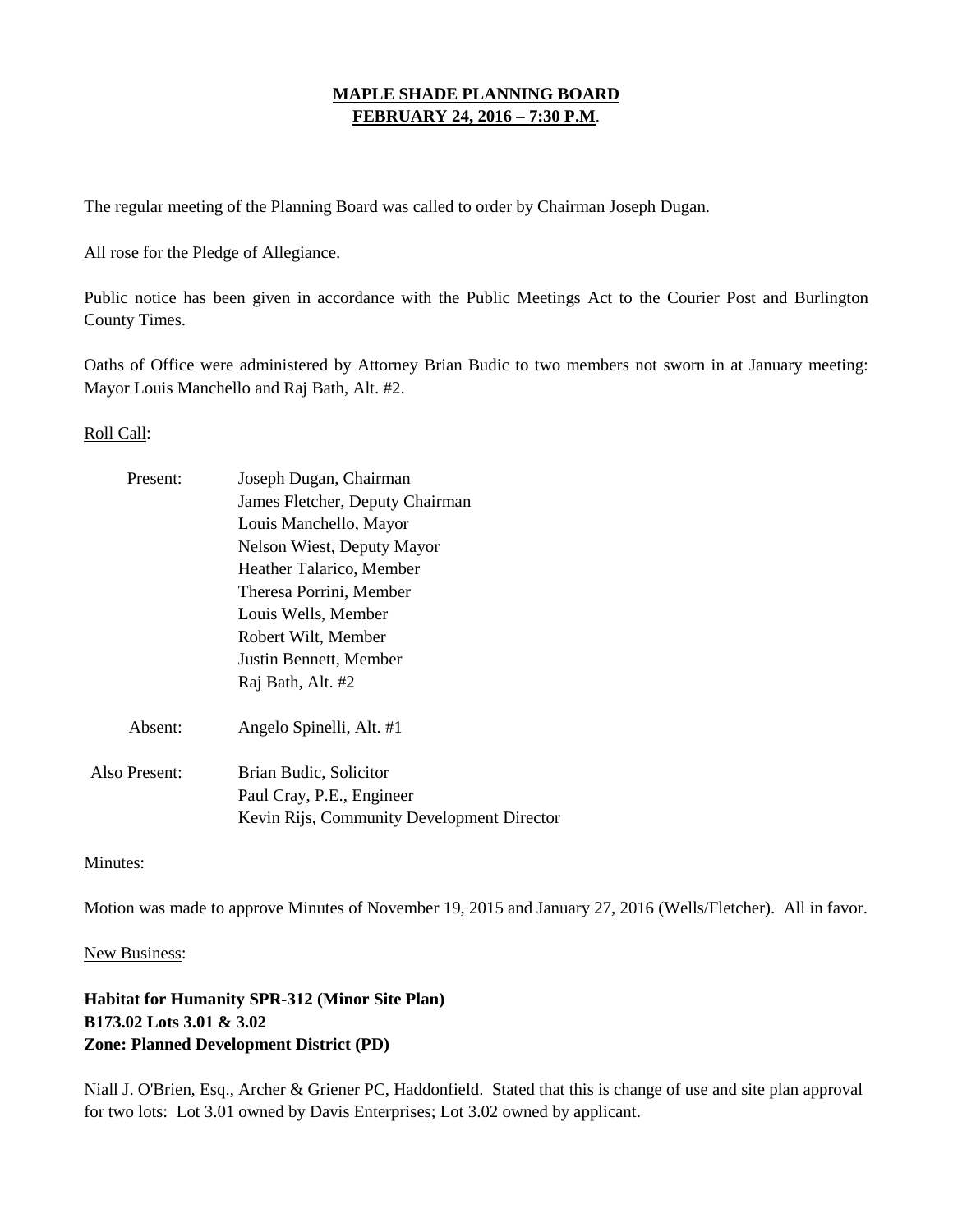February 24, 2016 Page 2

Oaths of Office administered by Board Attorney to Tristan Keyser, Habitat for Humanity, Restore Manager; Robert Stout, PE, Stout & Caldwell Engineers.

Per Mr. O'Brien, Lot 3.02 is restore building and Lot 3.01 is currently a vacant warehouse building. Applicant is proposing using warehouse building for storage of materials and for sales and collection activity. There is no direct connection between the two lots, so persons going from restore facility to warehouse and vice versa would have to use highway system (Rt. 38/ Old Kings Highway/Rt. 41). Habitat for Humanity has appeared at Site Plan Review Committee, and it was recommended that a driveway connection between the two lots be provided. Went from waiver to application for site plan approval to provide interconnection.

Mr. Keyser spoke on the history of Habitat for Humanity and their role throughout Burlington County. They currently have 22 full-time employees. They own one property and are leasing the second from Davis Enterprises. Currently, they have  $6 - 7$  truck deliveries per day. Dumpster on site; picked up twice monthly.

Mr. Fletcher reported on Site Plan. Back parking lot of leased building is in bad shape. Parking spaces (customer) being proposed on east end of building; heading west, Acura is parking cars on lot and cars are parked on grass. Asphalt is missing in areas and there is a flooding problem (ponding). For public safety, asphalt has to be redone. Also, lighting has to be installed.

Applicant agrees to Engineer's letter; they are addressing lighting and stormwater. Mr. Stout spoke to landlord, and landlord agreed to do paving; Habitat for Humanity will do everything else. Mr. Cray spoke about performance guarantee, paving, striping, etc. that is to be completed before public is allowed to enter warehouse. Mr. Fletcher questioned lighting proposal.

Opened to the public:

No one appeared to give testimony.

Motion made and seconded to close public portion (Wells/Wiest). All in favor.

Questions from Mr. Wiest regarding Acura and signage; questions from Mr. Manchello regarding hours and lighting. Hours: Monday through Friday,  $10 \text{ AM} - 6 \text{ PM}$ , Saturday,  $9 \text{ AM} - 6 \text{ PM}$ , Sunday,  $10 \text{ AM} - 6 \text{ PM}$ . Office component opens at 8:30 AM.

Motion to approve subject to Engineer's letter and guarantees (Porrini/Manchello). Roll Call: all in favor.

**J&J Builders, Inc.; Joseph Angelo (SDR-400) 315 East Mill Road (Block 93; Lots 10 & 10.02) 4 x Lot Residential Subdivision; Zone: Residence District R-2**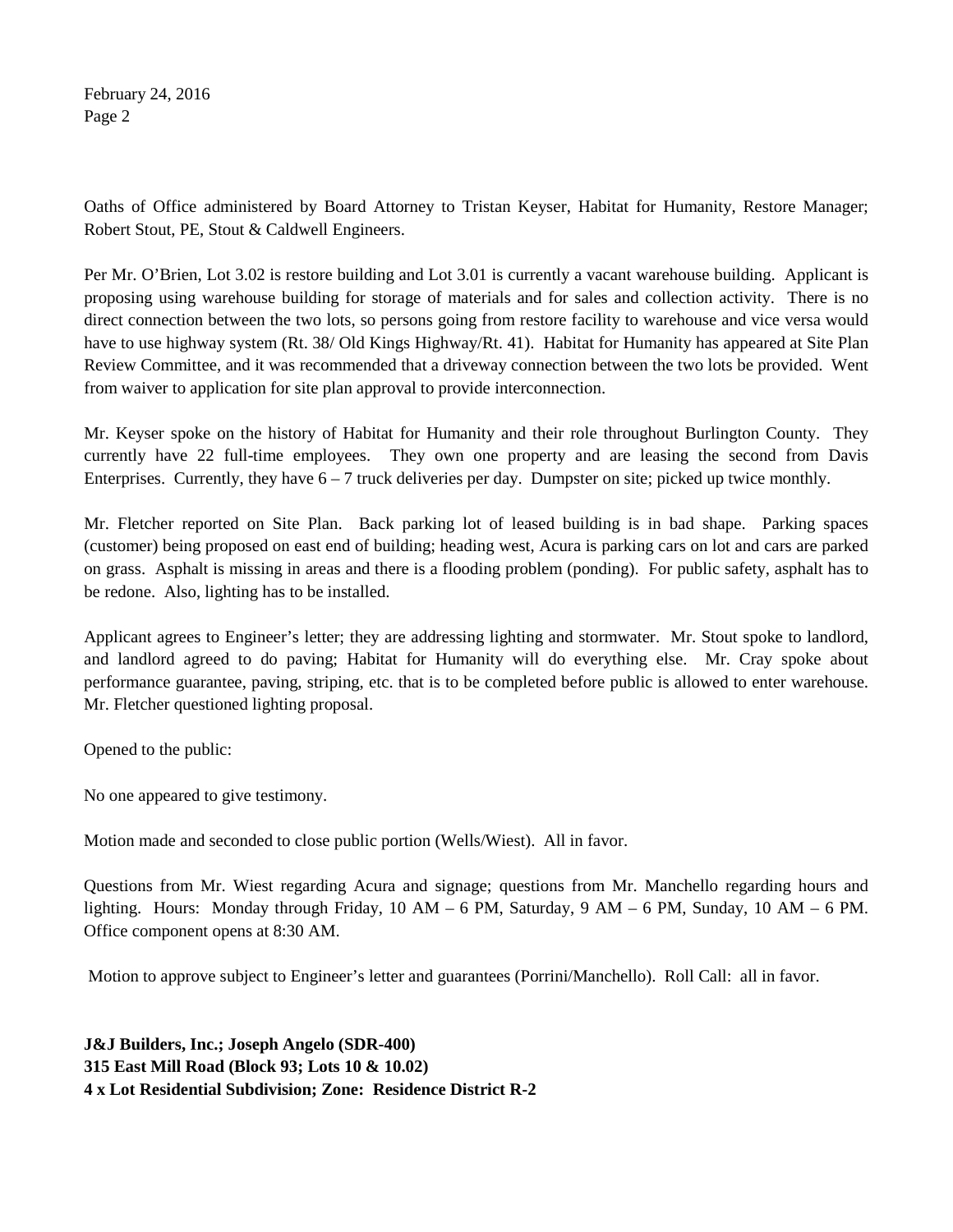February 24, 2016 Page 3

Joe Angelo, 412 Euclid Avenue, Haddonfield, and James A. Clancy, Engineer, Clancy & Associates, sworn in. Matthew Zabel, Esq. Four lots are facing Spruce Avenue. Discussion regarding homes facing Mill Road, the landscaping buffer, driveways, set-back, trees to be removed.

Mr. Fletcher reported on Site Plan. Great application; Site Plan was in favor of moving forward on application. Minor disagreement that applicant was looking for a waiver for curbs/sidewalks along Mill Road.

Per Chairman Dugan, sidewalk should be replaced; curb has to be replaced. Discussion regarding sidewalk/curbing. Four houses will have basements and sump pumps, discharging to grade in rear. Messrs. Cray and Clancy engaged in extensive discussion regarding storm water, drainage, and sump pump concerns.

Chairman Dugan stated that there are problems that have to be resolved; however, approval by the Board would be for subdivision only. Per Mr. Cray, there are other issues: fence encroachment (which is not a Township problem), foundation plantings, and trees in corner.

Opened to the public:

No one appeared to give testimony.

Motion made and seconded to close public portion (Manchello/Porrini). All in favor.

Agreement by both attorneys that if project is approved, it does not affect water question.

Question from Mr. Bennett regarding apron facing Mill Road (Lot 10.3).

Motion to approve subdivision and four lots (Porrini/Fletcher). Roll Call: all in favor.

#### **Resolutions:**

# RESOLUTION NO.: SPW-348 GRANTING SITE PLAN WAIVER TO KING HOUSE, BLOCK 63, LOT 2. RESOLUTION NO.: SPW-349 GRANTING SITE PLAN WAIVER TO TAMLA L. DOSS, BLOCK 55, LOT 20

Motion to adopt made and seconded (Porrini/Fletcher); Abstain: Manchello. All in favor.

**Engineer:** No comments.

**Community Development:** Mrs. Porrini complimented Mr. Rijs on agenda format; Chairman Dugan likes getting Engineer report prior to meeting. Mr. Rijs commented on building site allowance and ordinance.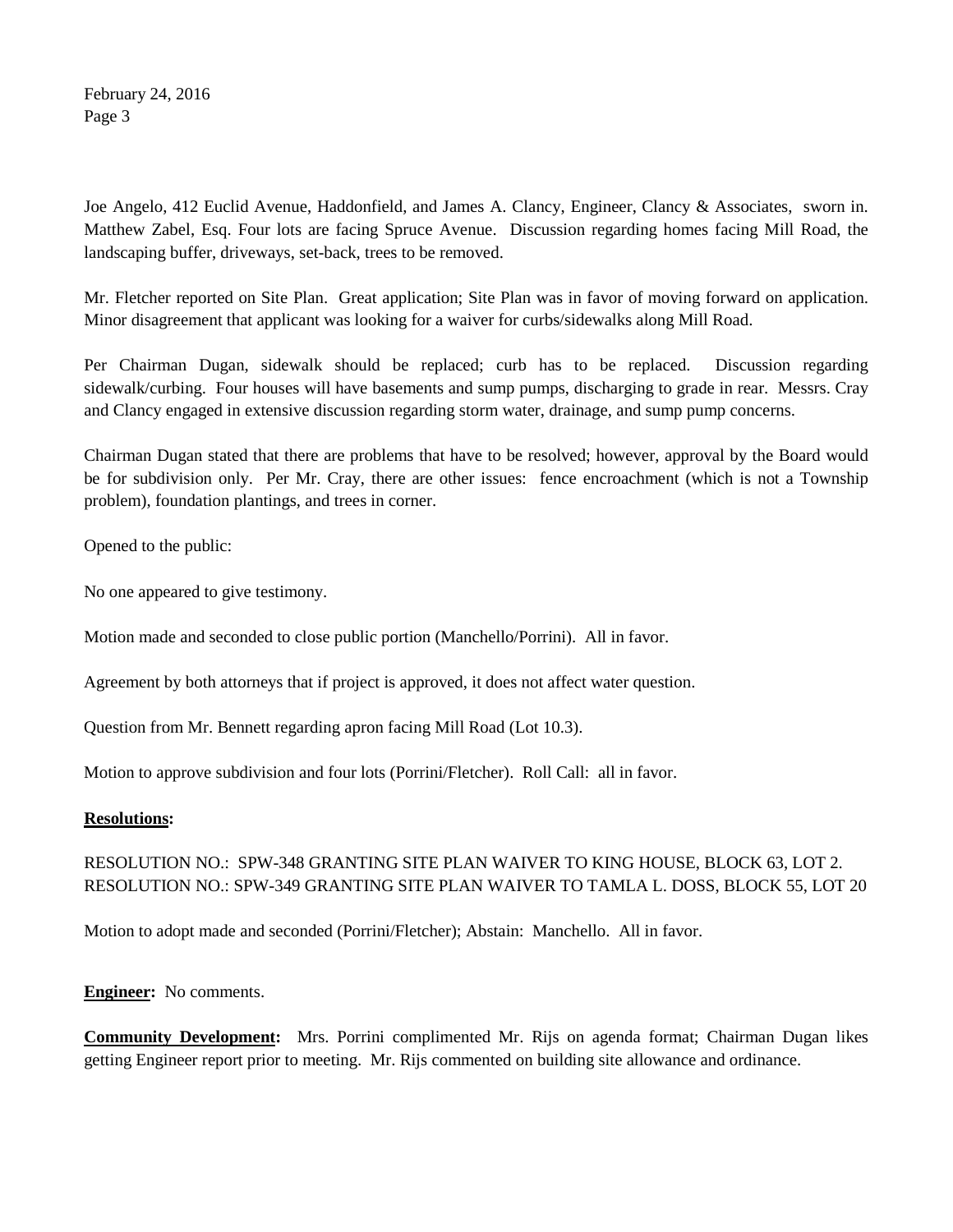February 24, 2016 Page 3

# **Adjourn:**

Motion made (Wells/Porrini) All in favor.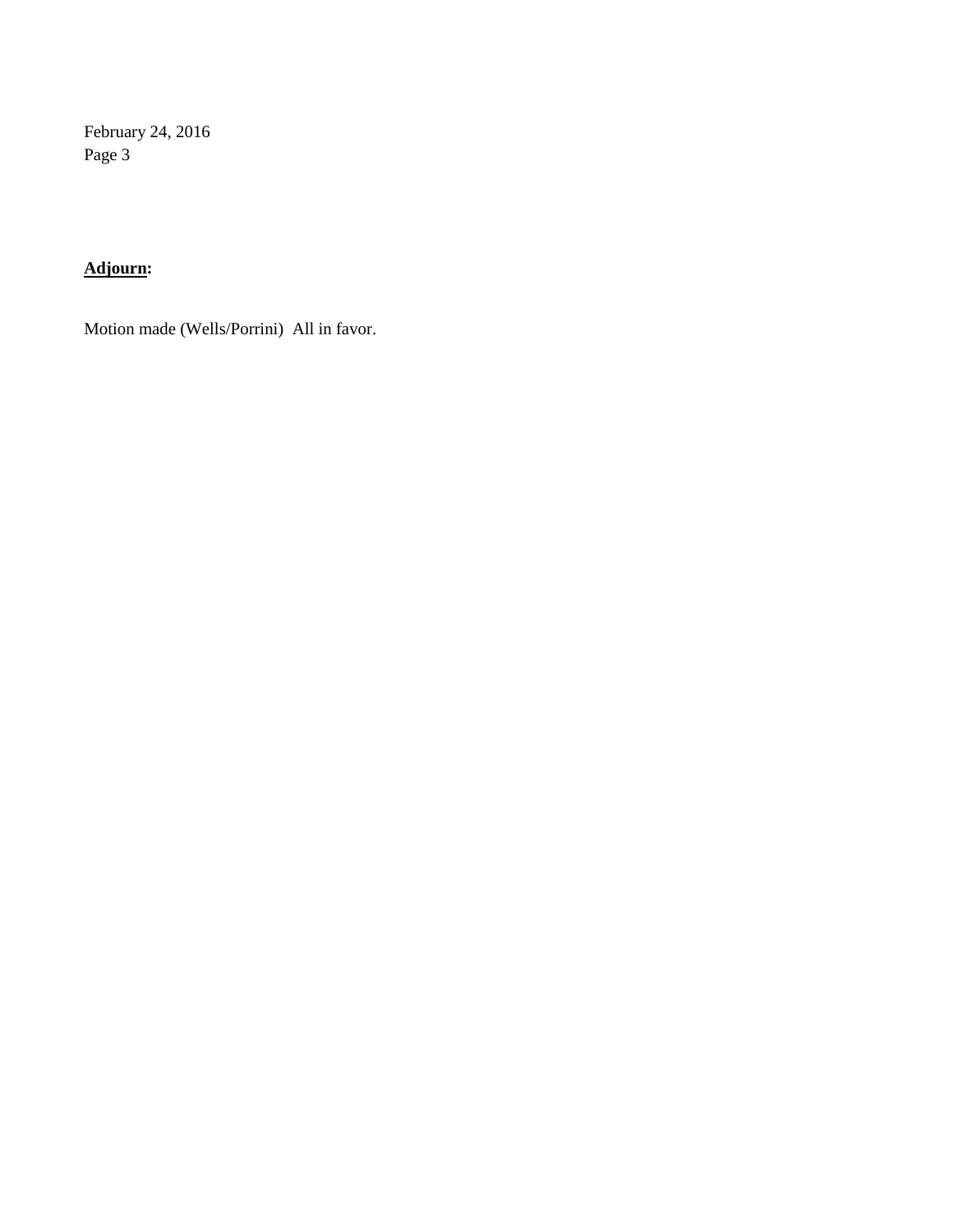# **MAPLE SHADE PLANNING BOARD MARCH 23, 2016 – 7:30 P.M**.

The regular meeting of the Planning Board was called to order by Chairman Joseph Dugan.

All rose for the Pledge of Allegiance.

Public notice has been given in accordance with the Public Meetings Act to the Courier Post and Burlington County Times.

# **Roll Call:**

| Present:      | Joseph Dugan, Chairman                     |
|---------------|--------------------------------------------|
|               | James Fletcher, Deputy Chairman            |
|               | Louis Manchello, Mayor                     |
|               | Heather Talarico, Member                   |
|               | Theresa Porrini, Member                    |
|               | Robert Wilt, Member                        |
|               | Justin Bennett, Member                     |
|               | Angelo Spinelli, Alt. #1, for Nelson Wiest |
|               | Raj Bath, Alt. #2, for Louis Wells         |
| Absent:       | Nelson Wiest, Deputy Mayor, Member         |
|               | Louis Wells, Member                        |
| Also Present: | Richard Wells, Esq., Solicitor             |
|               | Paul Cray, P.E., Engineer                  |
|               | Kevin Rijs, Community Development Director |
|               |                                            |

#### **Correspondence**

Draft distribution of 2016 Master Plan Reexamination Report (*N.J.S.A.* 40:55D-89) and status update for 04/27/2016.

Joe Augustyn (Alaimo Engineers). 2016 Master Plan Reexamination Report and Master Plan Amendment distributed to Board. This is a workshop and official release of draft. Public Hearing is in one month. Mr. Augustyn discussed Reexamination portion. Original Master Plan was done in 1982, with reexamination in 1988 and 1996. In 1982, Plan allowed community to focus more on commercial and industrial uses, as opposed to apartments; few changes in 1988 and 1996. 2016 continues with traditional objectives and policies established in prior Master Plan documents, and is consistent with Municipal Land Use Law Reexamination Report. Overview of recommendations.

Mr. Rijs suggested that Township may want to review and modify some ordinances.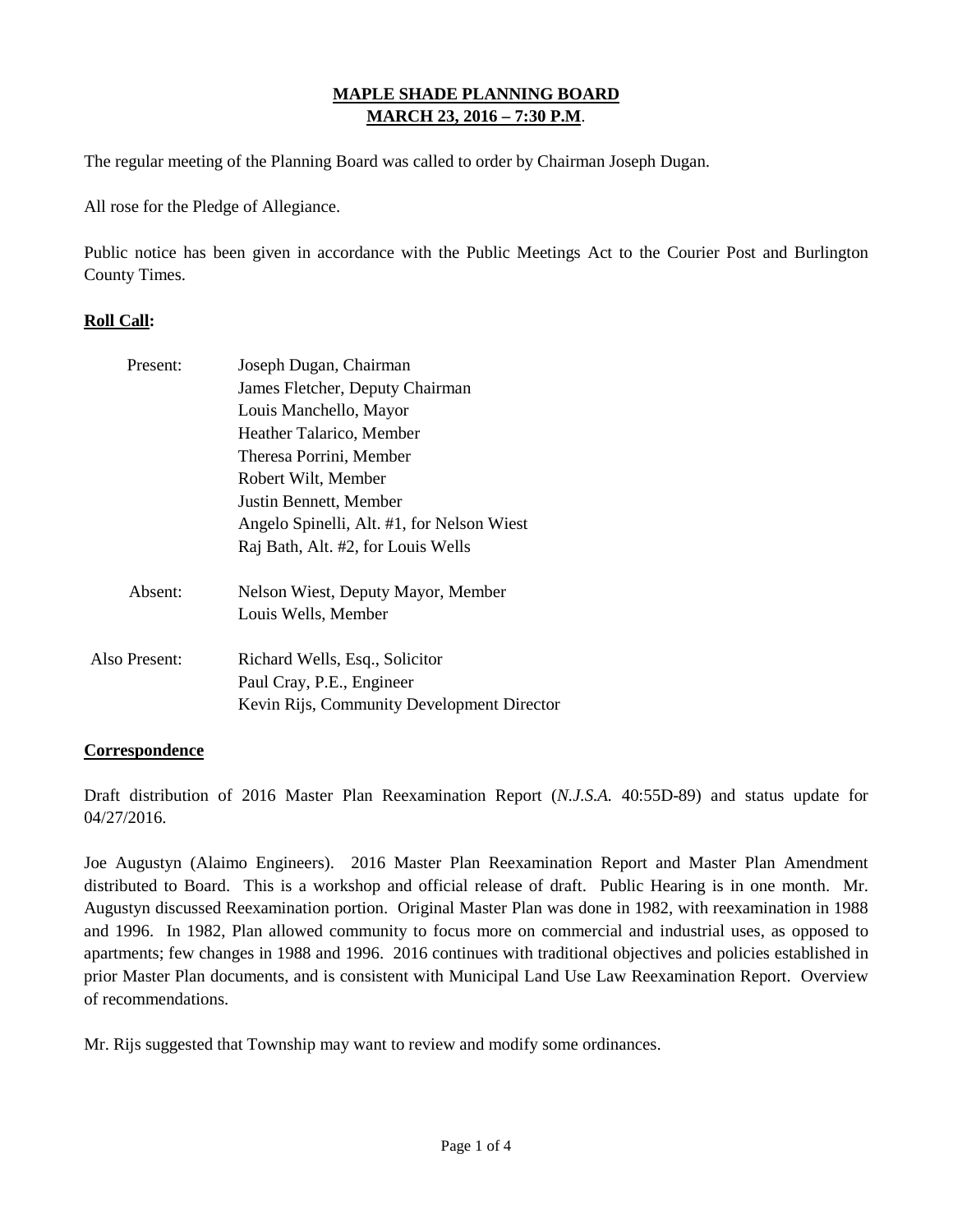Mr. Augustyn continued with recommendations regarding on-line/interactive forms, Tree Fund Expenditures (giving more flexibility to Public Works), Complete Streets Policy, and redevelopment planning.

Per Chairman Dugan, Planning Board members will review supplied information; however, he does not feel there will be any major problems.

# **Minutes:**

Motion was made and seconded to approve Minutes of February 24, 2016. All in favor.

### **New Business:**

**721 E. Main St. (B84, L26); SHSIC LLC; SPW-500 Zone: Downtown Business (DB); Present Use: TV Repair Proposed Use: Showroom & Retail Sales of Imprinted Apparel, Business marketing materials and promotional products. APPLICATION WITHDRAWN March 23, 2016**

### **10 Willow Road - Framers Plaza Shop #4 (B189.02, L3) UBreakIfix; SPW-501 Zone: Business Development (BD); Former Use: Mattress Store Proposed Use: Retail Store, cell phone accessories and repairs.**

Per Mr. Rijs, due to an aggressive schedule the applicant has to occupy the space, they were not able to attend the Site Plan Advisory Board meeting.

Gary Kodish, Framers Plaza, and Yosef Rivera, Franchise Owner, UBreakIFix. Applicant sells/repairs cell phone accessories. There are approximately 3-5 employees, dependent on what the market calls for. Hours are: Monday – Saturday, 10 AM – 7 PM, and Sunday, 12 PM – 5 PM. Usually, customers would drop off phones and then come back approximately  $1 - 2$  hours later to pick them up. Ten customers in a 9-hour period. 32 parking spaces; 5 operations at Framers Plaza. Employees would park towards Naz Auto. Per Mr. Cray, site is generally kept in good shape; however, small amount of brick and curb repair to be done when you come in off Collins Road driveway and striping should be done. No further concerns.

Questions from Board: Mr. Bennett inquired about signage (one sign) and trash/recycling pick-up. Trash would normally be broken down boxes, and battery recycling is done by a third party.

Public: None. Motion made and seconded to close public portion (Porrini/Talarico). All in favor.

Motion to approve: Porrini/Bennett. Roll Call: All in favor.

# **480 Rt.38 – Suamit LLC (B173.01, L2.10); SPW-502**

# **Zone: Business Development (BD); Former Use: Restaurant (Penang) Proposed Use: Restaurant**

Per Mr. Rijs, Board has been provided with an old resolution of approval for the property (Penang).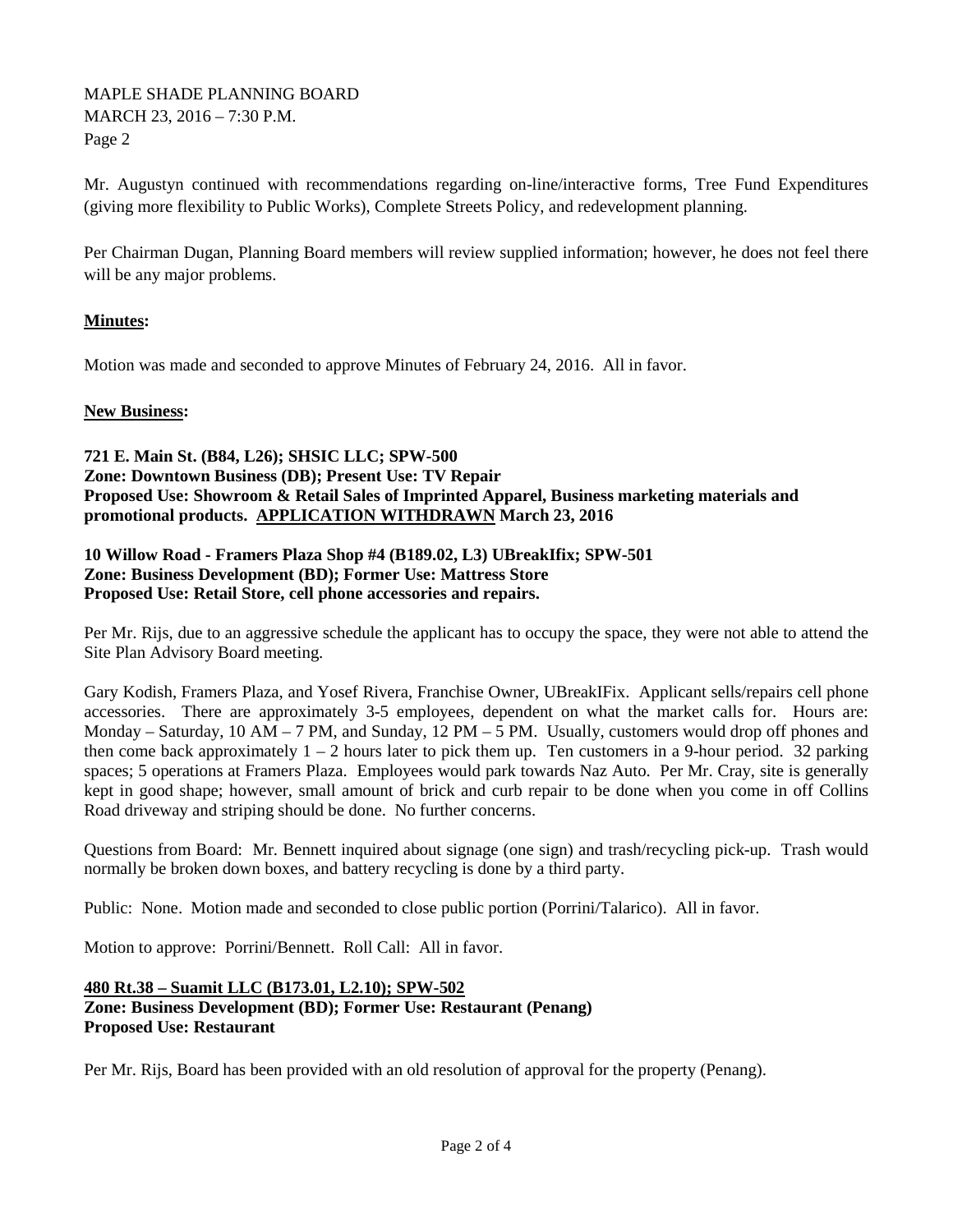Dev Sudev, Applicant, Craig Matthews, acting as GC for the project, and Frank Piarulli, Attorney, sworn in by Mr. Wells.

Per Mr. Piarulli, it was their intent to attend Site Plan Advisory Board on March 1; however, they were not able to submit paperwork on time. Applicant has House of Asia in Cherry Hill which was in a condemnation redevelopment zone. Applicant was given demo notice on October 31, 2015. Chairman Dugan explained that it is a restaurant going into a restaurant, and Committee is primarily interested in changes from what is there now to what they will require. Applicant has already moved in, and Mr. Matthews has already cleaned property. They are requesting waiver of site plan, and asking for approval for change of occupancy. Will be a restaurant/nightclub – no bar, and will serve Indian food.

Paul Cray: Has been to site. Site is in disrepair; there is a landscape company on site doing paving, restriping, and trash enclosure.

Applicant wants to seat 135/6 employees. Distributed plans; proposing more parking. Plans say 41 parking spaces; there are currently 46. Spaces are 10' X 20'; they will be making spaces 9' X 18', so there will be 48 spaces on site. In addition, there are seven spaces in the back and five along the side, and there is a parking space easement with Sleepy's. Sleepy's is closed; however, there are 15 spaces.

Mr. Cray stated that 48 spaces will accommodate 135/6. Chairman Dugan questioned as to why they need so many extra spaces – are they planning on increasing number of people. Discussion of parking, ADA requirements, ramp, lighting, curbing, and lot condition. Mr. Cray stated that he would need more information and visual observation to see if they meet code. Mr. Fletcher would like to see drawings relevant to proposed property; feels it is a site plan waiver. After discussion with Mr. Rijs, Mr. Cray, and Mr. Piarulli, in addition to an overwhelming amount of information, Chairman Dugan stated that it would be in everyone's best interest if this was sent to Site Plan.

Motion made and seconded to send to Site Plan (Porrini/Talarico) **SENT TO SITE PLAN.**

**Sensational Host Redevelopment Plan dated February 2016; (Route 73; B66.01, L1 & 5; B67 L1 & 2) as prepared by Burlington County Bridge Commission Department of Economic Development and Regional Planning, Edward E. Fox AICP, PP, Regional Planning Coordinator.**

Henry Gossick, potential redeveloper, and Ellen McDowell, Attorney, Edward Fox, Licensed Professional Planner, Burlington County Bridge Commission. Mr. Fox was sworn in by Mr. Wells.

Per Mr. Rijs, plan is originating with Planning Board. If the schedule is maintained, it will be sent to Council for introduction. The Governing Body may refer it back at any time should they choose to. Mr. Fox has prepared document based on preliminary investigation.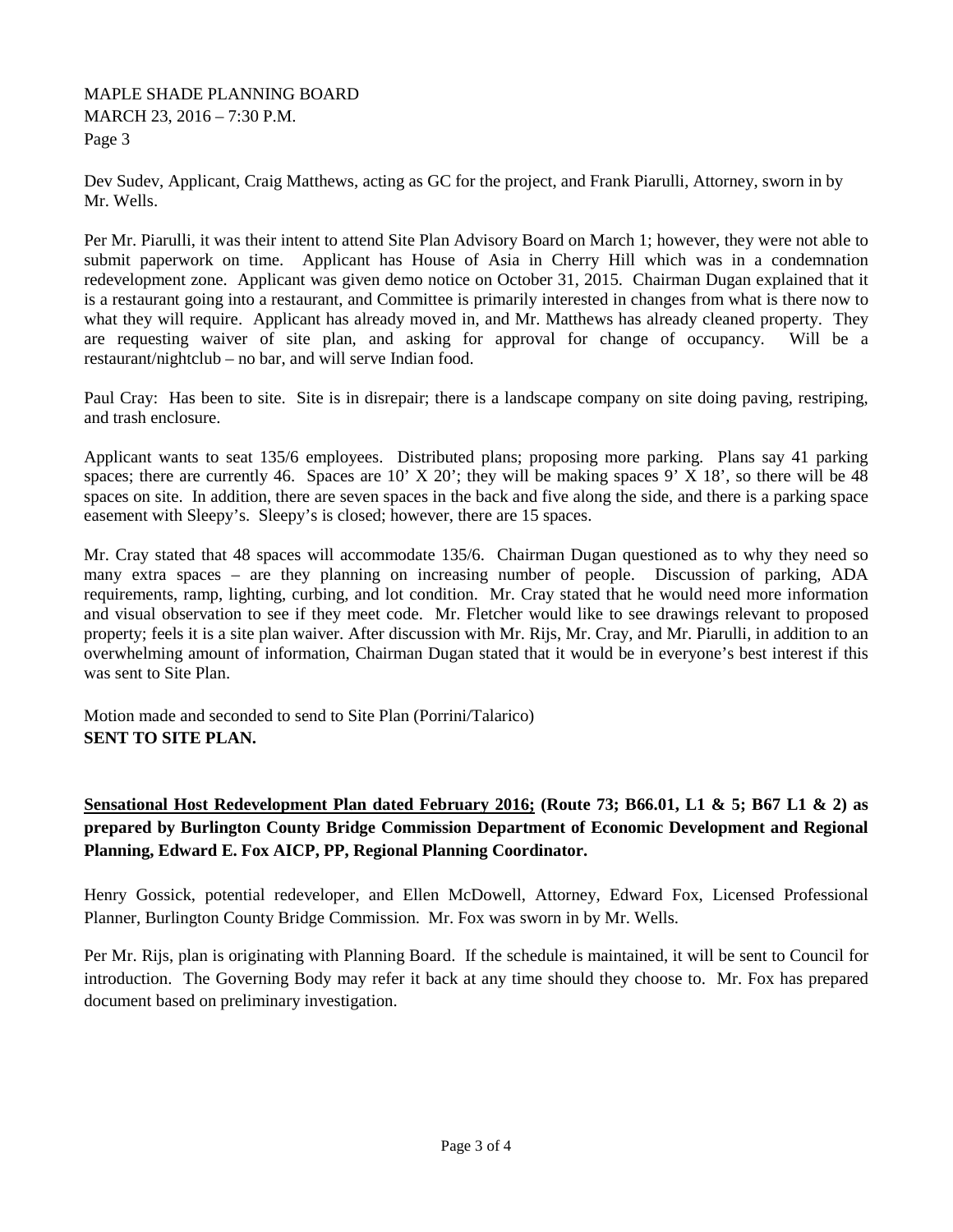Presentation by Mr. Fox: Planning Board approved recommendation last April for termination of properties along Rt. 73 in area of redevelopment – two properties managed by Sensational Host and two properties that the Township has (compost facility). Redevelopment Plan has five different sections. Future development will require upgrade of water. The development will require leasing of part of the compost facility. Tree spacing will be at 30'. Looked at inter-governmental relationship. It's a rather simple redevelopment plan – just some recommendations for rezoning and changing of some requirements for Site Plan.

Public: None. Motion made and seconded to close public portion. All in favor.

Motion for Board to consider reporting to the Council that Redevelopment Plan presented tonight is consistent with the Township's Master Plan. Motion made and seconded: Manchello/Porrini. Roll Call: All in favor.

### **Resolutions:**

# **Habitat for Humanity SPR-132 (Minor Site Plan) B173.02 Lots 3.01 & 3.02. J and J Builders, Inc.; Joseph Angelo (SDR-400) 315 E. Mill Road (Block 93; Lot 10 & 10.02)**

Motion to adopt. Motion made and seconded (Manchello/Porrini); Roll Call: All in favor.

Eligible to Approve:

| Chairman Joseph Dugan |
|-----------------------|
| James Fletcher        |
| Louis Manchello       |
| Heather Talarico      |

Theresa Porrini Robert Wilt **Justin Bennett** 

**Engineer:** No comments.

**Community Development:** Discussion regarding whether applicants should first go to Site Plan.

**Adjourn:** Motion made (Manchello/Fletcher). All in favor.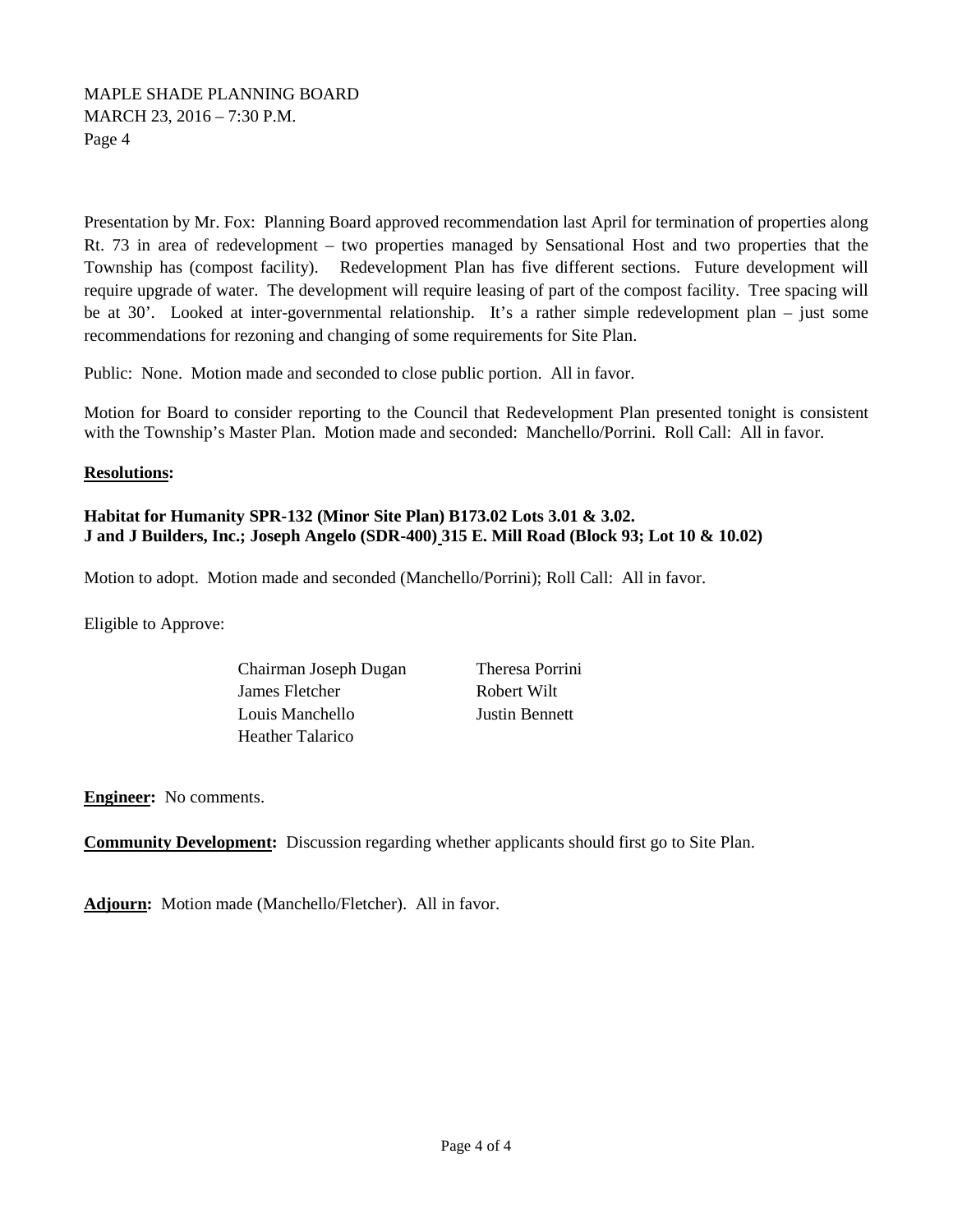The regular meeting of the Planning Board was called to order by Chairman Joseph Dugan.

All rose for the Pledge of Allegiance.

Public notice has been given in accordance with the Public Meetings Act to the Courier Post and Burlington County Times.

### **Roll Call:**

| Present:      | Joseph Dugan, Chairman                                      |
|---------------|-------------------------------------------------------------|
|               | James Fletcher, Deputy Chairman                             |
|               | Louis Manchello, Mayor                                      |
|               | Nelson Wiest, Deputy Mayor, Member                          |
|               | Theresa Porrini, Member                                     |
|               | Robert Wilt, Member                                         |
|               | Justin Bennett, Member                                      |
|               | Angelo Spinelli, Alt. #1, for Heather Talarico              |
|               | Raj Bath, Alt. #2, for Louis Wells                          |
| Absent:       | Heather Talarico, Member                                    |
|               | Louis Wells, Member                                         |
| Also Present: | Richard Wells, Esq., Solicitor<br>Paul Cray, P.E., Engineer |
|               | Kevin Rijs, Community Development Director                  |
|               |                                                             |

#### **New Business:**

# **2016 Master Plan Reexamination Report & Land Use Plan Amendment . Public Hearing. Joseph S. Augustyn, PP, AICP, Alaimo Group.**

Mr. Augustyn discussed key document sections and recommendations. Township is re-adopting many of the goals and objectives that were here and have been updated. Looks at income levels and what kind of community Maple Shade is. Enables community to update ordinances and be more proactive in activities for grant applications. Policy Update: policies from 2006 were too verbose; there were slimmed down to be more precise. Serves as basis for ordinances, and should be clear and concise. Forestry Management Plan: Maple Shade supports locally the NJ State Forestry Service Community Forestry Program and supports community education, awareness, outreach, and involvement in the Community Forestry Management Plan so to achieve maximum program success. Expanding design guidelines will allow for continuity in design. Spoke about lighting; Mr. Bennett questioned about purpose of lighting safety concerns in Master Plan. Mr. Augustyn discussed mixed use of downtown, tree fund money, new automobile dealerships, complete streets program, State/County/Local utility lines, and redevelopment areas.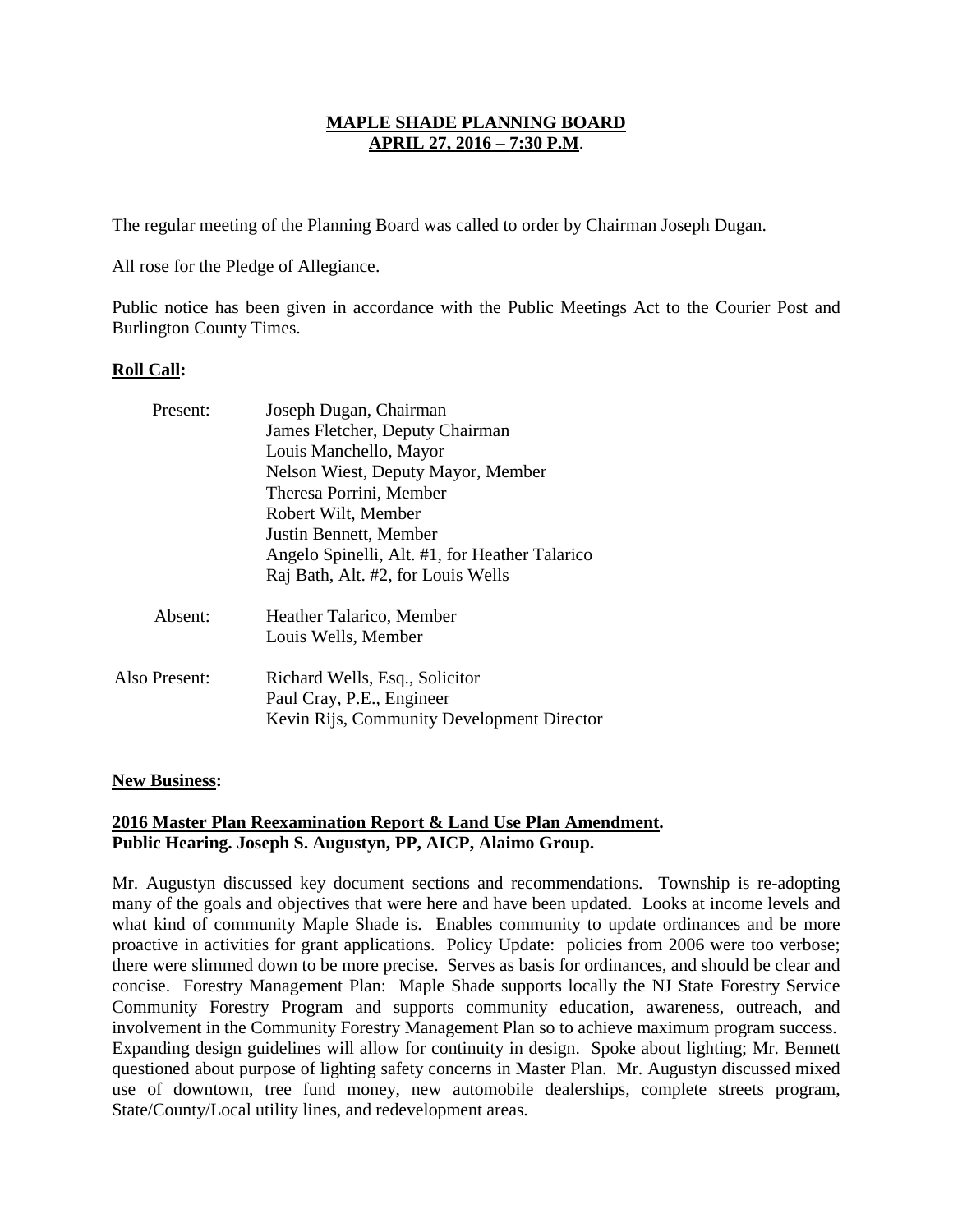**Public Portion:** Question from Joanne Mortimer regarding a house being built behind another lot with access road (flag lot). Mr. Cray: two years ago, ordinance was change that width of building lot has to be the same with the right-of-way.

Motion made and seconded to close public portion (Wiest/Manchello). All in favor.

No Board comments. Motion to adopt findings/recommendations:Motion made and seconded (Porrini/Fletcher). All in favor.

### **Zone: Downtown Business (DB): Retail sales of skin care products. 11 W. Main St. – Naturalself Skincare LLC (Skin Love); Ciara Rivers; SPW503 Existing store is presently vacant: Proposed Retail Store.**

Ciara Rivers sworn in by Attorney Wells. Sale of skincare products made on site by Ms. Rivers. All products will be non-toxic and made from ingredients found in the grocery store. Website is [www.naturalselfskincare.com.](http://www.naturalselfskincare.com/) Open 11 AM – 6 PM, Tuesday – Saturday. Future plan is for two employees; at present, only Ms. Rivers. Parking in front and back. No bulk/non-toxic materials in trash. No structural changes on outside of property; only minor interior renovations. Site Plan: Mr. Fletcher states that all deliveries will be either UPS or FedEx and that Ms. Rivers will comply with the sign ordinance.

Public: None. Motion made and seconded to close public portion (Porrini/Fletcher). All in favor.

Questions from Board: Mr. Wiest inquired if any of the products are regulated as far as ingredients. Ms. Rivers replied that skincare products are not regulated and inspections are not needed; she is voluntarily registered with the FDA.

Motion made and seconded for Site Plan Waiver: Manchello/Porrini. All in favor.

# **NOTE: Mr. Spinelli arrived 8PM; sitting in for Heather Talarico.**

**Zone: Business Development (BD): Former Use: Restaurant (Penang) 480 Rt.38 – Suamit LLC (B173.01, L2.10); SPW-502 Proposed Use: Restaurant.** *Continued from 03/23 meeting.*

Frank Piarulli, Attorney Craig Matthews, Contractor for the project, sworn in by Mr. Wells.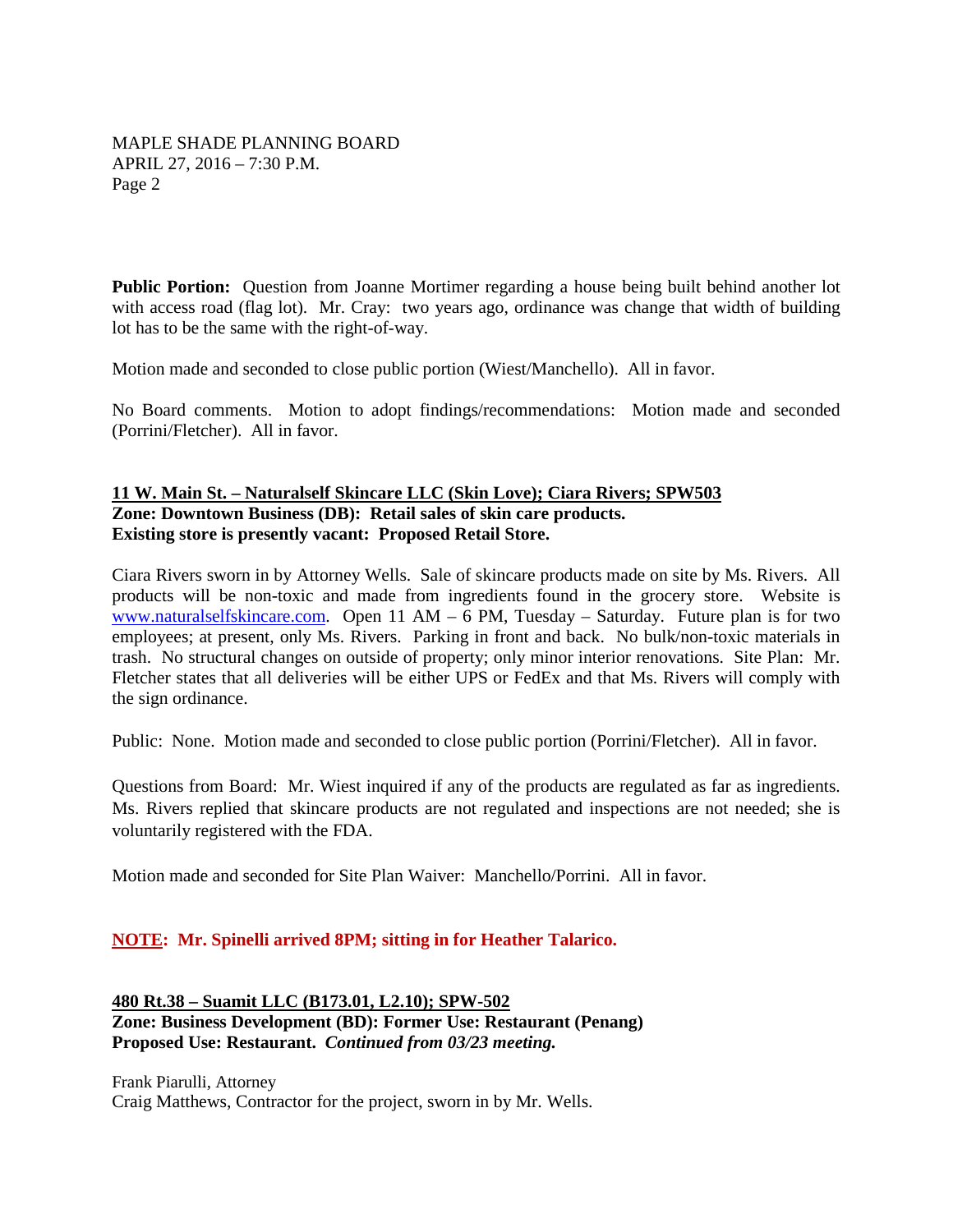Site Plan: Per Mr. Fletcher, they attended Site Plan with revised drawings pertaining to current application; will comply with all codes with respect to lighting, parking lot will be restriped, additional handicapped parking spaces will be added, new additional parking spaces on side of building will be added, will fix area where trash dumpster is going to be located (install fence), potholes will be fixed, will mill and pave some areas of parking lot, interior work being done. Mr. Fletcher was pleased with application and with their responses to questions. Full recommendation from Site Plan. Mr. Cray has been on site and has met with the General Contractor. Some areas in front have to be paved. Some lighting not working; they understand that the parking lot needs to be adequately lit, and will work to resolve issues. Weeds and brush have been removed, and there will be new landscaping. There will be a post installation inspection prior to receiving a CO. A submission, which is part of the application record, and a document dated April 5 (from Site Plan Advisory Board Meeting) should be part of record. As long as this is part of the record and approval resolution, he is comfortable that it is all established. He will follow through to see that it is all done before CO is issued.

Public: None. Motion made and seconded to close public portion (Manchello/Wiest). All in favor.

Questions from Board: Mr. Bennett: Question regarding parking. Response: no variance needed – there are 43 spaces; 126 people. Mr. Fletcher: Question regarding number of employees and hours of operation. Response: Six employees; Open Monday – Sunday, 10 AM – 10:30 PM.

#### **Laurel Lanes; Keith Johnson; 2825 Rt.73 S. (B195, 2.01): SPR150**

**Zone: Business Development (BD): New outdoor seating area for existing restaurant and bulk variance request/s for number of parking spaces and existing non-conforming conditions.**

Ellen McDowell, Esq.

Keith Johnson, Laurel Lanes; Teal Jefferis, Jefferis Engineering Associates, LLC, Runnemede, NJ; Kimberly Dechen, Architect, were sworn in by Mr. Wells.

Proposed outdoor seating area is located just outside the Brewster's Pub on south side of entrance. Located outside of drive isle and just below door entrance into building. A new doorway will lead from Brewster's Pub onto the patio; anyone using the patio will have to first enter the Pub. In order to leave, they would have to go back inside Pub. There is also a secondary gate for exit out the back, but primary exit would be back through Pub. Patio will have a roof and a decorative stone wall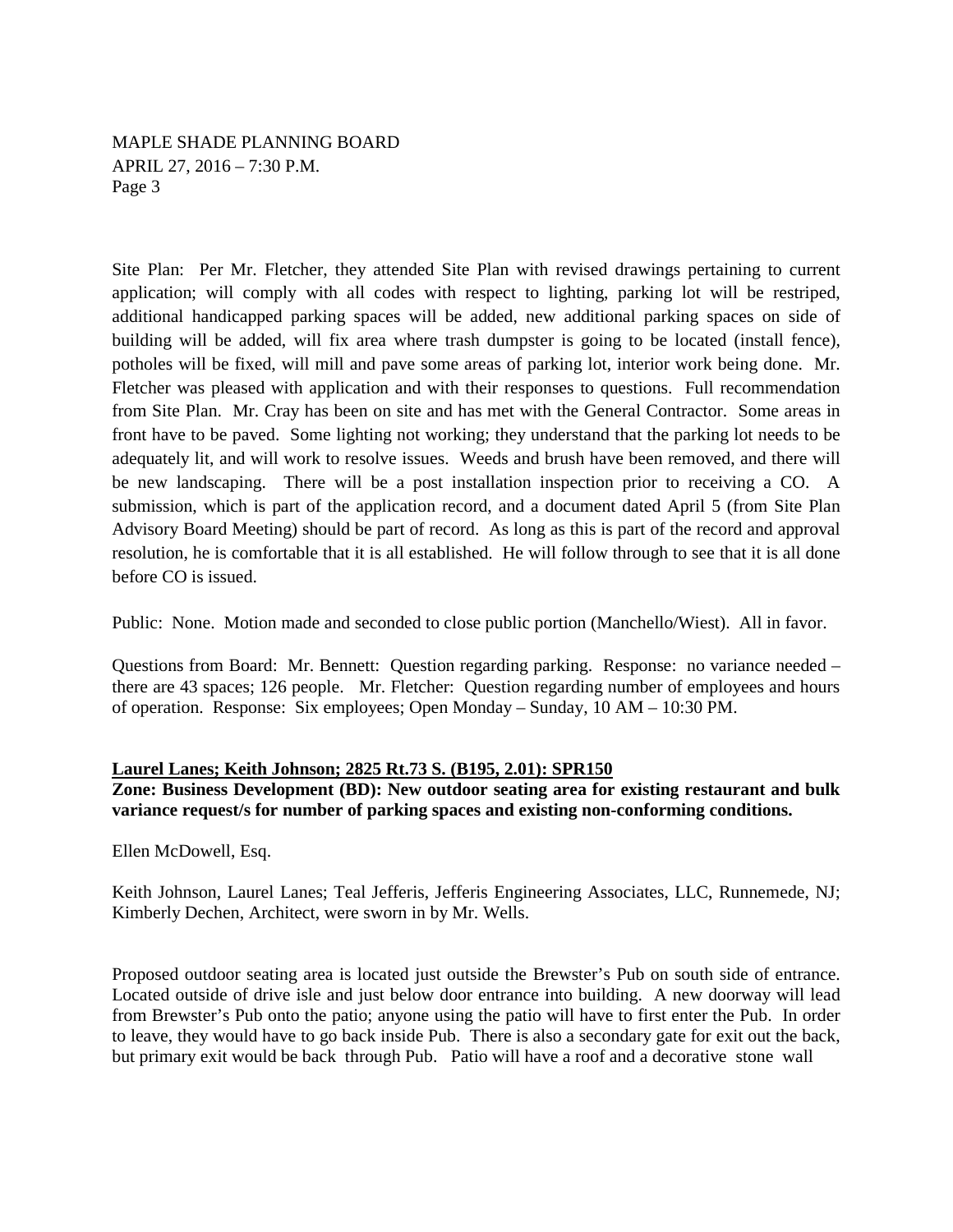around the perimeter to cordon it off from parking area and a gas fireplace at end. No parking spaces will be lost. An additional handicapped stall will be provided, and all handicapped stalls will be resigned. Concrete pad in front will be modified and replaced and adjustments in concrete paving around it will be made. Existing lighting and utilities will remain as is. Seating capacity for patio will be 60.  $17 - 20$  addition parking spaces will be required. Requesting a variance for the additional parking spaces. Presentation by Kimberly Dechen, Architect.

Ellen McDowell questioned Mr. Johnson with regard to parking capacity, patio seating, and signage. Mr. Fletcher reported on Site Plan. Mr. Cray asked if there was any additional exterior lighting proposed (answer: no) and questioned aisle width. Chairman Dugan questioned applicant on parking.

Public: None. Motion made and seconded to close public portion (Manchello/Wiest). All in favor.

Questions from Board: Mr. Manchello asked Mr. Johnson if it would be enclosed (they may put plastic). Mr. Wiest commented on parking. Mr. Wells commented on criteria. Mr. Rijs suggested putting alarms on gate and asked about expanded seating in outside area.

Motion to approve made and seconded (Manchello/Porrini). All in favor.

# **Approval of Minutes :**

March 23

Motion was made and seconded (Porrini/Manchello) to approve Minutes of March 23, 2016. All in favor.

#### **Correspondence:**

Maple Shade School District; Acquisition of 537 Cutler Ave (*N.J.S.A.* 40:55D-31); 0.50 acre property adjacent Wilkins Elementary School.

#### **No action taken.**

#### **Resolutions**

2016-PB-05 10 Willow Rd. Framers Plaza Shop#4 (B189.02, L3) UBreakIfix; SPW-501

Motion to approve made and seconded (Manchello/Wiest). All in favor.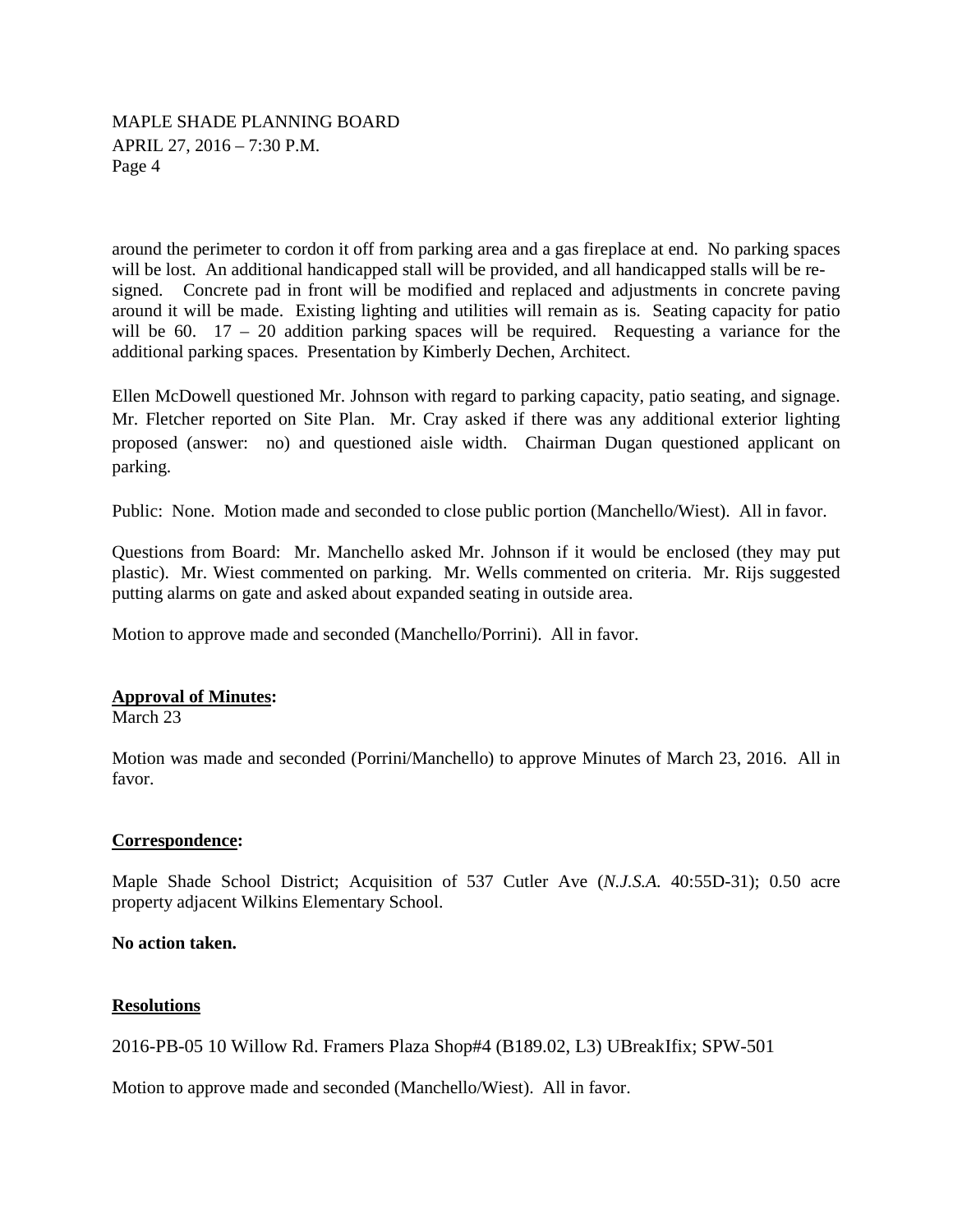### ELIGIBLE TO VOTE:

James Fletcher Heather Talarico Robert Wilt Justin Bennett Theresa Porrini Lou Manchello Angelo Spinelli, Alt. #1, for Nelson Wiest Raj Bath, Alt. #2, for Louis Wells Chairman Dugan

**Engineer:** Nothing.

**Solicitor:** Nothing.

#### **Community Development:**

Mr. Rijs gave an update on the Sensational Host Redevelopment Plan. Mrs. Porrini stated that she has noticed trucks with soil going into the area. Mr. Wiest stated that it looked like material coming from the CarMax site. Mr. Cray will check this with his inspector.

#### **Adjournment:**

Motion made and seconded to adjourn (Porrini/Manchello). All in favor.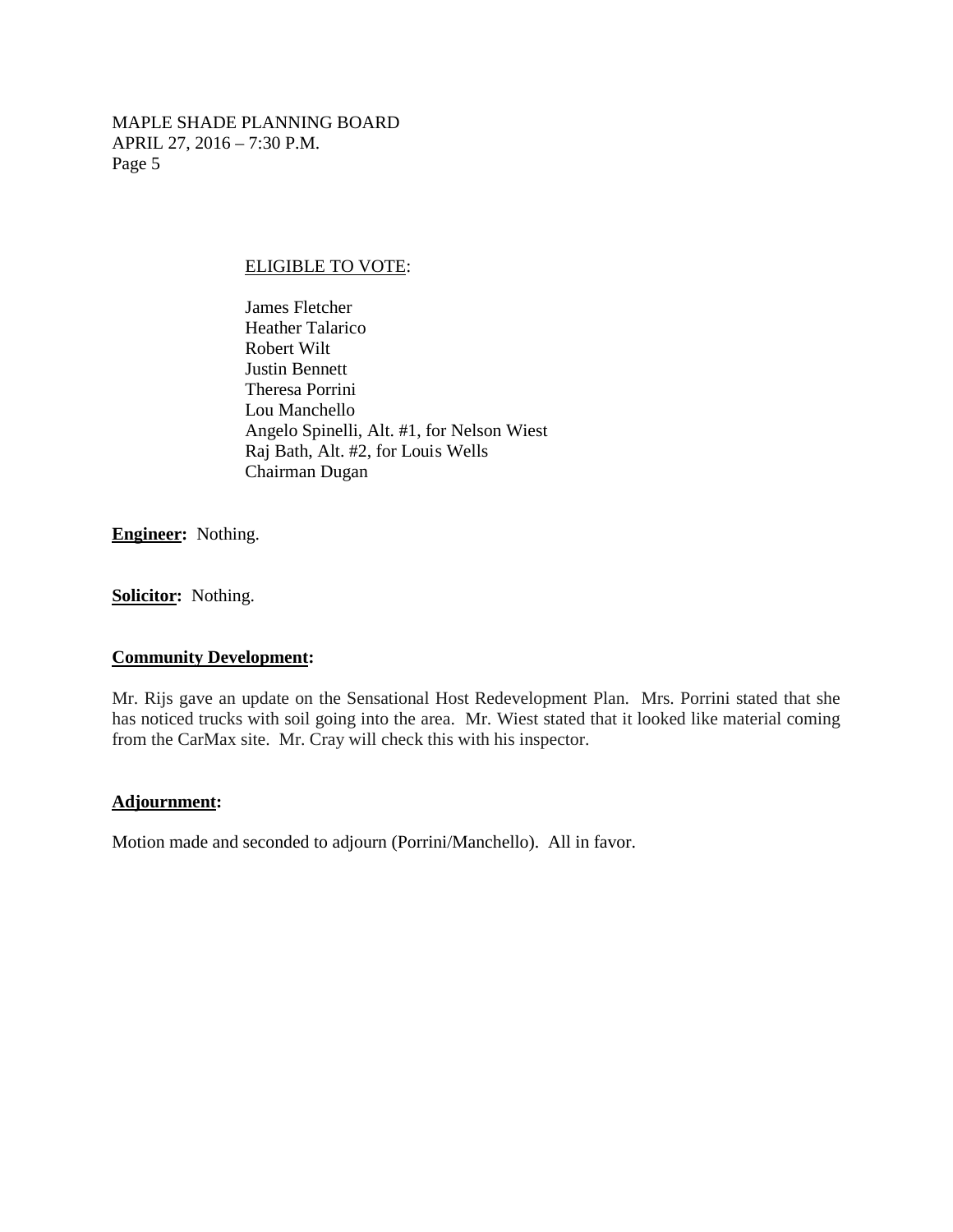The regular meeting of the Planning Board was called to order by Chairman Joseph Dugan.

All rose for the Pledge of Allegiance.

Public notice has been given in accordance with the Public Meetings Act to the Courier Post and Burlington County Times.

# **Roll Call:**

| Joseph Dugan, Chairman                     |
|--------------------------------------------|
| James Fletcher, Deputy Chairman            |
| Louis Manchello, Mayor                     |
| Nelson Wiest, Deputy Mayor                 |
| Heather Talarico, Member                   |
| Teresa Porrini, Member                     |
| Robert Wilt, Member                        |
| Justin Bennett, Member                     |
| Angelo Spinelli, Alt. #1, for Louis Wells  |
| Raj Bath, Alt. #2                          |
| Louis Wells, Member                        |
| Richard Wells, Esq., Solicitor             |
| Paul Cray, P.E., Engineer                  |
| Kevin Rijs, Community Development Director |
|                                            |

# **New Business:**

# **SPR151 - 597 Rt. 38 W. & Lenola Rd. (B189, L5.02) Maple Shade Equities**

Preliminary & Final Major Site Plan with bulk & sign variance requests. Zone: Business Development (BD): Existing Use: Car Wash and Gas Station. Proposed Use: Bank and Coffee Shop with drive through's.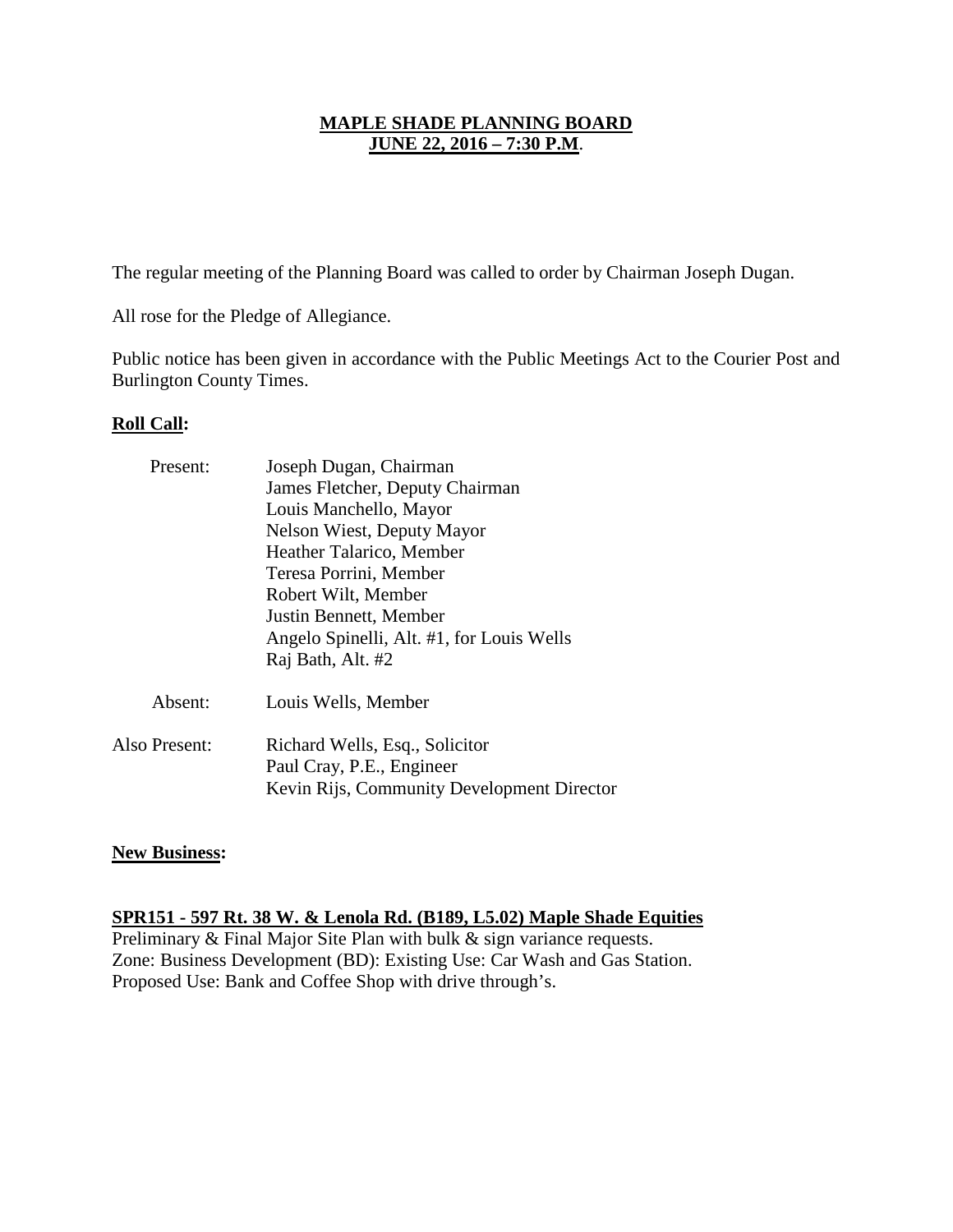Damien O. DelDuca, Esq., DelDuca Lewis, LLC. Adam Updyke, Real Estate Manager, Starbucks; Clifton W. Quay, PE, PP, Stantec; Adam Catherine, Traffic Engineer, Stantec; Frank Cotilla, Sr. VP, Director of Facilities Management, Sun National Bank sworn in by Attorney Wells.

Mr. DelDuca: Maple Shade Equities owns property (currently a Shell station) at the NW corner of Lenola Road and Route 38. Company they bought it from leased it back until approvals are obtained to build. At that time, the underground storage tanks will be removed. They will remove the gas station/carwash and replace with two new tenants – Sun National Bank on corner and Starbucks; both will have drive-thru lanes. Starbucks building is being designed; Sun National Bank is not designed yet.

Approvals required: preliminary and final major site plan approval (BD zone; use permitted); conditional use approval (outdoor seating); several variances. (1) Buffer on westerly side required to be 15 ft., and it is 5½ ft. towards Rt. 38 where there is a bump-out; most of the properly line meets the buffer width requirement. (2) Buffer on Starbucks drive-thru by window and on entrance to rear of Sun National Bank drive-through. (3) Along the front, buffer requirement is 20 ft.; proposing a 9½ ft. buffer along the front on Route 38 side. These variances requested because of shallow depth of site.

Other variances are related to signage: (1) Number of façade signs; both Starbucks and Sun National Bank would like more than one façade sign per building. As Sun National Bank building has not been designed yet, no specifics on façade signage at this time. Starbucks proposing six façade signs; however, not all are typical façade signs. (2) Number of freestanding signs. Proposing three free-standing signs; one existing sign to be refaced, one smaller monument sign at Lenola driveway, and one smaller Starbucks free-standing sign that will go near Route 38 driveway.

Starbucks also requesting variance for functional/directional signs with logo. Also requesting variance for size of free-standing sign.

Mr. DelDuca stated that they reviewed Mr. Cray's letter dated June 20, 2016, and have no objections, with the exception of B6 on Page 7:

*"We have consulted with the Township Fire Marshall. A detail has not been provided for the proposed clearance bar at the beginning of the drive thru lane. It needs to be confirmed that it is removable or swingable so that a fire truck can drive thru. In light of the absence of a by-pas lane, it is recommended to increase the drive thru lane from 12 feet to 16 feet wide."*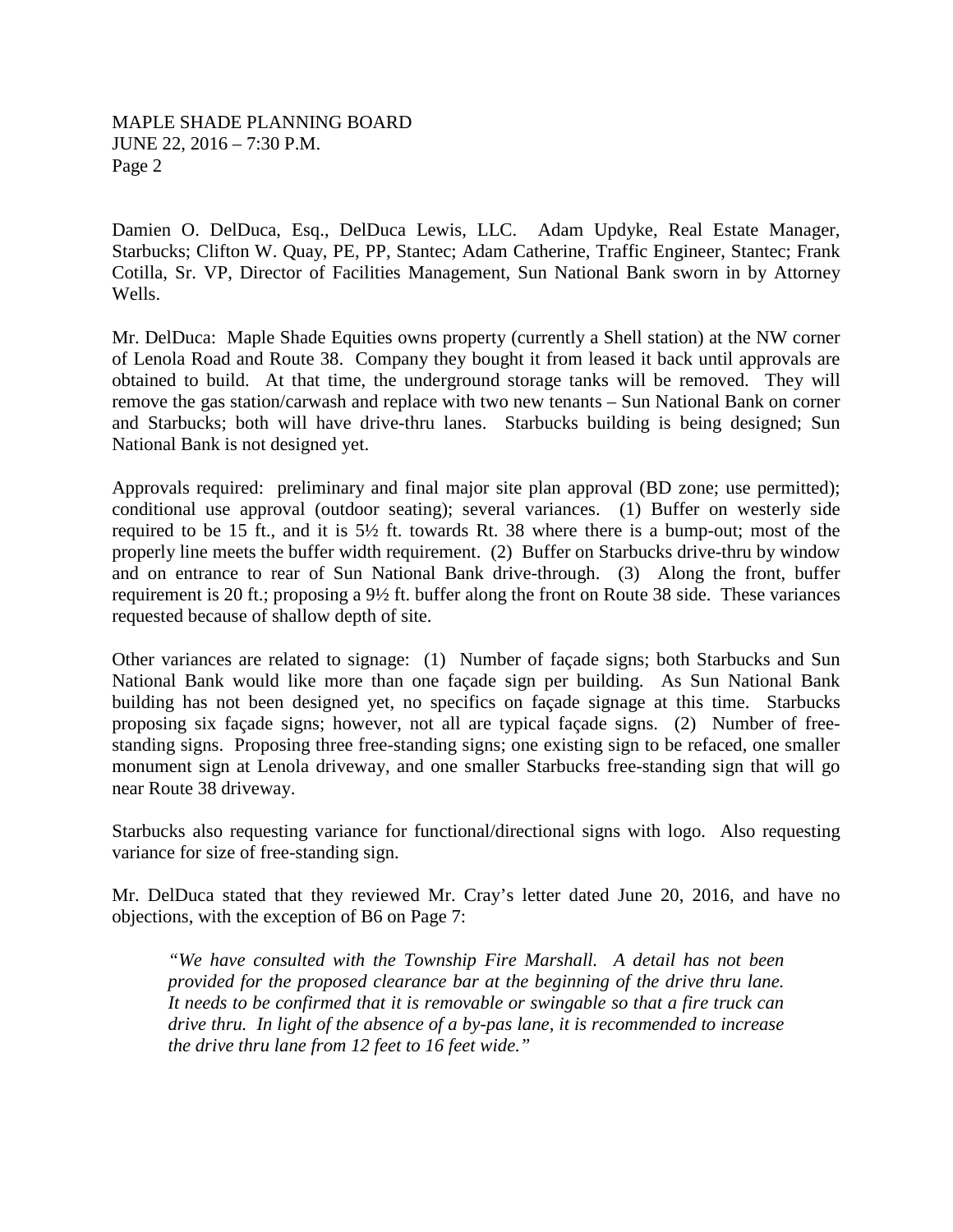Testimony from Frank Cotilla, Sr. VP, Director of Facilities Management, Sun National Bank: Will be a typical bank operation. Hours of operation will be Monday – Friday, 8:30 AM – 5:30 PM, Saturday, 9 AM – 12 PM.; maximum of three employees. Two-lane drive-thru operation; two ATM's, both walk-up, one accessible at all times, and the other will be a virtual ATM located inside the branch. In-house people doing maintenance will dispose of trash. Deliveries consist of limited office supply deliveries, small UPS/FedEx, and armored vehicles for cash management.

Testimony from Adam Updyke, Real Estate Manager, Starbucks: Will be a typical, freestanding Starbucks. Hours of operation will be 5:30 AM – 10 PM, seven days a week. Deliveries will be made by a WB-40 truck, before 5:30 AM or after 10 PM, two or three times a week. Trash truck times would be before 5:30 AM or after 10 PM, two or three times a week. Employees: 25 employees per store;  $3 - 5$  people per shift. Stacking at drive-thru: 8 cars between menu board and pick-up window.

Testimony from Clifton Quay, PE, PP, Stantec: 1.1 acre site; 3 access points. Proposing one access point on Route 38; closing the other two, and converting the Lenola Road access to a right-in/right-out. Proposal is for 2,000 sq. ft. bank and a 1,900 sq. ft. Starbucks. Stacking for bank: 2 lanes; 6 cars each. Parking on site: 42 spaces. There are 21 conditions for outdoor seating; conditions are either not applicable to this site or they will be in line with conditions. They are decreasing impervious cover on site and redoing collection system on site which ties into NJDOT drainage system on highway. Lenola Road at that point and Route 38 are both DOT jurisdictions. NJDOT may require that driveway be moved further to the west on Route 38. Buffer variances: There is a retaining wall on the east and north sides. They are looking to do landscaping and shrub-type plantings. Mr. Quay would like to meet with Fire Official to work out logistical issues. They are seeking a waiver for sidewalk on Lenola Road. Signage is typical and is corporate signage.

Testimony from Adam Catherine, Traffic Engineer, Stantec: Compared existing trip generation of gas station to what trip generation of combined site of Sun National Bank and Starbucks would be if constructed. There would be a slight increase in the number of trips that would be generated, particularly in the AM peak hour. Overall, it would be less than 2% of all traffic that is on roadway; will have a very minimal impact on the intersection. DOT upgraded permit status from a minor to a major permit, so they will be preparing a full impact study. His opinion on Starbucks stacking pattern is that it is adequate. Any extra stacking would occur in parking area.

Chairman Dugan commented that Board is not comfortable with access as presented; would like DOT to know that Board wants driveway moved. Mr. Cray commented on various points in his letter. In 2014, prior owner of site cleaned up site after spill. If there is contamination, current owner of gas station will clean prior to construction of buildings.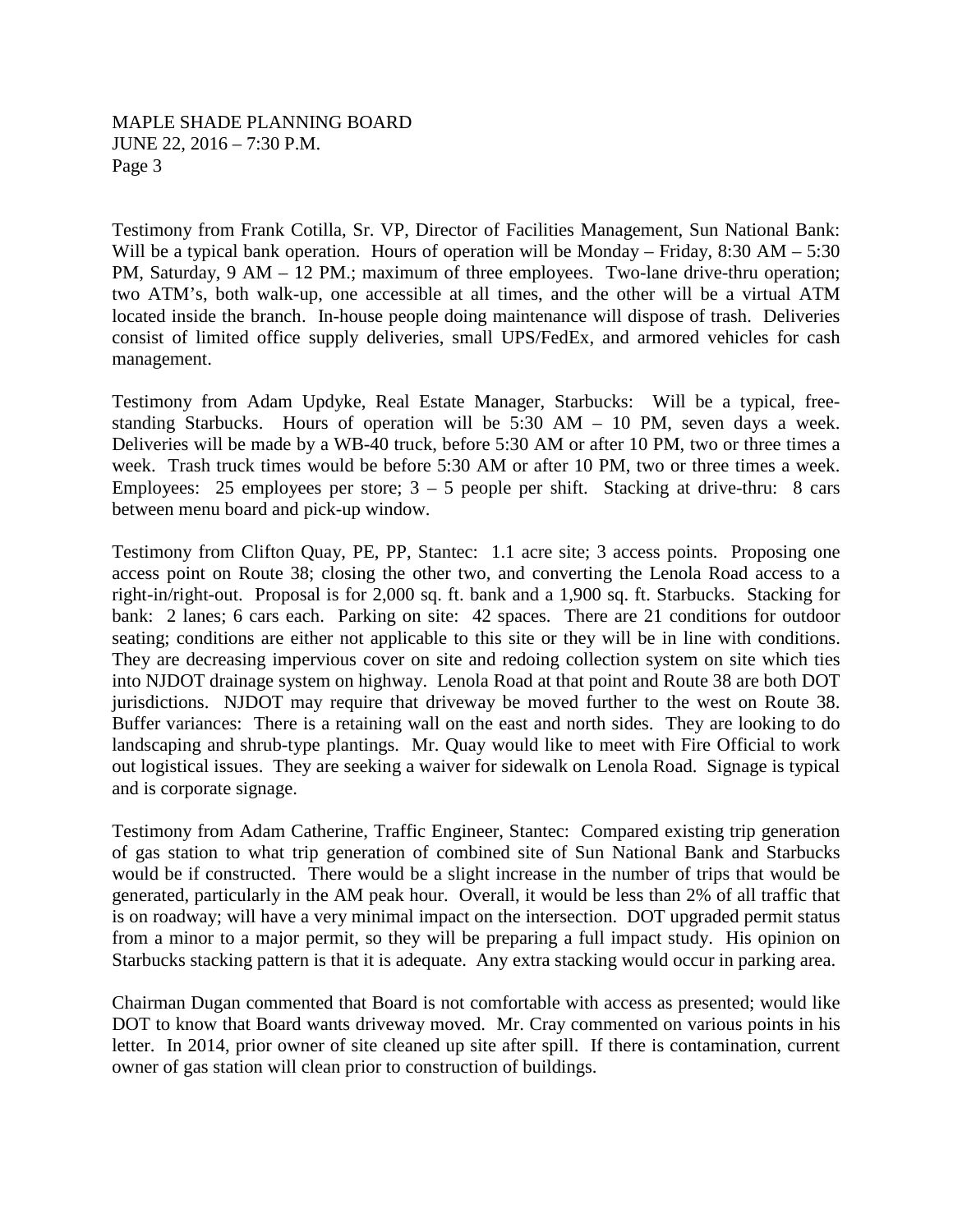Mr. Fletcher (Site Plan) requested information from Mr. Quay regarding dumpster enclosure and ingress/egress. Questions from Messrs. Wiest and Bennett.

No Board comments. No public comments.

Motion to close public portion: Porrini/Fletcher. All in favor.

Approval for: Buffer variances for the east, west, north, and south elevations. Sign variances: number of façade signs, number of freestanding signs, freestanding sign size, freestanding sign height. Sidewalk, Street, Tree waivers. Conditional use for outdoor seating. Include in resolution that, if possible, move entrance west as a condition.

Motion to approve: Fletcher/Porrini. All in favor.

### **Reports:**

#### **Resolutions:**

2016-PB-06: 04/27/2016 Master Plan Reexamination Report & Land Use Plan Amendment 2016-PB-07: 480 Rt.38 Suamit LLC (B173.01, L2.10); SPW-502 2016-PB-08: 11 W. Main St. Naturalself Skincare LLC; SPW503 2016-PB-09 Laurel Lanes; 2825 Rt.73 S. (B195, 2.01): SPR150

Motion to approve: Porrini/second. All in favor.

# **ELIGIBLE TO VOTE:**

James Fletcher Robert Wilt Justin Bennett Teresa Porrini Nelson Wiest **(Mr. Wiest stated that he was not present for Nos. 2016-PB-07, 08, 09 and is abstaining)** Lou Manchello Angelo Spinelli, Alt. #1, for Heather Talarico Raj Bath, Alt. #2, for Louis Wells Chairman Dugan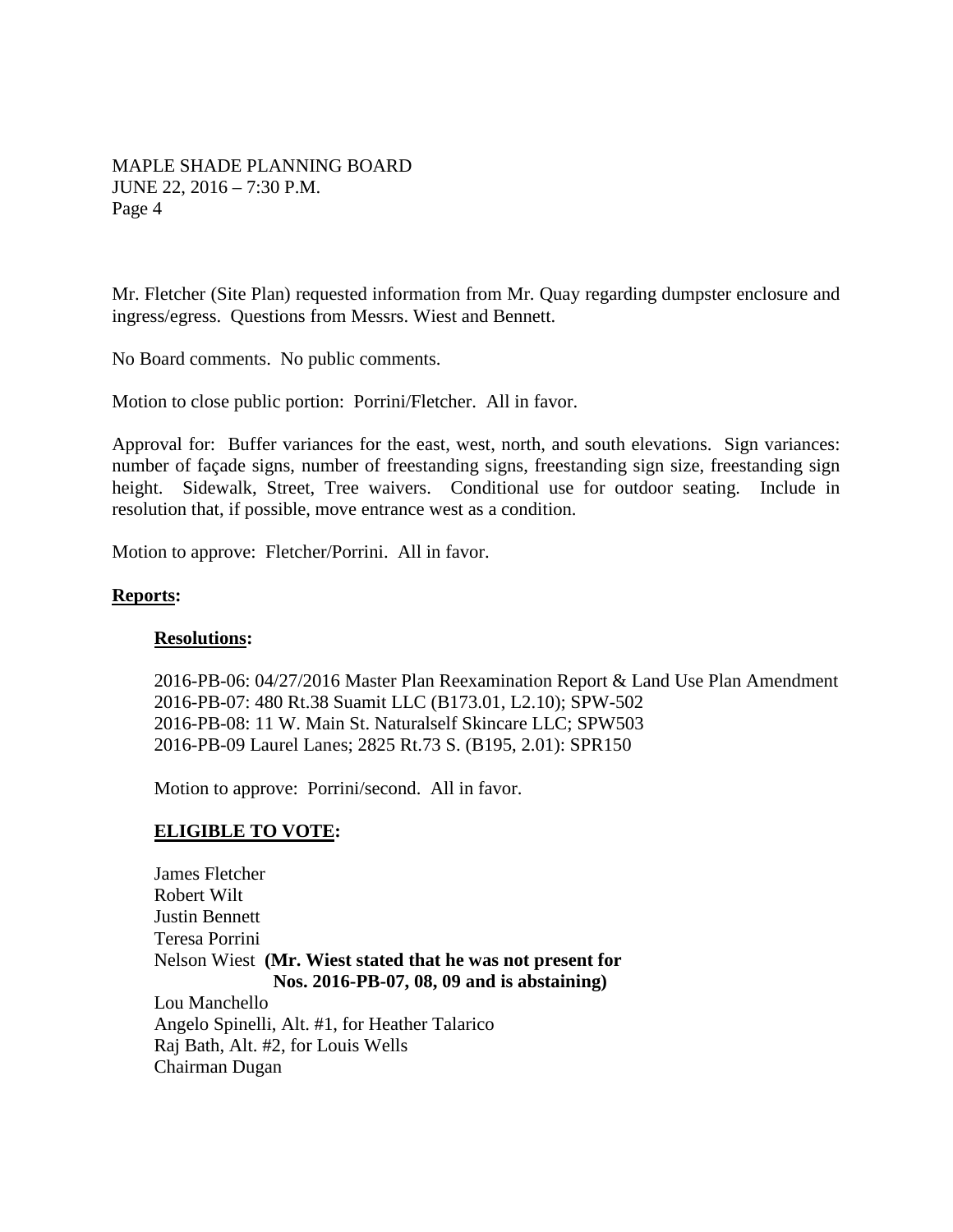# **Engineer:** Nothing.

# **Approval of Minutes:**

- 1. April 27, 2016.
- 2. May 25, 2016 meeting canceled; no minutes for adoption.

Motion was made and seconded (Porrini/Fletcher) to approve Minutes of April 27, 2016. All in favor.

### **Correspondence:**

May 12, 2016 Zoning Board of Adjustment x 2 letters from Board Attorney Mr. Kingsbury Esq. concerning ordinance revisions for LED Signs and Auto Dealership regulations.

Zoning Board made recommendations.

Motion to go into closed session (Manchello/Wiest).

# **Adjournment:**

Motion made and seconded to adjourn (Wiest/Porrini). All in favor.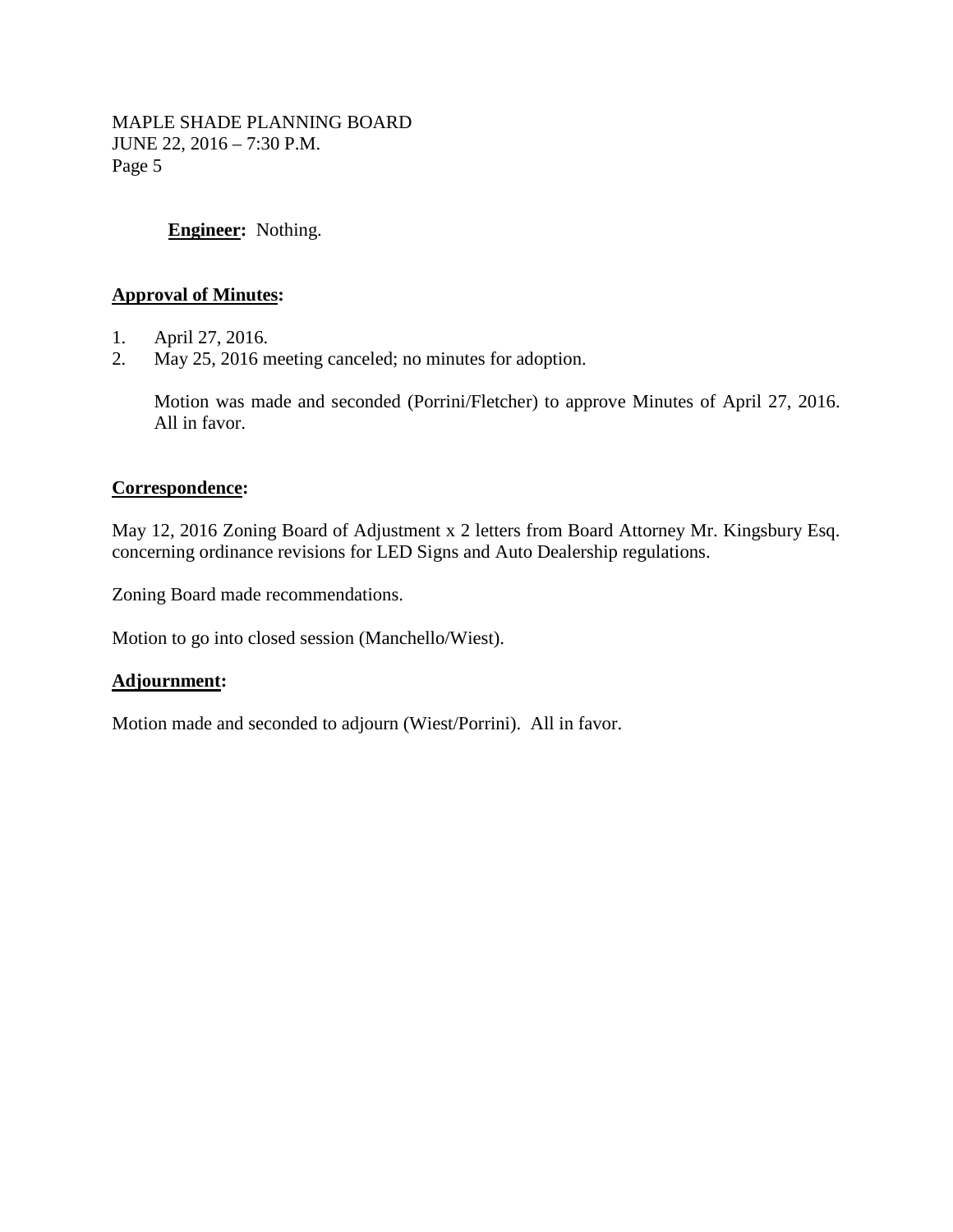# **CLOSED SESSION MAPLE SHADE PLANNING BOARD JUNE 22, 2016 – 7:30 P.M**.

Lengthy discussion on receipt of legal advice regarding Board operations. Recommendation made.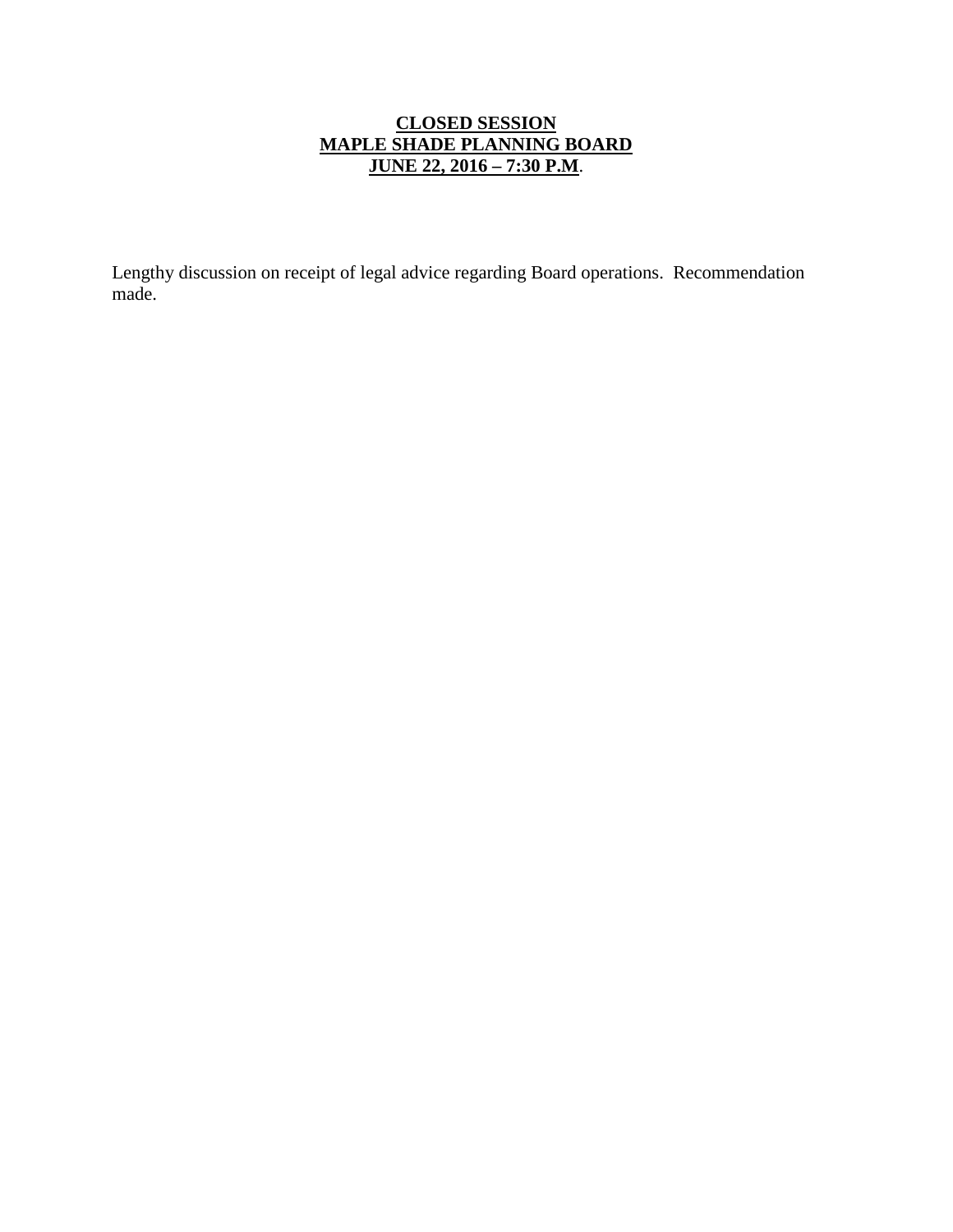# **MAPLE SHADE PLANNING BOARD AUGUST 24, 2016 – 7:30 P.M**.

The regular meeting of the Planning Board was called to order by Chairman Joseph Dugan.

All rose for the Pledge of Allegiance.

Public notice has been given in accordance with the Public Meetings Act to the Courier Post and Burlington County Times.

# **Roll Call:**

| Present:      | Joseph Dugan, Chairman                                               |
|---------------|----------------------------------------------------------------------|
|               | James Fletcher, Deputy Chairman                                      |
|               | Louis Manchello, Mayor                                               |
|               | <b>Nelson Wiest, Deputy Mayor</b>                                    |
|               | Heather Talarico, Member                                             |
|               | Teresa Porrini, Member                                               |
|               | Robert Wilt, Member                                                  |
|               | Justin Bennett, Member                                               |
| Absent:       | Louis Wells, Member                                                  |
|               | Angelo Spinelli, Alt. #1                                             |
|               | Raj Bath, Alt. #2                                                    |
| Also Present: | Richard Wells, Esq., Solicitor<br>Paul Cray, P.E., PP, CME, Engineer |
|               | Kevin Rijs, Community Development Director                           |

#### **New Business:**

# **Zone: Business development (BD) 2802 Rt.73 & Collins Lane (B189.03, L2) Govind Kapoor-Shardaram Corp (7-Eleven) SPW506 - Occupant Change. Former Use: 7-Eleven corporate owned Proposed Use: 7-Eleven franchise owned**

Govind Kapoor, 4415 Remo Crescent Road, Bensalem, PA, 19020, sworn in by Attorney Wells. Formerly a 7-Eleven corporate store; as of August 17, Mr. Kapoor took over the store as franchisee. Property owned by third party (Shell gas station entity); 7-Eleven is leasing convenience store area from third party; Mr. Kapoor is leasing from 7-Eleven as a franchisee. 7-Eleven is paying the rent, and Mr. Kapoor is running the store. 7-Eleven will not be overseeing operation. Open 24 hours/seven days a week/365 days a year. Employees: not more than 15. Most of the employees are part-time. Per Mr. Fletcher, the dumpster enclosure is three-sided cinder block wall with a wood fence in front. Two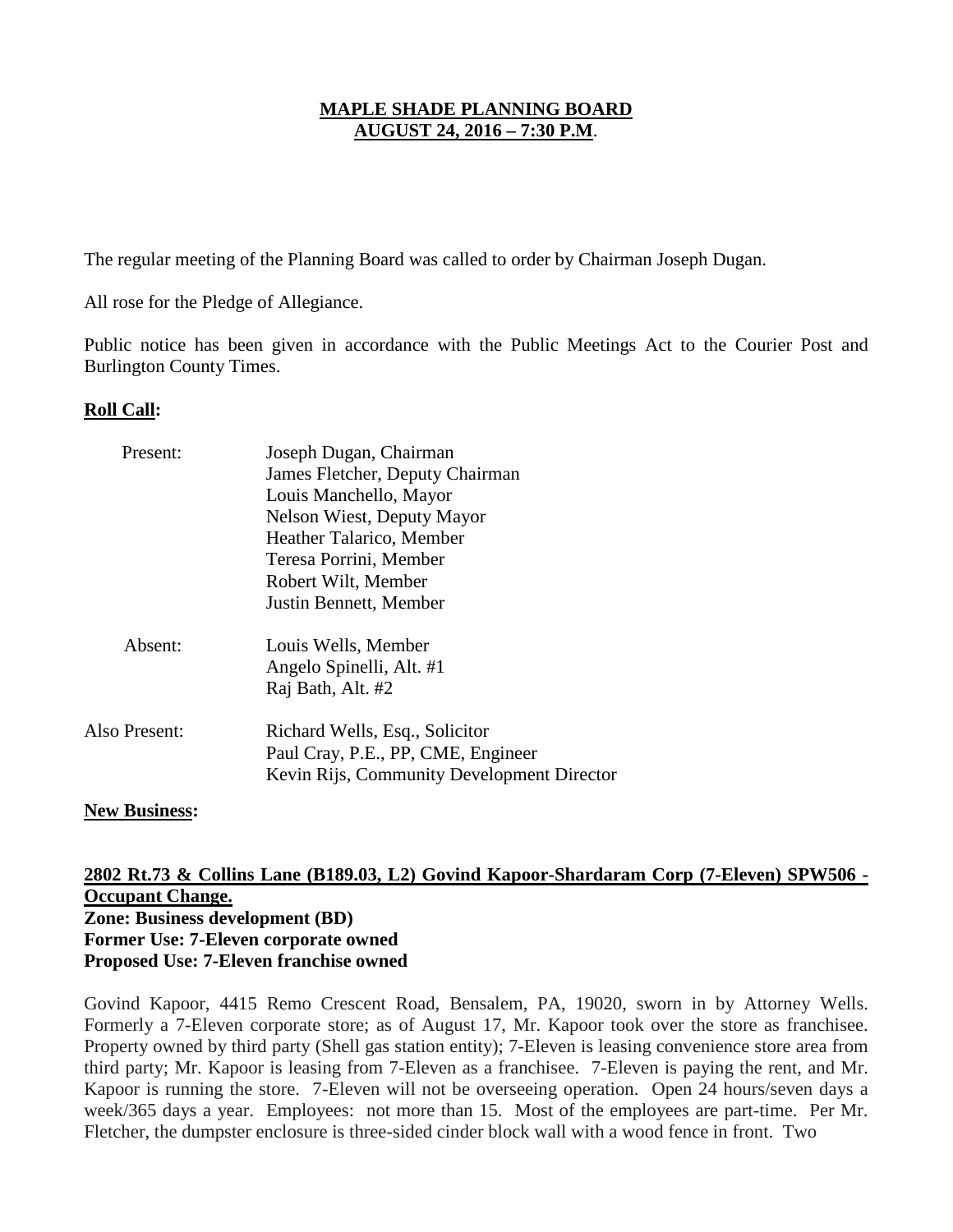# MAPLE SHADE PLANNING BOARD August 24, 2016 – 7:30 PM Page 2

dumpsters are outside – one trash/one recyclables. Both cannot fit inside the enclosure. There is a cross easement from 7-Eleven to Jay's Elbow Room with a steel gate; completely closed off. As of this date, both dumpsters overflowing, and there is broken glass in the lot. Issue: If trash dumpster is moved into enclosure, what is done with recycling dumpster? Mr. Kapoor will increase the frequency of pick-up and possibly increase the size of dumpster; he will also ensure that the lids are kept closed. Mr. Kapoor spoke with 7-Eleven Corporate Real Estate; they stated that if any actions are necessary, he needs something in writing to present to the property owners because they are responsible for making sure property is in compliance. Mr. Cray's opinion is that frequency of pick-up would be a sufficient remedy for the problem. Trash dumpster should be in enclosure; recyclables outside; dumpsters on wheels. Chairman Dugan questioned resolution wording. Per Mr. Wells, resolution should include dumpster situation needs to be corrected.

Public: None Motion to close public portion: Manchello/Fletcher.

Motion to Approve: Manchello/Fletcher. All in favor.

# **2891 Rt.73 S. (B173, L6.03) Suite #1 - Alejandra M. Salazar (Tienda San Angel Convenience Store LLC); SPW505 - Occupant Change.**

**Zone: Planned Development (PD) Former Use: Restaurant (Tienda San Angel LLC; SPW312 dated 05/28/2014) Proposed Use: Restaurant (Tienda San Angel Convenience Store LLC**)

Messrs. Jose Chaeuendua and Juan Segura sworn in by Mr. Wells. Change of occupancy. Mr. Flecher reported for Site Plan. Six employees. Hours of operation: Monday – Thursday,  $1 - 9$  PM; Friday & Saturday,  $1 - 10$  PM; Sunday,  $1 - 8$  PM.

Public: None Motion to close public portion: Porrini/Second.

May change hours of operation to include breakfast.

Board Comments: None Motion to Approve: Porrini/Fletcher.

**Zone: General Commercial (C) 308 N. Forklanding Rd. (B15, L8) Santiago Medina Ventura; SPW507 - Occupant Change. Former Use: Pizzeria (Maple Shade Pizza) Proposed Use: Pizzeria (Santis Pizza)**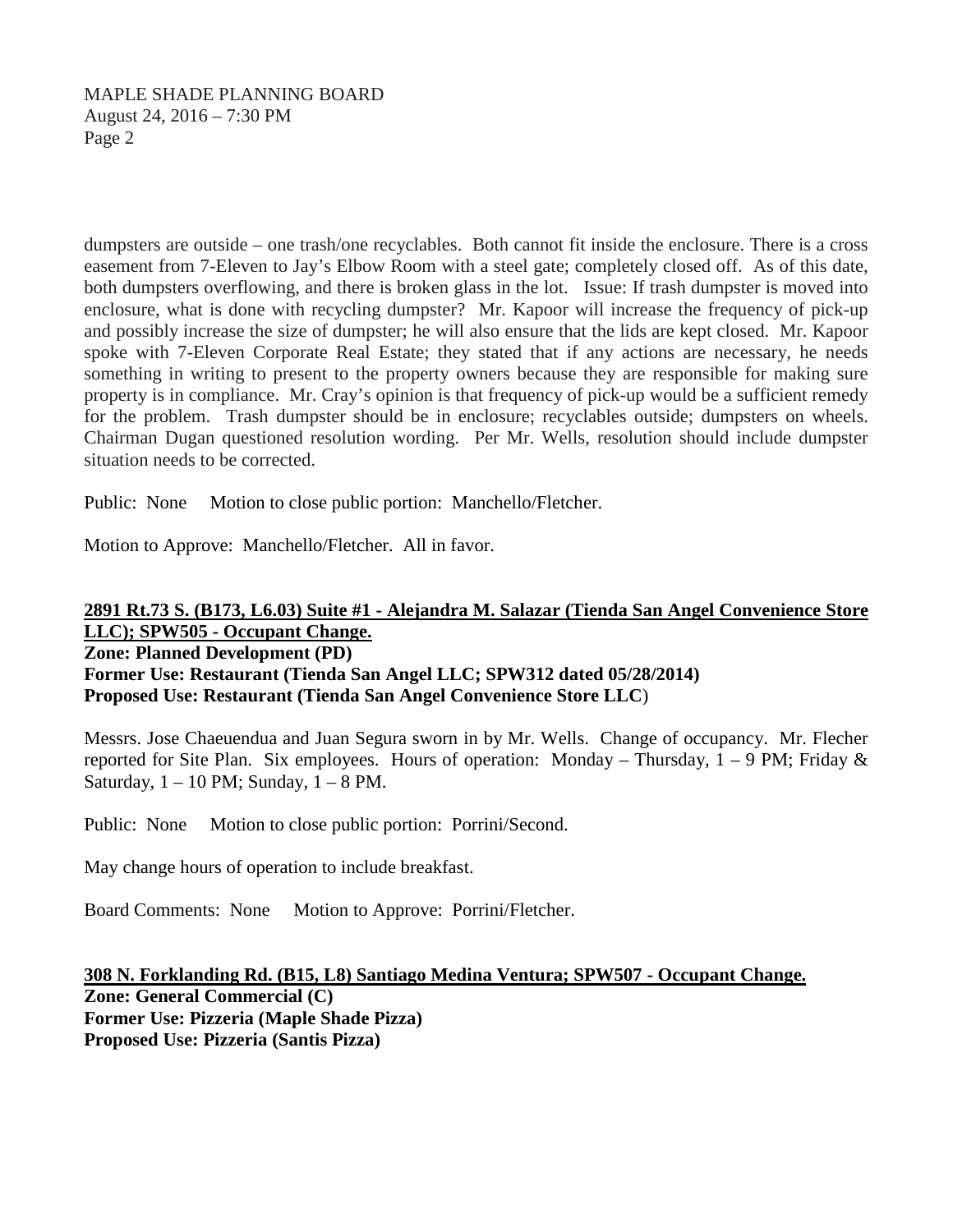MAPLE SHADE PLANNING BOARD August 24, 2016 – 7:30 PM Page 3

Mr. Santiago Medino sworn in by Mr. Wells. No changes except for name. Mr. Fletcher reported for Site Plan. Has dumpster that is rolled to the street and door/wood fence. Discussed no parking on sidewalk.

Board: No questions.

Motion to Approve: Bennett/Talarico.

# **2016 Housing Element & Fair Share Plan; Master Plan Update: Public Hearing. Joseph S. Augustyn, P.P., AICP, Alaimo Group.**

Update on Housing Element & Fair Share Plan given by Mr. Augustyn. Planning Board adopts Plan; Council endorses.

Public Hearing: None Motion to close Public Hearing: Porrini/Talarico. All in favor.

Motion to adopt update to Housing Element & Fair Share Plan of the Municipal Master Plan: Wiest/Manchello. All in favor.

Mr. Wells requested permission to memorialize resolution. Resolution # 2016-PB-12.

# **Reports:**

#### **Resolutions**

2016-PB-11: 597 Rt. 38 W. & Lenola Rd. (B189, L5.02) Maple Shade Equities SPR151 2016-PB-12: Adoption of 2016 Housing Element & Fair Share Plan of the Municipal Master Plan.

Motion to approve: Porrini/Fletcher. All in favor.

# **ELIGIBLE TO VOTE:**

James Fletcher Robert Wilt Heather Talarico Justin Bennett Teresa Porrini Nelson Wiest Lou Manchello Angelo Spinelli, Alt. #1, for Louis Wells Chairman Dugan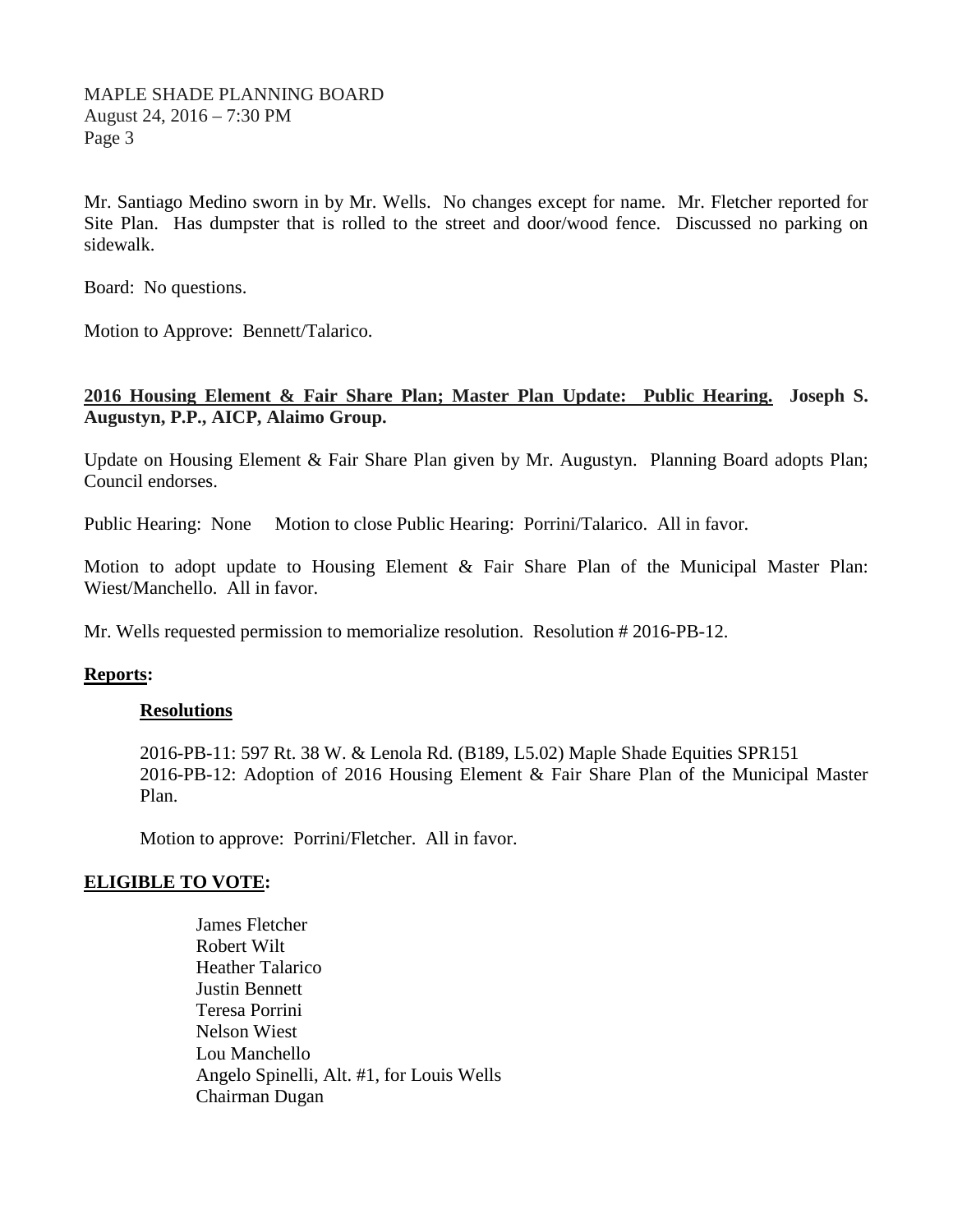MAPLE SHADE PLANNING BOARD August 24, 2016 – 7:30 PM Page 4

Motion to go into closed session: Porrini/Talarico. All in favor.

# **Approval of Minutes:**

1. June 22 2. No minutes from July 27 meeting as it was cancelled.

Motion to approve Minutes of June 22, 2016: Manchello/second. All in favor.

Board Comments: None

Motion to Adjourn: Manchello/Fletcher. All in favor.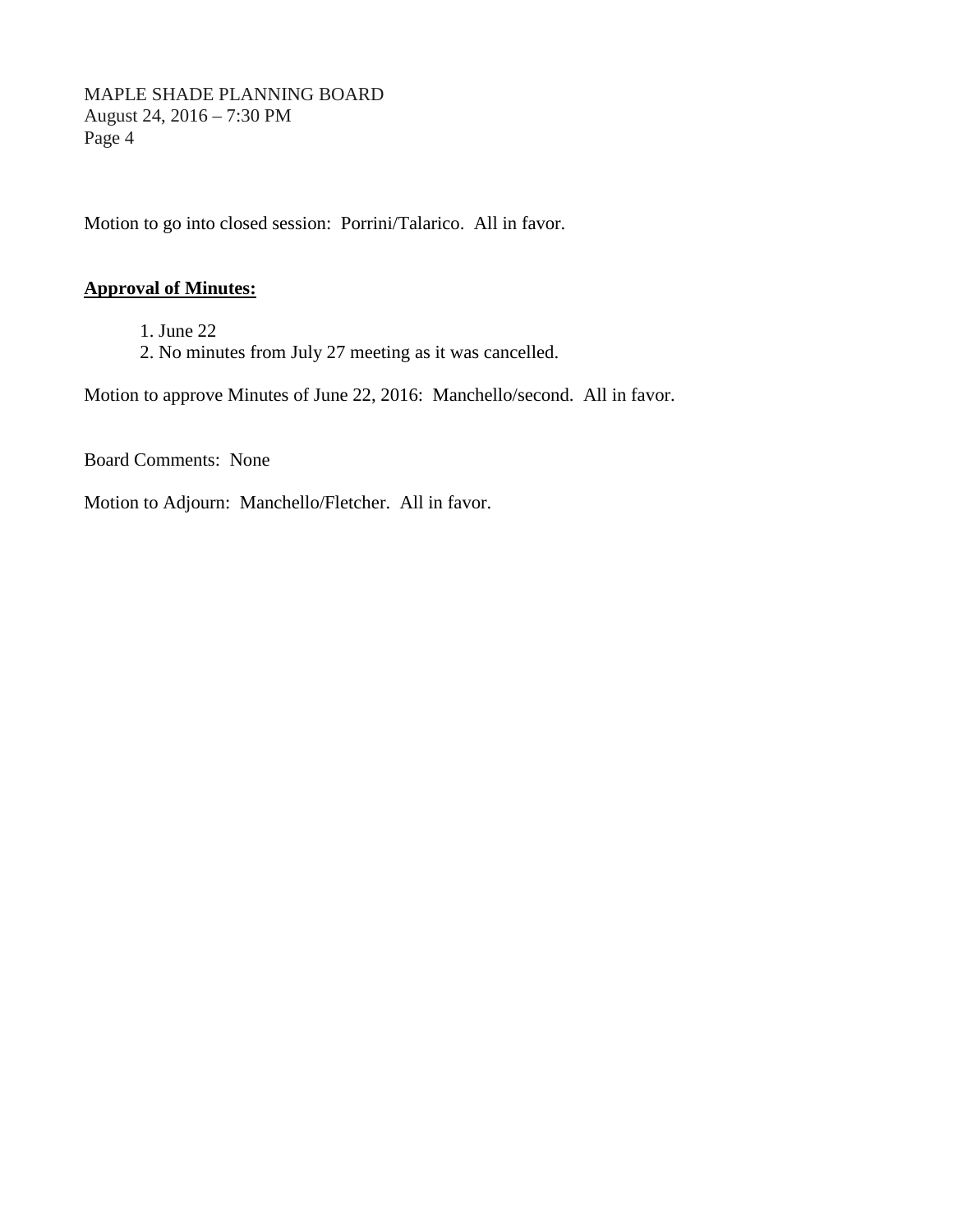# **CLOSED SESSION MAPLE SHADE PLANNING BOARD AUGUST 24, 2016**

Discussion on receipt of legal advice regarding Board operations continued from June 22, 2016 meeting.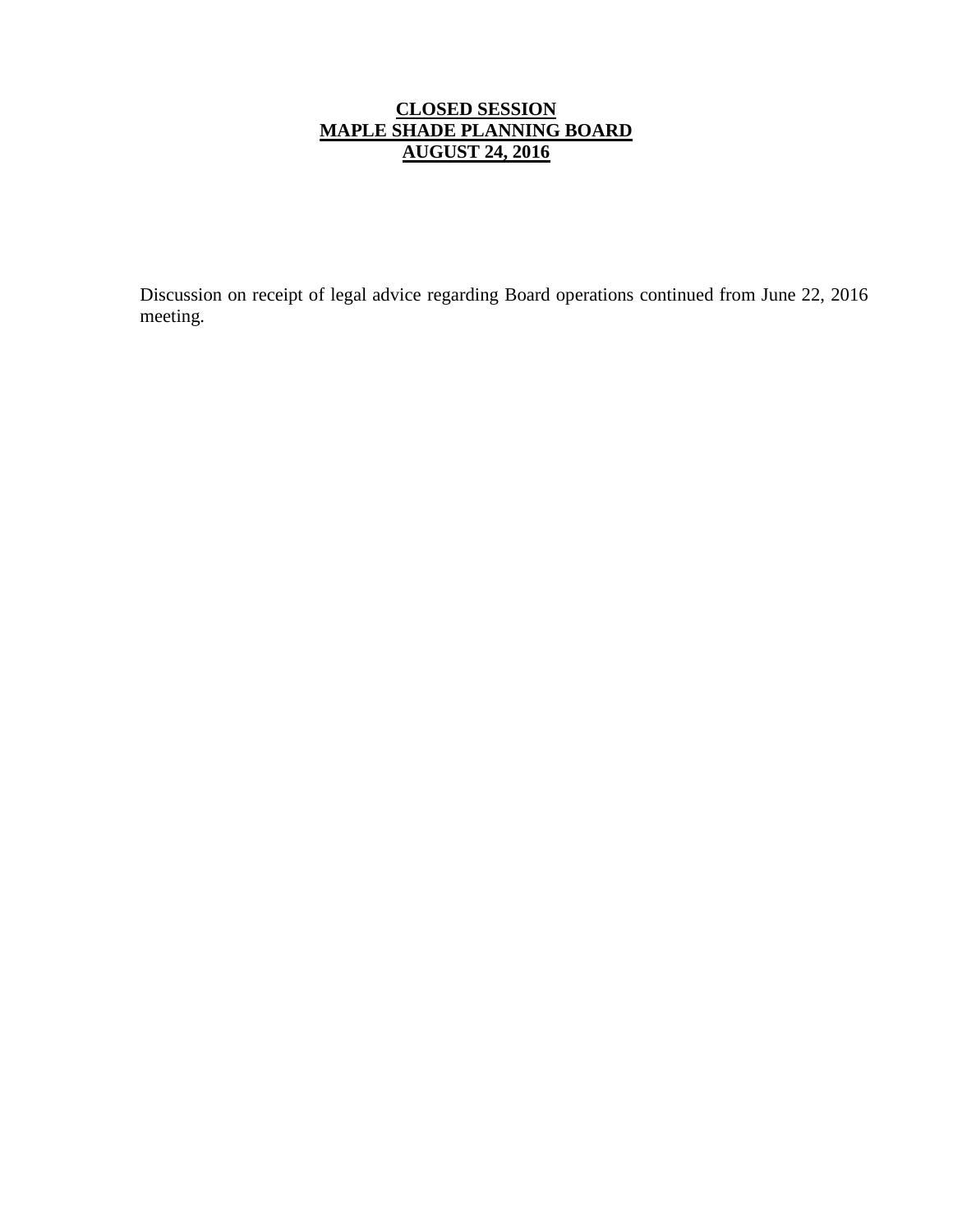# **MAPLE SHADE PLANNING BOARD SEPTEMBER 28, 2016, 7:30 P.M.**

The regular meeting of the Planning Board was called to order by Chairman Joseph Dugan.

All rose for the Pledge of Allegiance.

Public notice has been given in accordance with the Public Meetings Act to the Courier Post and Burlington County Times.

# **Roll Call:**

| Present:      | Joseph Dugan, Chairman                     |
|---------------|--------------------------------------------|
|               | <b>Nelson Wiest, Deputy Mayor</b>          |
|               | Heather Talarico, Member                   |
|               | Teresa Porrini, Member                     |
|               | Robert Wilt, Member                        |
|               | Justin Bennett, Member                     |
|               | Angelo Spinelli, Alt. #1, for Louis Wells  |
|               | Raj Bath, Alt. #2, for James Fletcher      |
| Absent:       | James Fletcher, Deputy Chairman            |
|               | Louis Manchello, Mayor                     |
|               | Louis Wells, Member                        |
| Also Present: | Richard Wells, Esq., Solicitor             |
|               | Paul Cray, P.E., PP, CME, Engineer         |
|               | Kevin Rijs, Community Development Director |

# **New Business:**

# **651 Cutler Ave. (B145, L20) Jerrell's Landscapes & Nurseries. Status report on construction and phasing SPR122**

**Postponed until October 26, 2016 at request of applicant.**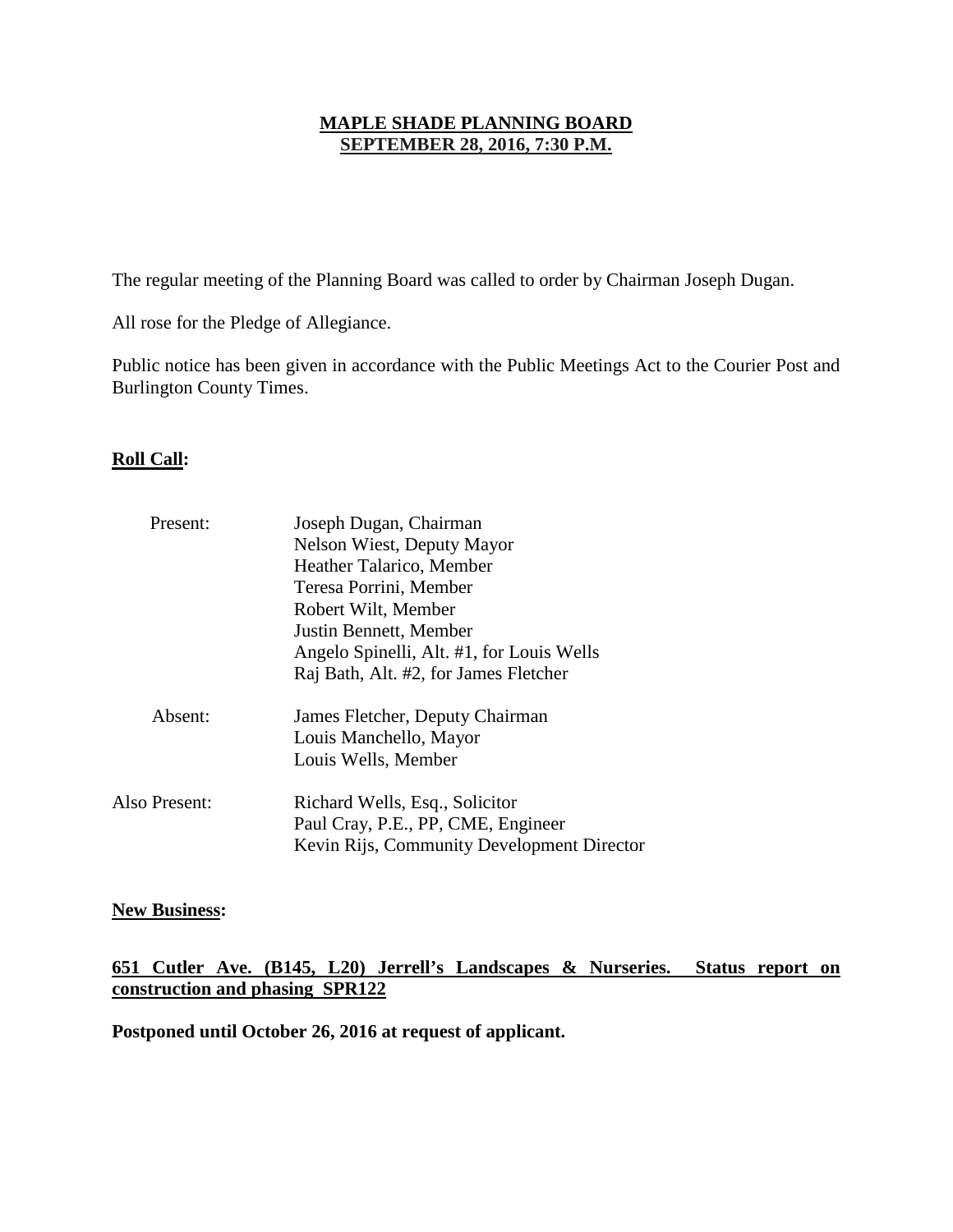# **MAPLE SHADE PLANNING BOAD SEPTEMBER 28, 2016, 7:30 P.M. Page 2**

# **Zone: Downtown Business (DB). 52 W. Main St. (B127, L10.01) Undercover Vapes, Carmelo Gaudite SPW508 Former Property Use: Psychology Dr. Office. Proposed Use: Retail Sales E-Cigarettes. Change of Use**

Carmelo Gaudite, 15 Melody Lane, Cherry Hill, NJ 08002, sworn in by Attorney Wells. Business formerly on Route 73 North; moving to Main Street to gain customers. Retail electronic cigarettes and liquid used as an alternative to smoking tobacco (vapor, with either 0% nicotine or with nicotine, whichever is preferred). No special approvals needed for sale; run by batteries – no electrical connection. No State controls. Hours: 10 AM – 8 PM, Monday – Saturday; closed Sunday. One employee.

Public: None

Motion to Close Public Portion: Porrini/Wiest.

Motion to Approve: Bennett/Porrini. All in favor.

# **Reports:**

#### **Resolutions:**

2016-PB-14: 2891 Rt.73 S. (B173, L6.03) Suite #1 - Alejandra M. Salazar (Tienda San Angel Convenience Store LLC); Occupant Change (SPW505)

2016-PB-15: 2802 Rt.73 & Collins Lane (B189.03 L2) Govind Kapoor-Shardaram Corp (7-Eleven) Occupant Change (SPW506)

2016-PB-16: 308 N. Forklanding Rd. – Santiago Medina Ventura (Maple Shade Pizza) (B15, L8); Occupant Change (SPW507)

Motion to Approve: Porrini/Talarico. All in favor.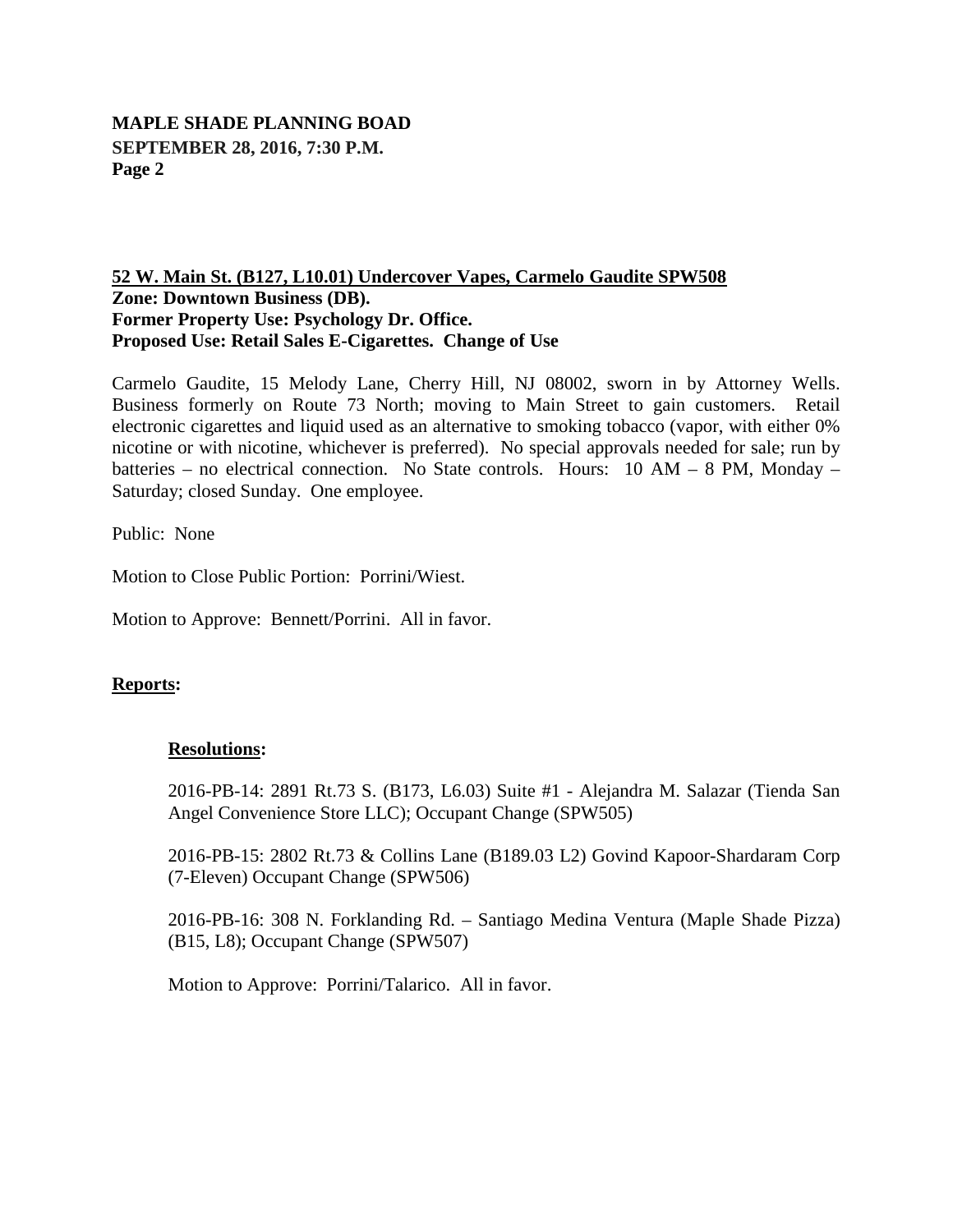# **MAPLE SHADE PLANNING BOAD SEPTEMBER 28, 2016, 7:30 P.M. Page 3**

### **ELIGIBLE TO APPROVE:**

James Fletcher **(Absent 9/28/16 )** Heather Talarico Robert Wilt Justin Bennett Teresa Porrini Nelson Wiest Lou Manchello **(Absent 9/28/16 )** Chairman Dugan

#### **Solicitor:**

Attorney Wells introduced Steven Boraske, a new associate with Florio, Perrucci, Steinhardt & Fader. Mr. Boraske has experience in land use law, and will be assisting Messrs. Wells and Cappelli.

### **Engineer:** Nothing

#### **Community Development:** Nothing

#### **Public:**

George Bittner, 644 South Forklanding Road, sworn in by Attorney Wells. Mr Bittner complimented Mr. Rijs on his handling of Jerrell's Lanscaping situation. Proposal was for a garden center; for the past three years, it has been a dump truck storage/maintenance yard. Mr. Bittner wants the Township to remain vigilant with regard to any construction done that it be to code and inspected; also, landscaping and trees.

Irma Evans, South Forklanding Road, reported that heavy machinery noise is constant at the site. Ms. Evans is also concerned with runoff. Per Mr. Cray, runoff is designed to go to front (street). Chairman Dugan assured the residents that things would be taken care of at October meeting; Jerrell's Landscapers will be in attendance and plans will be available.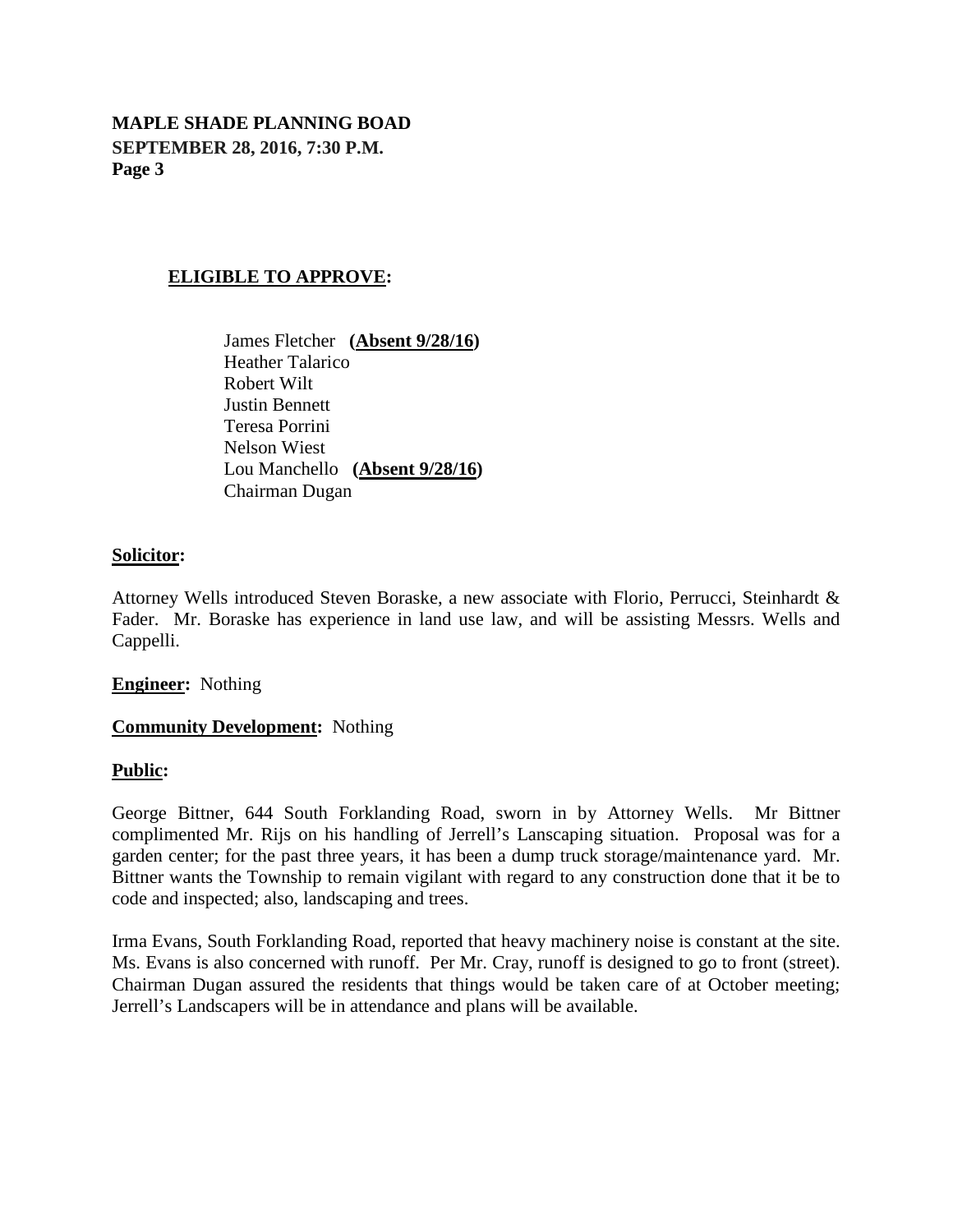# **MAPLE SHADE PLANNING BOAD SEPTEMBER 28, 2016, 7:30 P.M. Page 4**

# **Approval of Minutes:**

August 24, 2016

Motion to approve Minutes of August 24, 2016: Talarico/Porrini. All in favor.

**Board Comments:** None

Motion to Adjourn: Porrini/Talarico. All in favor.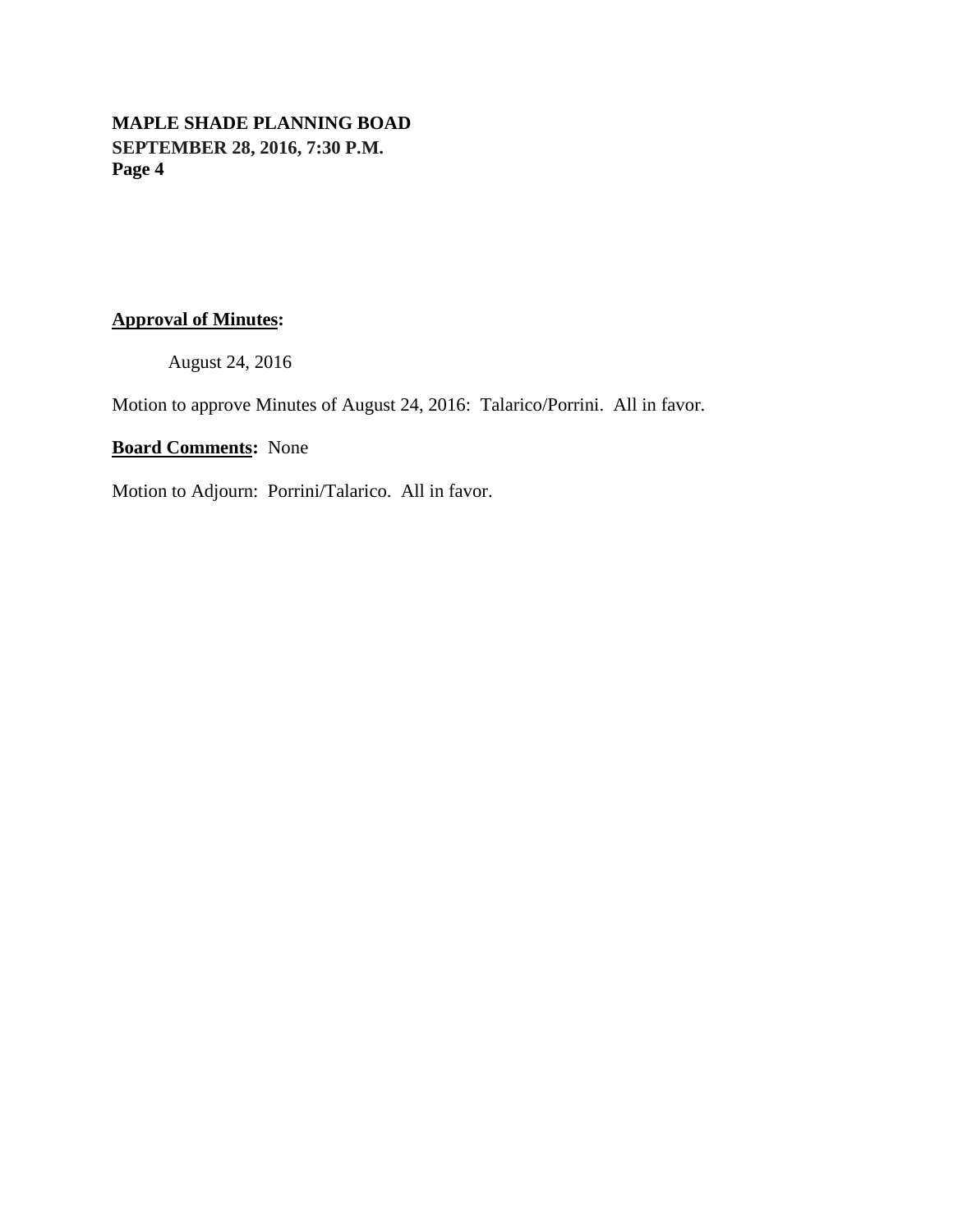# **MAPLE SHADE PLANNING BOARD OCTOBER 26, 2016**

The regular meeting of the Planning Board was called to order by Chairman Joseph Dugan.

All rose for the Pledge of Allegiance.

Public notice has been given in accordance with the Public Meetings Act to the Courier Post and Burlington County Times.

# **Roll Call:**

| Present:      | Joseph Dugan, Chairman                     |
|---------------|--------------------------------------------|
|               | James Fletcher, Deputy Chairman            |
|               | Louis Manchello, Mayor                     |
|               | Nelson Wiest, Deputy Mayor                 |
|               | Heather Talarico, Member                   |
|               | Teresa Porrini, Member                     |
|               | Robert Wilt, Member                        |
|               | Justin Bennett, Member                     |
|               | Angelo Spinelli, Alt. #1, for Louis Wells  |
| Absent:       | Louis Wells, Member                        |
|               | Raj Bath, Alt. #2                          |
| Also Present: | Richard Wells, Esq., Solicitor             |
|               | Paul Cray, P.E., PP, CME, Engineer         |
|               | Kevin Rijs, Community Development Director |

# **New Business:**

651 Cutler Ave. (B145, L20) Jerrell's Landscapes & Nurseries. Status report SPR122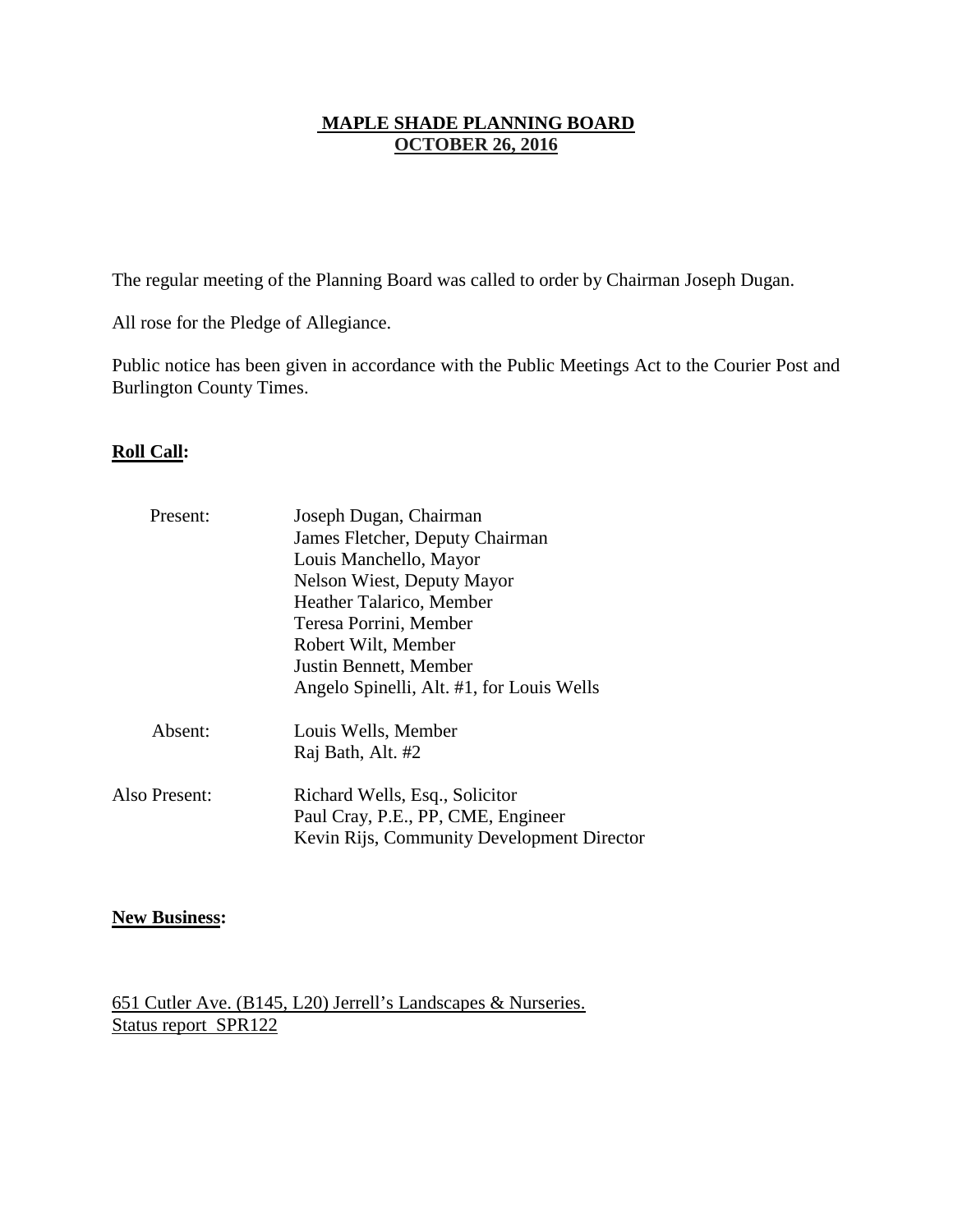Michelle Jerrell, President, Jerrell's Landscaping sworn in by Attorney Wells. Per Chairman Dugan, there is work at the site, but no movement in the retail area. Requesting time plan as to when retail end will be up and running. Per Ms. Jerrell, they are under the construction portion of the project. Some of the open roadwork permitting has been done; placing inlets and drainage on the property, a concrete apron, portions of curb, concete walls on both sides, erection of a 3,500 sq. ft. building (for storage of retail products). Waiting for PSE&G for new electrical service placement; pole is to be placed on their property. Portion of main building will be demolished and resurrected either by the end of this year or spring, 2017; dependent on PSE&G. They want to make some modifications and resubmit to either Administration or Planning Board for approval (i.e., grade elevations). Rear buffer trees ordered; in the process of selecting a manufacturer for decorative fencing and sliding gate (wants to have this installed by the end of 2016). Setback – they have a variance for 15 ft. There are  $3 - 4$  homes that are 300 ft. from rear setback line; trees for buffer are ordered and they plan on installing by the end of 2016. Mr. Manchello requested date of original resolution and inquired as to business currently being done at site. Ms. Jerrell responded that entire business is not being operated there; trucks have been working on their construction activity at site and equipment/trucks are stored at site.

Public: Resident, 642 South Forklanding Road, sworn in by Attorney Wells. Requested hours of operation. Seems that it is a work garage; lot of activity with large dump trucks – all summer, seven days a week, early in the morning. Per Ms. Jerrell, hours of operation are 7 AM – 7 PM, Monday – Friday. No deliveries before 9 AM.

Per Chairman Dugan, number one priority is to put in buffer trees. It has been years waiting for operation to be up and running; this has to happen rapidly. Deliveries should not occur daily. Requires a definitive answer as to when exactly retail is going to transpire.

**Board:** Mr. Wiest commented on trucks at site. Any other business being done at location has to cease and area cannot be a truck parking lot.

# **600 Rt.38 E. at Lenola Rd (B189.01, L5.01) The Pour House.**

**Zone: Business Development (BD).** 

# **Existing Wawa property with preliminary approved pad site. Proposed Restaurant with bar 6,800 sf +/-. Variance request for parking, drive aisle width, and buffers.**

Frank Tedesco, Esq. appearing on behalf of 600 Maple Shade, LLC. Both WAWA and the Pour House are long-term ground leases. WAWA site is approx. 2.73 acres and restaurant site is approx. 1.76 acres. Initial proposal was for a 6,378 sq. ft. restaurant with 199 seats. After attending Review Board, alternative would be patio along one side of building.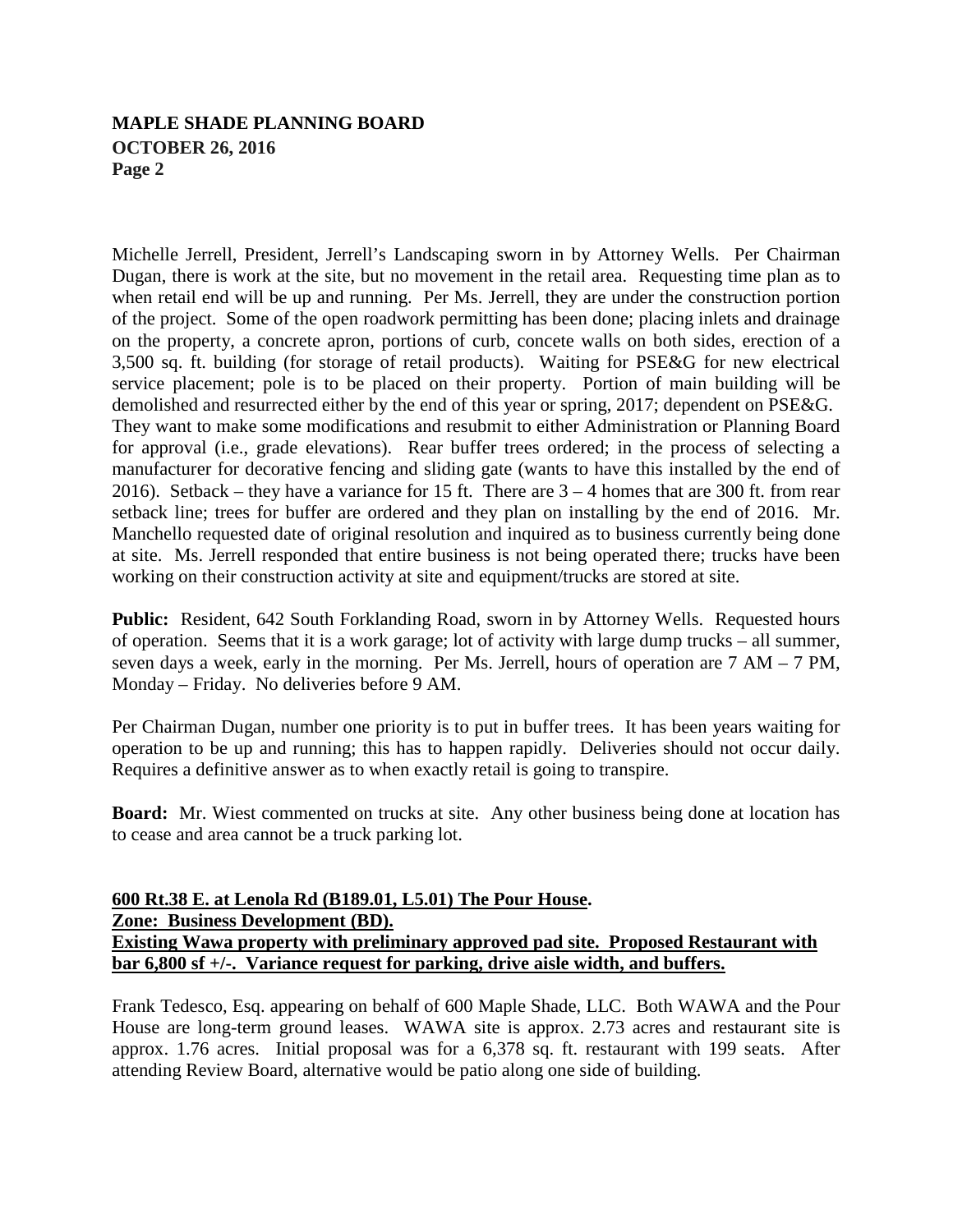Application is for preliminary final Site Plan approval to construct the restaurant and parking. There are variances necessary for parking – aisle width, buffer on property line, and parking setback.

Robert A. Platzer, CEO, and Timothy Kernan, P.E., Maser Consulting, were sworn in by Attorney Wells.

Mr. Platzer explained concept of Pour House, as contrasted to PJ Whelihan's. Whelihan's is more of a neighborhood pub; Pour House is a family restaurant. Not fast food. Has a 30-seat craft beer bar. Seating: 199 inside; 60 outside.

Mr. Kernan spoke regarding requested variances (four total). Proposing internal drive aisles at 24' wide; between WAWA and Pour, they are proposing 28' drive aisle. Parking setback and buffering to Mealey's on the south side: 15' parking setback to property line is required; they are proposing 10'. For landscape buffer to the property line, 5' is required; they are proposing 0'. They are proposing a retaining wall. Retaining wall is needed for a grade change and to cover over drainage pipe. Wall will be not more than 4'. Another variance is needed for amount of parking. They are proposing 86 spaces (one space for every three seats). Mrs. Porrini suggested that if more parking is needed, possibly a walkway through to the Mealey's lot could be made. Mr. Kernan stated that when the WAWA developer was in for approval, an easement was put in place to their parking lot; they have to go through the process, and have not been successful contacting Mealey's representative. Currently, there is no walkway; if a driveway is connected through, then a walkway would have to be connected through. Discussion of parking and walkway.

Mr. Cray expressed concerns regarding parking off-site. He is looking out for the Town's interest if, in the future, someone decides to develop site, and encourages Pour to attempt obtaining a third-party agreement, thereby having a certified mail correspondence paper trail. Per Chairman Dugan, we have to be comfortable that Pour has enough parking without the crosseasement. Dynamic is changed in that Pour is adding 60-person outdoor seating. Mrs. Porrini, Messrs. Fletcher, Manchello, Bennett, and Spinelli commented. Site Plan has a favorable opinion of operation. Employees: 20; hours: 11:30 AM – 2 AM (will probably close earlier), seven days a week.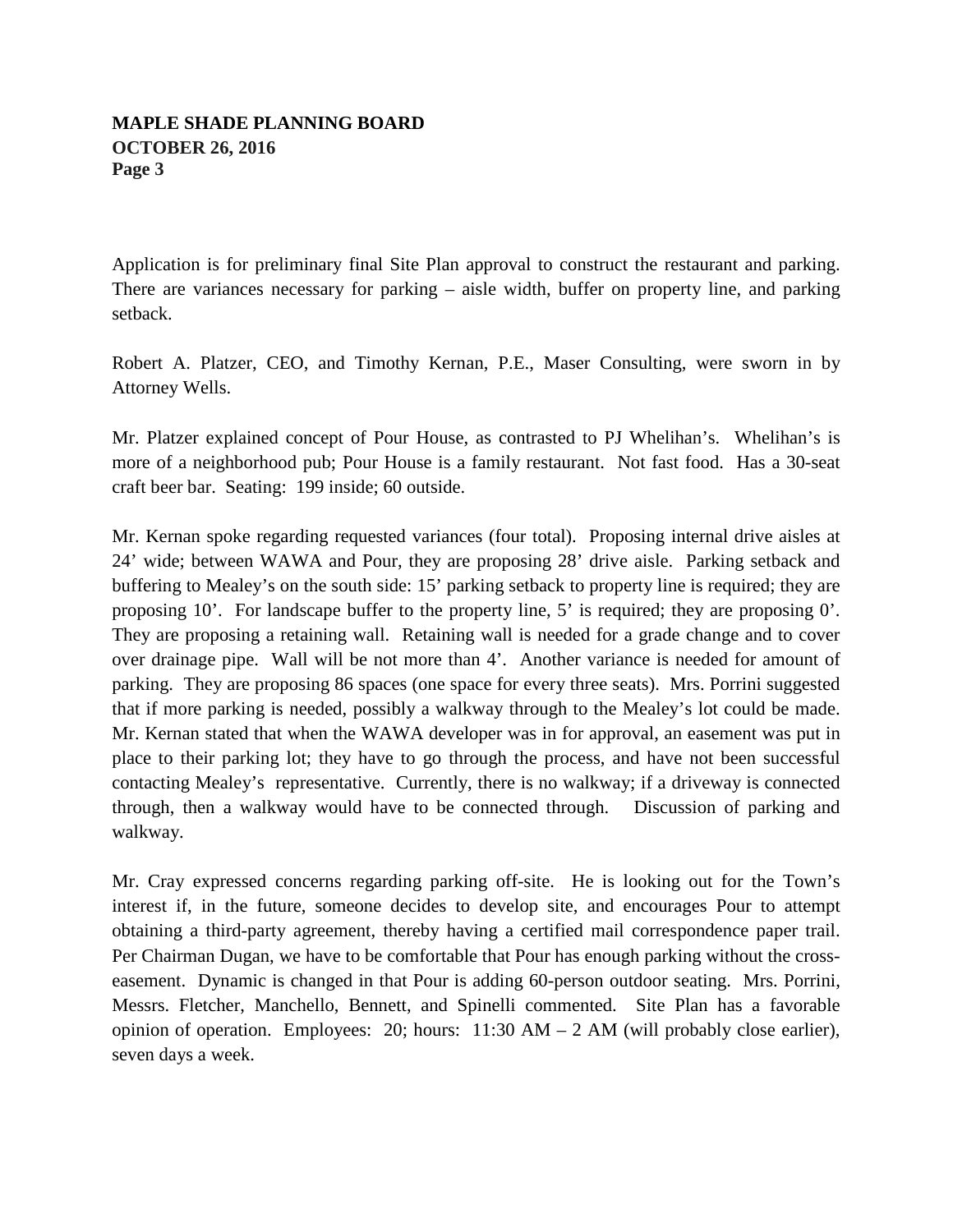Mr. Wiest clarified that approval would be with no access from Pour site to Mealey site with obligation to attempt to provide access. May open by July, 2017.

Public: None

Motion to close public portion: Motion/Fletcher. All in favor.

Motion to Approve: Porrini (with outside seating area and four variances/Fletcher.

Roll Call: All in favor.

# **Reports:**

# **Resolutions:**

2016PB17 52 W. Main St. (B127, L10.01) Undercover Vapes, Carmelo Gaudite SPW508

Motion to Approve: Manchello/Talarico. All in favor.

# **ELIGIBLE TO APPROVE:**

Joseph Dugan Nelson Wiest Heather Talarico Teresa Porrini Robert Wilt Justin Bennett Angelo Spinelli, Alt. #1, for Louis Wells Raj Bath, Alt. #2, for James Fletcher

**Engineer:** None

**Community Development:** None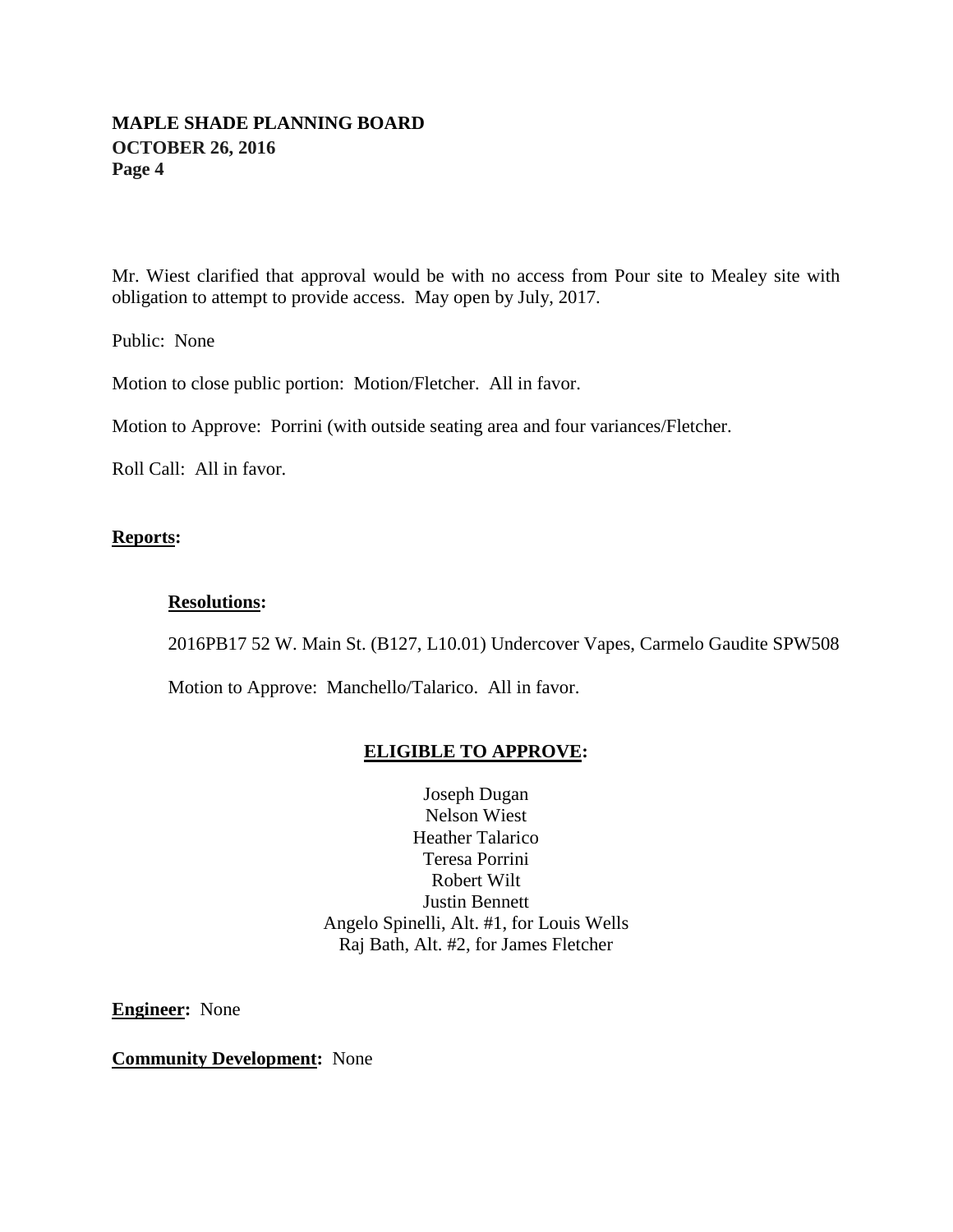# **Approval of Minutes:**

September 28, 2016

Motion to approve minutes of September 28, 2016: Manchello/Talarico. All in favor.

**Correspondence:** None

# **Adjournment:**

Motion to adjourn: Manchello/Porrini. All in favor.

| <b>Meeting Dates:</b> |      |      |             |      |       |
|-----------------------|------|------|-------------|------|-------|
| Site Plan Review:     | 8/2  | 9/6  | 10/4        | 11/1 | 12/6  |
| Planning Board:       | 8/24 | 9/28 | 10/26 11/17 |      | 12/21 |
| Zoning Board:         | 8/10 | 9/14 | 10/12 11/9  |      | 12/14 |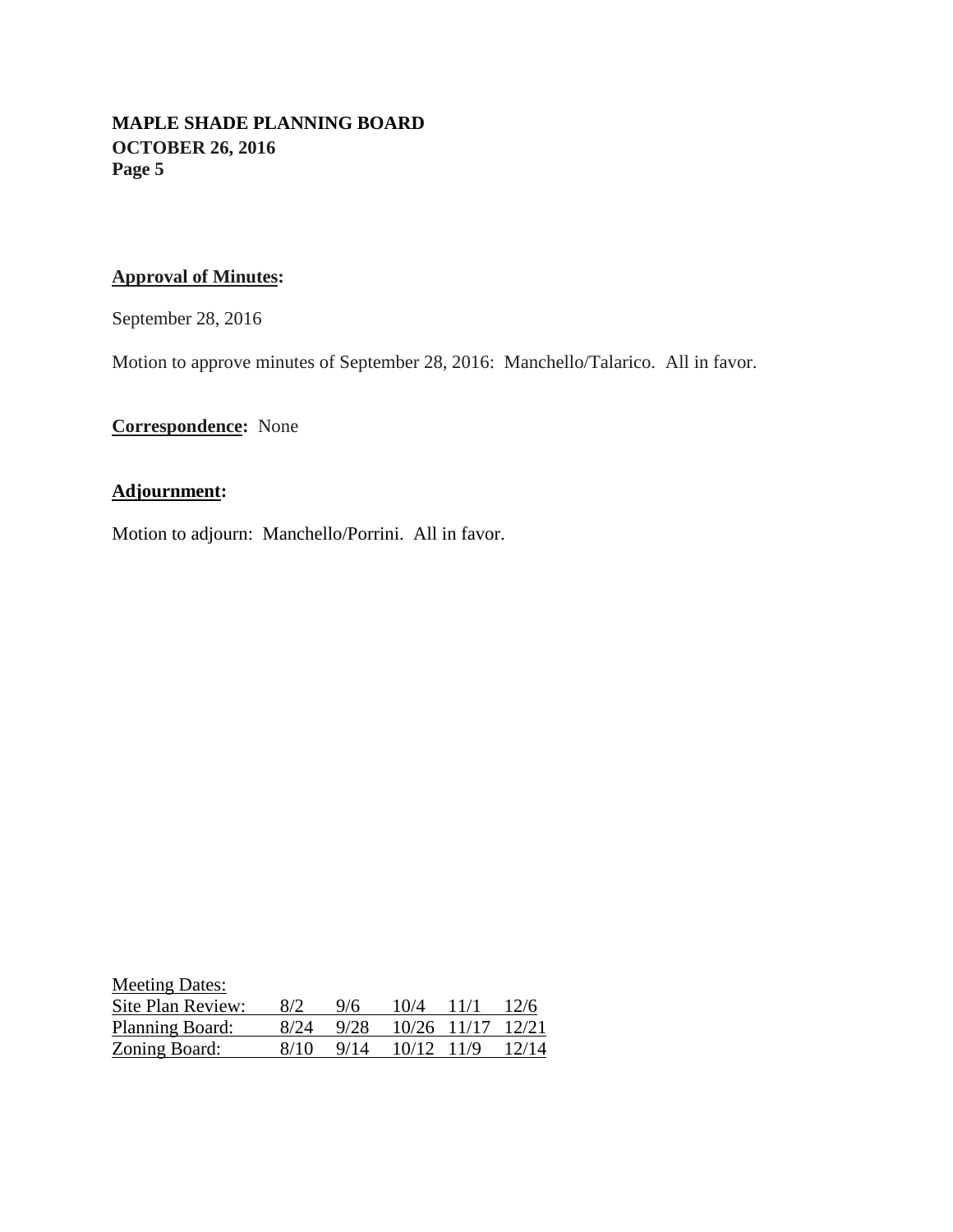# **MINUTES MAPLE SHADE PLANNING BOARD NOVEMBER 17, 2016**

The regular meeting of the Planning Board was called to order by Chairman Joseph Dugan.

All rose for the Pledge of Allegiance.

Public notice has been given in accordance with the Public Meetings Act to the Courier Post and Burlington County Times.

# **Roll Call:**

| Present:      | Joseph Dugan, Chairman                         |
|---------------|------------------------------------------------|
|               | James Fletcher, Deputy Chairman                |
|               | Nelson Wiest, Deputy Mayor                     |
|               | Teresa Porrini, Member                         |
|               | Justin Bennett, Member                         |
|               | Angelo Spinelli, Alt. #1, for Heather Talarico |
|               | Raj Bath, Alt. #2, for Louis Wells             |
| Absent:       | Louis Manchello, Mayor                         |
|               | Heather Talarico, Member                       |
|               | Robert Wilt, Member                            |
|               | Louis Wells, Member                            |
| Also Present: | Richard Wells, Esq., Solicitor                 |
|               | Paul Cray, P.E., PP, CME, Engineer             |
|               | Kevin Rijs, Community Development Director     |

# **New Business:**

**Zone: Highway Commercial (HC) 461 Rt. 38 W. Shop#2. (B144, L18) Narendra Patel SPW509 New Building under construction SPR131 (***Former Hooters Site***). Proposed Use: Retail Convenience Store.**

Alan Lauer and Narendra Patel sworn in by Attorney Wells. Opening of tobacco store (selling cigars, cigarettes, candy, and soda – no groceries); hours: 6 AM – 9 PM, seven days a week; employees: eventually, 2½ . Require site plan waiver; new construction. Per Chairman Dugan, site plan waiver should be approved (approved use).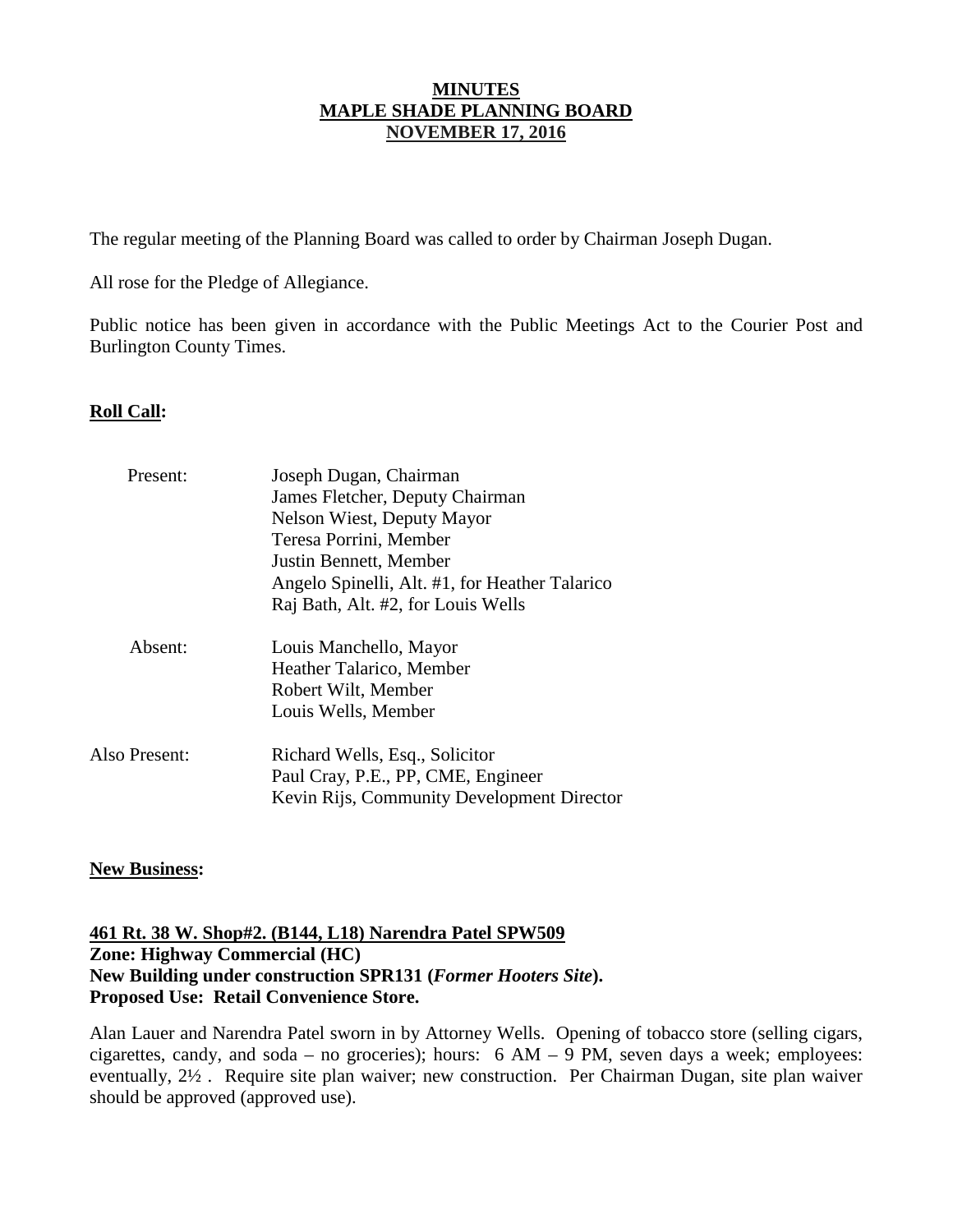# **MINUTES MAPLE SHADE PLANNING BOARD NOVEMBER 17, 2016** Page 2

Public: None Motion to close public portion: Porrini/Wiest Board: Mr. Wiest questioned applicant. Mr. Fletcher reported on Site Plan. Motion to Approve: Porrini/Fletcher Roll Call: All approve.

### **Zone: Business Development. Ownership Change. 1000 & 2000 Lenola Rd. (B189, L4.05 & 4.06) C & N Commercial Real Estate SPW510 Existing Use: Office Space. Proposed Use: Office Space, no change.**

David L. Cohen, member of C&N Commercial Real Estate, sworn in by Attorney Wells. Transfer of ownership (name change); no interior change.

Public: None Motion to close public portion: Porrini/Fletcher Board: None Motion to Approve: Bath/Porrini Roll Call: All approve.

**Zone: Business Development. Ownership Change. 10 Willow Road - Framers Plaza Shop #4 (B189.02, L3) UBreakIfix 550 CO; SPW511 Existing Use: UBreakIfix (previously SPW501) Retail Store, cell phone accessories & repairs. Proposed Use: UBreakIfix, no change.** 

Thomas Fadul, President, UBreakIFix, was sworn in by Attorney Wells. Mr. Fadul bought out franchise. No changes.

Public: None Motion to close public portion: Bath/Porrini Board: None Motion to Approve: Bath/Fletcher Roll Call: All approve.

# **Route 73 S. & Waverly (B193, Lots 1, 6, 16 & 17) Made for the Shade LLC, SDSR200**

**Zone: Business Development (BD) with Route 38/73/Lenola Road Redevelopment Area Overlay. Lot line adjustment Route 73 Pizzeria Uno (B193, L1) additional parking area and Site Plan approval for new Wawa. Conditional Use: Automobile fueling station with associated convenience store. Variance and Waivers Requested.**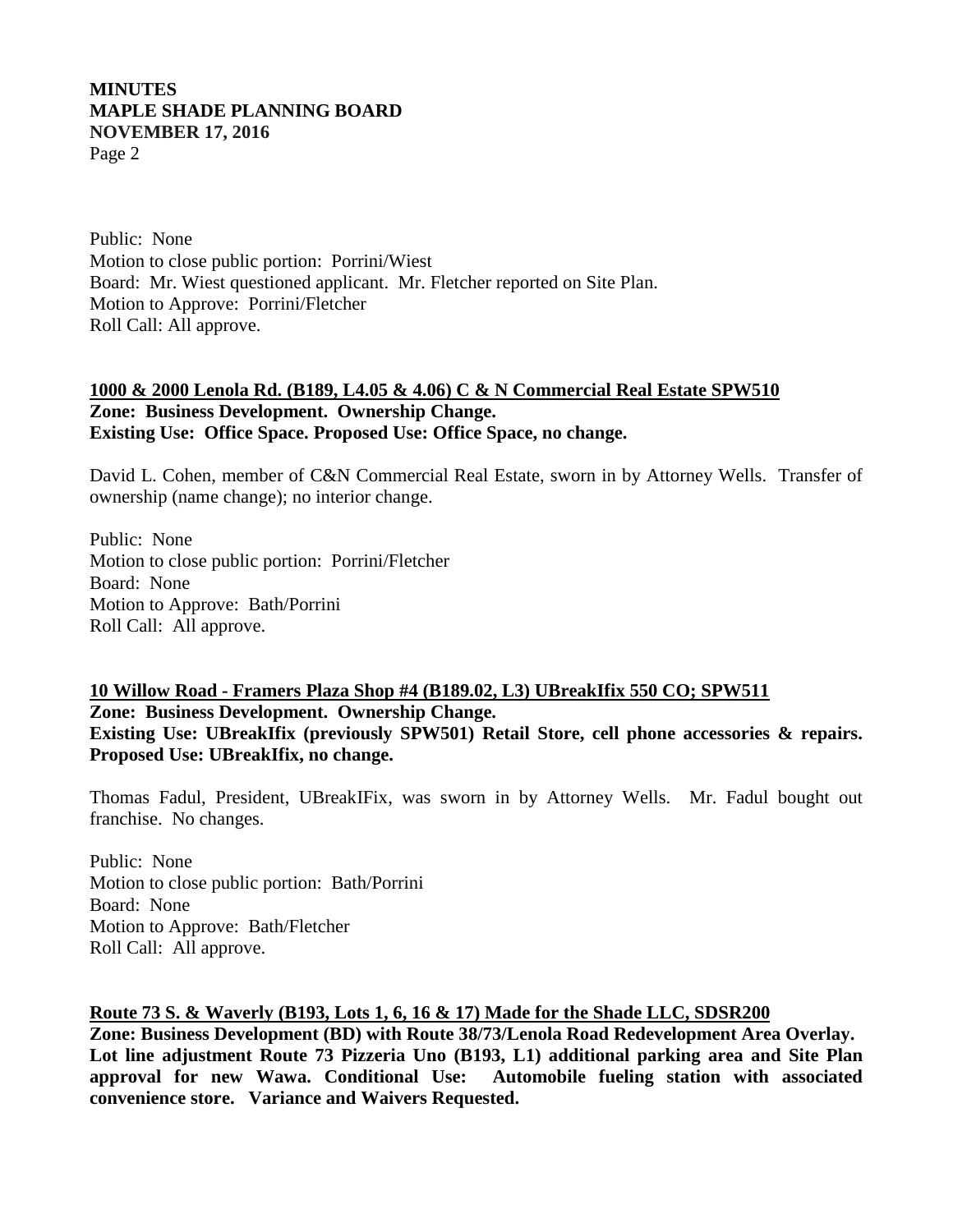# **MINUTES MAPLE SHADE PLANNING BOARD NOVEMBER 17, 2016** Page 3

Joseph Baran, Bohler Engineering, Inc.; Nate Mosley, Traffic Engineer, Shropshire Assoc.; Elizabeth Leheny, Phillips Preiss Grygiel LLC, Planner; Kristen Ritz, Project Engineer, WAWA; Michael Cooley, Equitable Owner, sworn in by Attorney Wells.

Timothy M. Prime, Esq., Prime Law, stated that environmental work is being done on the site and monitored by WAWA and Developer. Mr. Prime distributed literature regarding proposed WAWA development – rendering of site plan, sign detail, aerial photo of site, architecture, and elevations. Property location is Route 73 & Waverly Avenue, Block 193, Lots 1, 6, 16 & 17. Lot 1 is Pizzeria Uno; Lots 16 & 17 are the former gas station. Proposal is to consolidate the lots and subdivide into two lots – one for the Pizzeria Uno and one for WAWA. All improvements are within the Routes 73 & 38/Lenola Road Development area. The use is a permitted use, but conditional. Variances: façade sign location; number and setback of freestanding signs; buffer to property line.

Mr. Baran discussed access points, building, trash enclosure, signage, landscaping, and lighting. Fifty total parking spaces. Storm water management is an underground retention basin. Discussion of how gas, delivery, and trash trucks would enter/exit. WAWA proposing to provide sidewalk that will extend from the intersection (Rt. 73 & Waverly) along the north side of Waverly, crossing over right in/right out driveway, connecting into southern drive-out into striped area entering WAWA building.

Mr. Cray asked that Mr. Baran clarify changes to vehicular and pedestrian circulation in the Pizzeria Uno lot. Mr. Baran also explained request of where they are proposing to place sidewalk and where they are asking for a waiver to contribute in lieu.

Mr. Mosley discussed background and traffic/transportation aspects of the site plan and DOT requirements. No significant increase in traffic because of the development.

Mr. Bennett inquired as to stacking to right turn on to Waverly. Mr. Wiest inquired as to whether DOT will change cycle plan of traffic light. Mrs. Porrini inquired as to whether WAWA will clear trees from area.

Ms. Ritz explained that WAWA owns all of their stores (no franchise); hours of operation: 24 hours/7 days a week. There will be an ATM in WAWA and air pumps outside. Explained deliveries and trash removal. Employees: 30 - 40 employees; 10 full-time. Three shifts.

Ms. Leheny provided planning testimony and support on request for the sign and buffer variances; also provided testimony on design waivers.

**Public:** Carol Schmecker, 111 Columbia Avenue, Mt. Laurel, NJ: Complaint about traffic situation on Waverly to Rt. 73. James Coffey, Property Manager, Stoney Run: What percentage will be paved where parking lot is now to the ramp/water flow (run-off) toward Stoney Run. Ellen McDowell and owner of Shell Gas Station/7-Eleven across from proposed WAWA: Legal arguments against variances and waivers. Doesn't feel that this is the right type of business (we already have three WAWA's).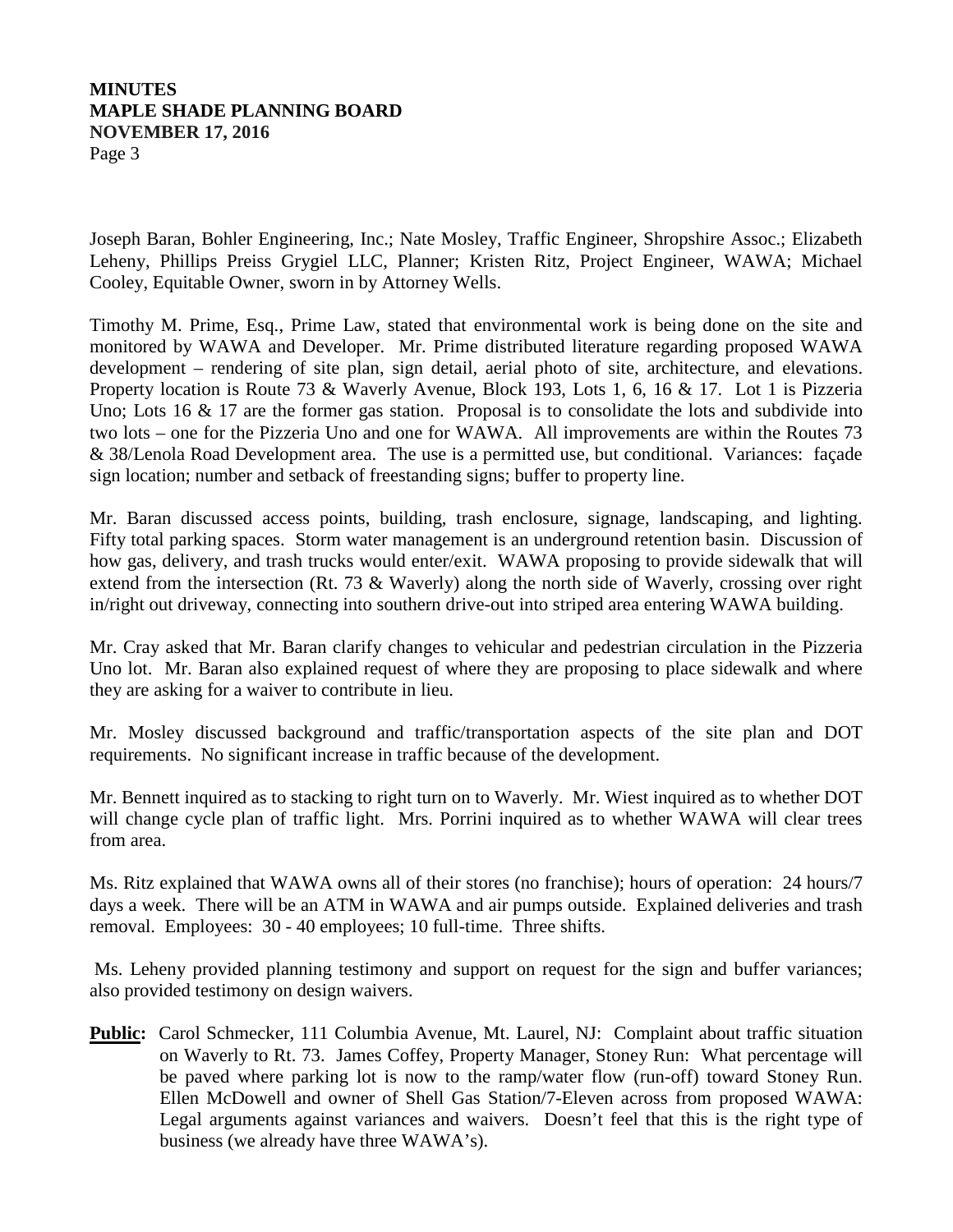# **MINUTES MAPLE SHADE PLANNING BOARD NOVEMBER 17, 2016** Page 4

Motion to close public portion: Porrini/Fletcher. All in favor. Site Plan: Per Mr. Fletcher, everything was covered. Per Mr. Cray, WAWA has agreed to comply with all points in letter dated November 17. Board: None. Motion to Approve: Per Mr. Wells, vote of "Yes" will include all bulk variances and design waivers as well as the proposed plan as presented; all applicable conditions and outstanding items in Engineer's letter are included as a condition of approval. Porrini/Fletcher Roll Call: All approve.

# **Reports:**

### **Solicitor:**

Extension: Resolution 2016PB04 dated 2/24/16: J and J Builders, Inc.; Joseph Angelo SDR400; 315 E. Mill Road (Block 93; Lot 10 & 10.02) (Spruce Ave. intersection); 4 x Lot Residential Subdivision

Motion in Favor: All Approve.

#### **Resolutions:**

2016-PB-17: 600 Rt.38 E. at Lenola Rd (B189.01, L5.01) The Pour House.

Motion to Approve: Fletcher/Porrino Roll Call: All approve.

#### **Eligible to Approve**

Joseph Dugan, Chairman James Fletcher, Deputy Chairman Louis Manchello, Mayor Nelson Wiest, Deputy Mayor Heather Talarico, Member Teresa Porrini, Member Robert Wilt, Member Justin Bennett, Member Angelo Spinelli, Alt. #1, for Louis Wells

**Engineer:** None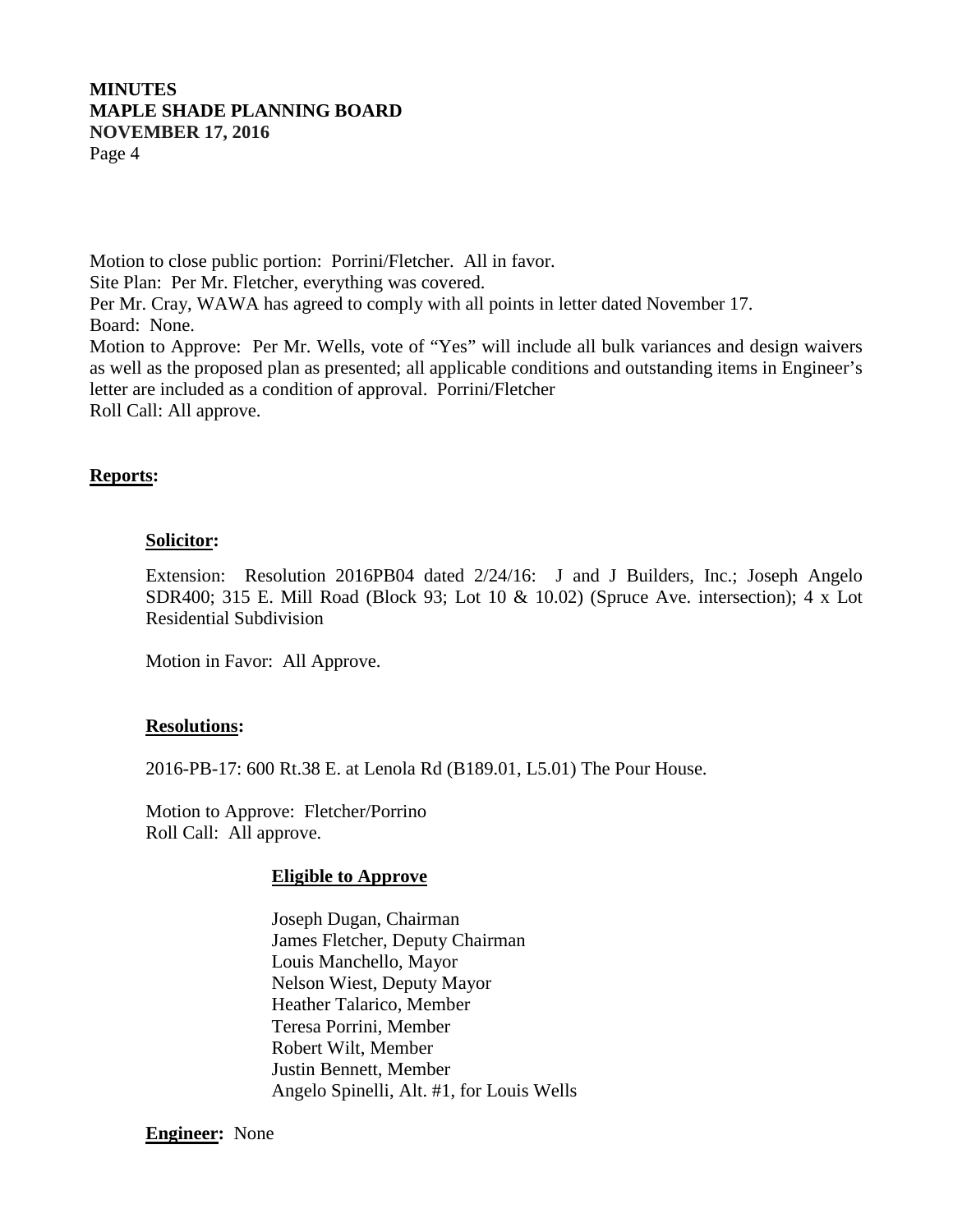# **Community Development:** None

# **Approval of Minutes:**

October 26

Motion to Approve: Bath/Fletcher All approve.

**Correspondence:** None

**Board Comments:** Happy Thanksgiving; Congratulations to re-elected Council Members Wiest, Manchello, and Volpe.

# **Adjournment:**

Motion to Approve: Porrini/Fletcher All approve.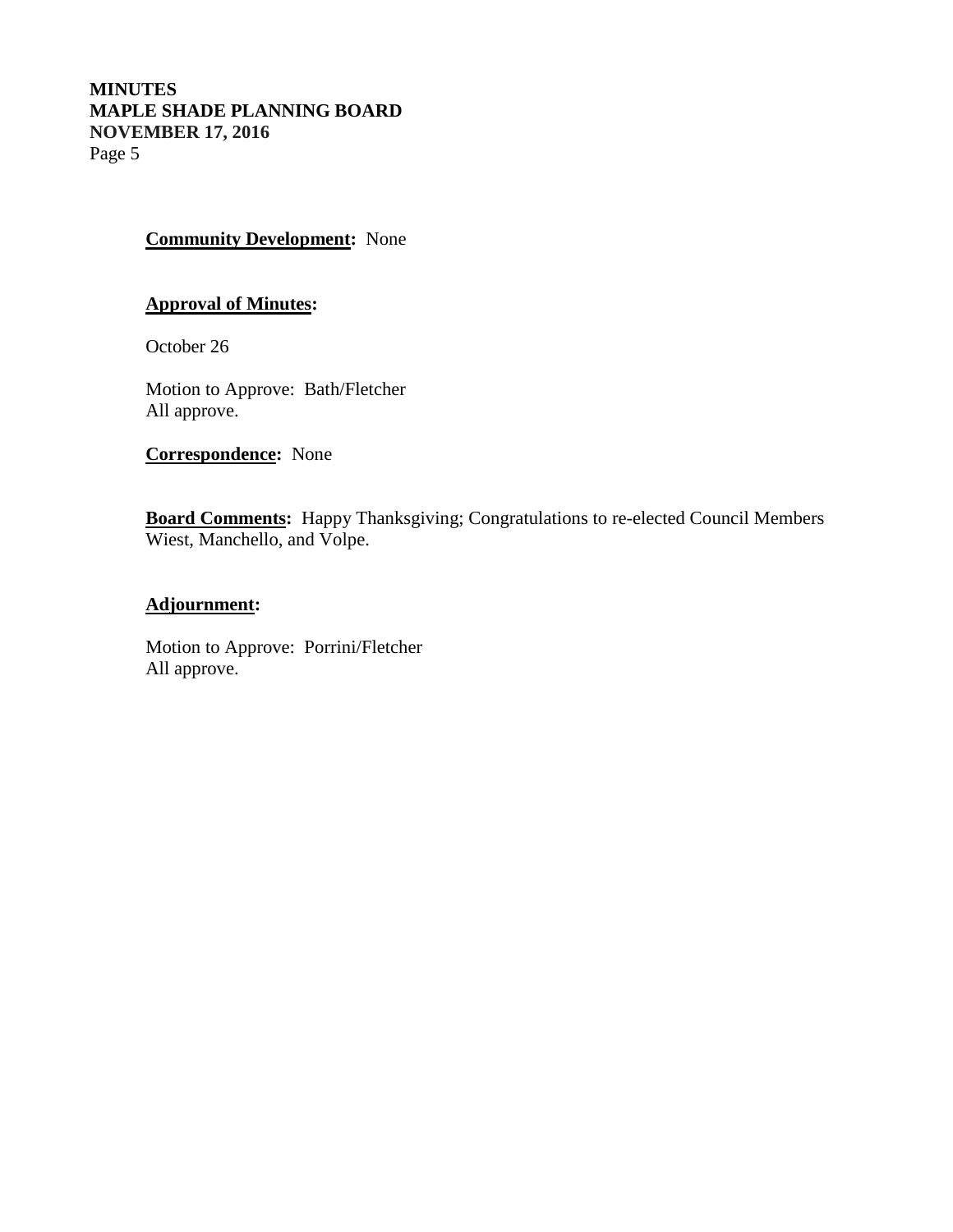# **MINUTES MAPLE SHADE PLANNING BOARD DECEMBER 21, 2016**

The regular meeting of the Planning Board was called to order by Chairman Joseph Dugan.

All rose for the Pledge of Allegiance.

Public notice has been given in accordance with the Public Meetings Act to the Courier Post and Burlington County Times.

# **Roll Call:**

| Present:      | Joseph Dugan, Chairman                                                                                              |
|---------------|---------------------------------------------------------------------------------------------------------------------|
|               | James Fletcher, Deputy Chairman                                                                                     |
|               | Louis Manchello, Mayor                                                                                              |
|               | <b>Nelson Wiest, Deputy Mayor</b>                                                                                   |
|               | Heather Talarico, Member                                                                                            |
|               | Robert Wilt, Member                                                                                                 |
|               | Justin Bennett, Member                                                                                              |
|               | Angelo Spinelli, Alt. #1                                                                                            |
| Absent:       | Teresa Porrini, Member                                                                                              |
|               | Louis Wells, Member                                                                                                 |
|               | Raj Bath, Alt. #2                                                                                                   |
| Also Present: | Steven Boraske, Esq., Solicitor<br>Paul Cray, P.E., PP, CME, Engineer<br>Kevin Rijs, Community Development Director |
|               |                                                                                                                     |

# **New Business:**

**Zone: Downtown Business (DB). Change of Use. 2 N. Forklanding Rd (B63, L8); Urban Promise Ministries Community Development Inc., (SPW512) Existing Use: Vacant Store. Prior: Use Martial Arts Proposed Use: Thrift Store, primarily selling clothing, household items, and furniture.**

Matthew Speh, Director of Social Enterprise, and Ed Londress, Sr. Thrift Store Advisor, sworn in by Attorney Boraske.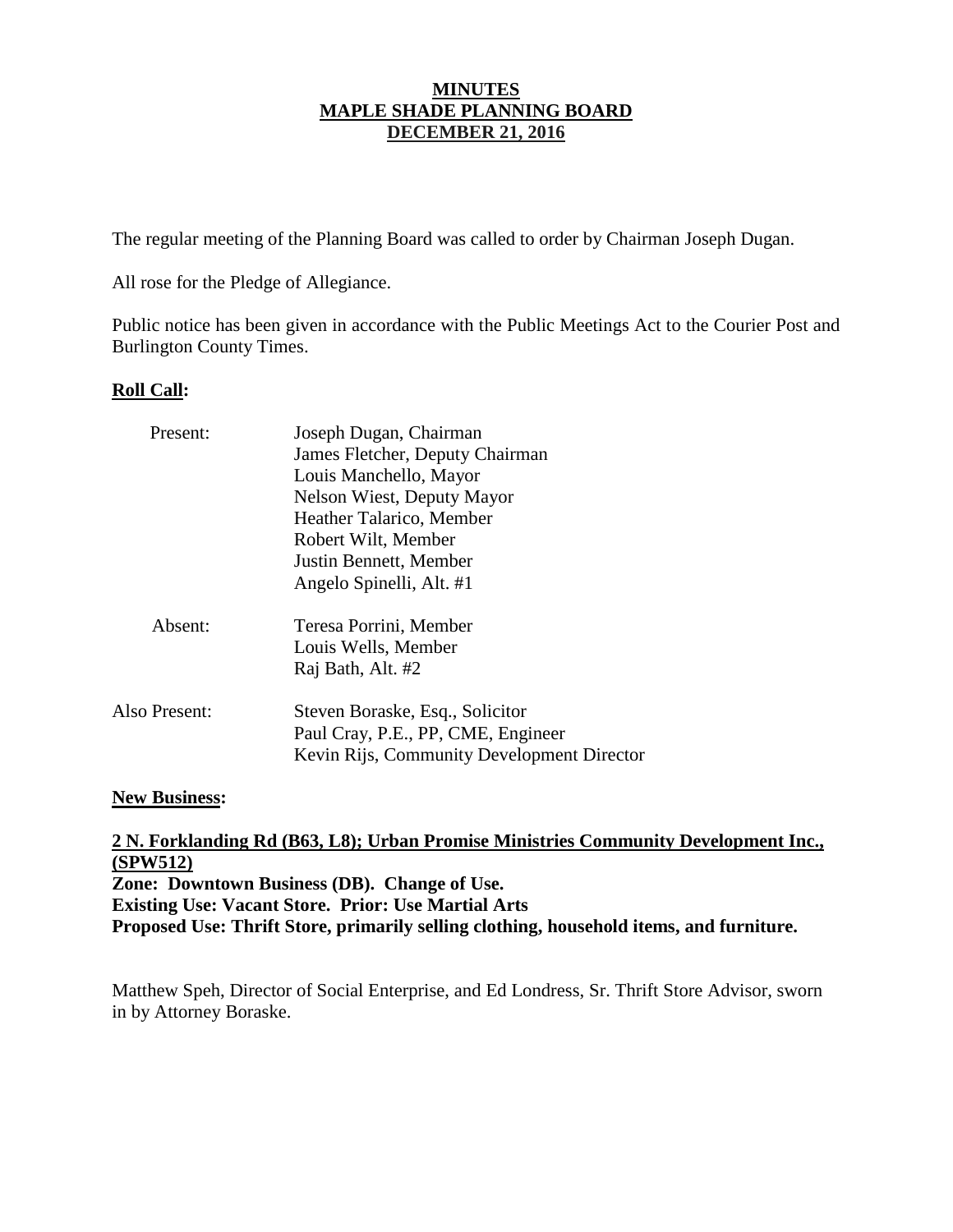# **MINUTES** MAPLE SHADE PLANNING BOARD DECEMBER 21, 2016 Page 2

**Mr. Speh:** They represent UrbanPromise Missionaries which is located on the border of Pennsauken and Camden. Operate two schools, after-school programs, summer camps, experiential learning, job training, etc. that challenge youth to develop and realize their potential and equip Camden's children and young adults with skills necessary for academic achievement, life management, spiritual growth, and Christian leadership. Focus of the thrift shop is to generate funding for the organization. Will be employing a few people; however, is largely volunteer. This is their first thrift store. Support comes from 4,500 individual donors, including over 900 local churches, and 70 companies and foundations. Intention is to sell primarily gentlyused clothing, household items, and small furniture items. Not proposing any material renovations.

**Mr. Londres:** Began with a brief history of his background. Hours of operation: 9 AM – 8 PM. Occupancy: 25 customers would be good. Staff: Four paid, including Manager. On work days, there may be as many as 15 volunteers. Signage: No proposed changes; logo and UrbanPromise Thrift Store. Signs will be on corner door and North Forklanding Road. Dumpsters: Gaetano's has a 6 cu. yd. dumpster; they are proposing two 3 cu. yd. dumpsters on wheels put behind Gaetano's dumpster. These two dumpsters are for trash only; there will be no containers for collection of goods. There will be signage saying "Do Not Leave Merchandise Here." Thrift store will be open daily, and they do not anticipate any problems. Deliveries will be made in the back. They are concentrating on clothing and household items; very little furniture.

Jim Foran, Construction Official, identified three areas that need to be addressed. (1) Stores has two shared walls (one on Forklanding and one on Main Street); Mr. Foran wants to know the construction of the two walls. (2) There is not a fire alarm system; there is security, there are smoke detectors (will be replaced), a siren, tabs on all doors. Bianco Security will be updating system. (3) CO required.

They would like to gain access before obtaining CO to set up prior to operation. Chairman Dugan did not see a problem with this request.

Mr. Fletcher reported that they did a great job covering all points discussed at Site Plan. Question as to how many days per week store will be open. Answer: seven.

Public: None

Motion to close public portion: Fletcher/Manchello

Board: Questions from Mr. Wiest: Where does product come from? Answer: Donations of clothing, shelf items, household, and furniture from the public. Question: Why two dumpsters? 3 cu. yd. dumpsters are on wheels and can easily be moved.

Mr. Cray suggested that approval not show that Planning Board is giving permission to park delivery truck in Municipal Lot overnight; would be decision of Council. Motion to Approve: Talarico/Bennett Roll Call: All approve.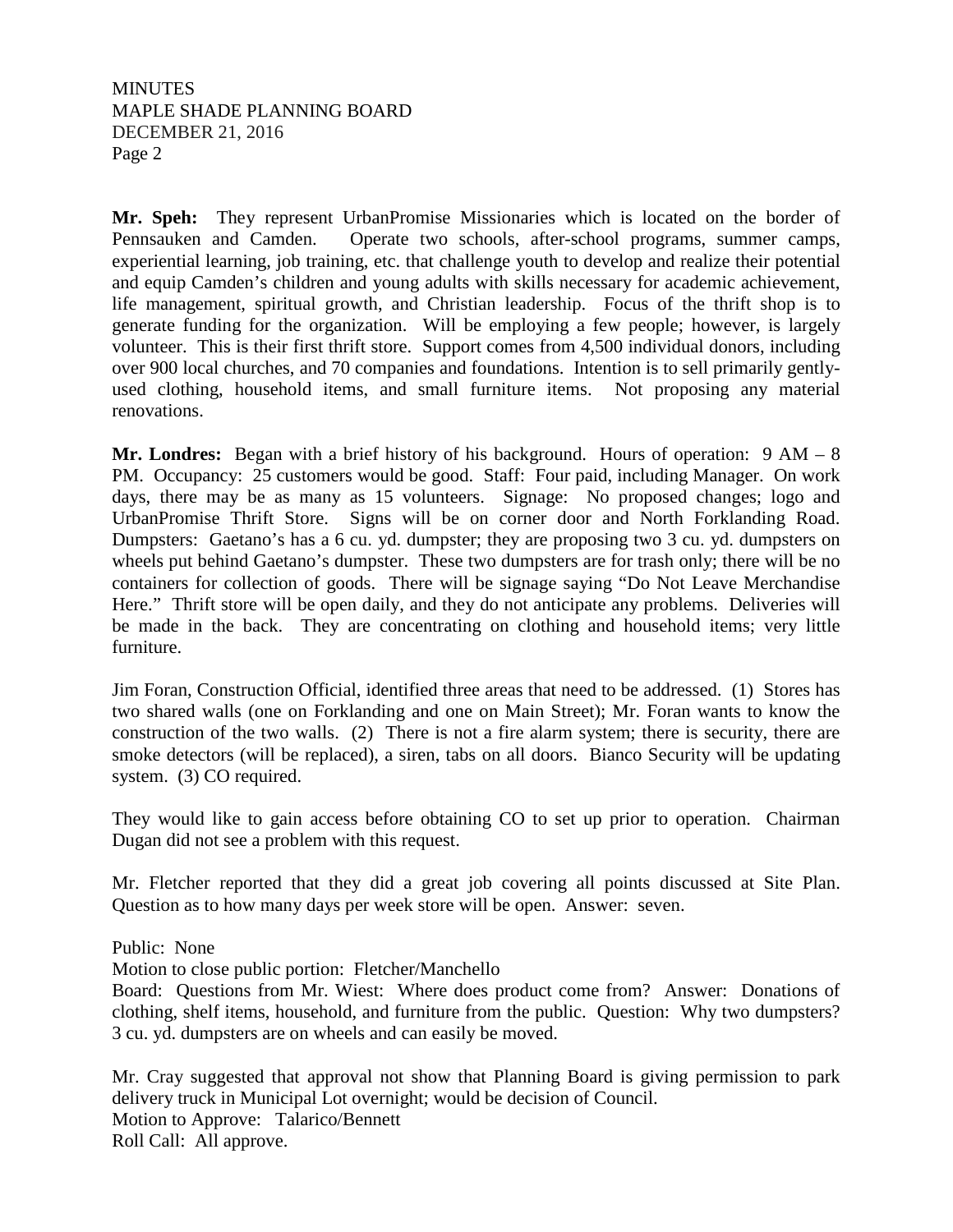**MINUTES** MAPLE SHADE PLANNING BOARD DECEMBER 21, 2016 Page 3

# **6-8 E Main St. (B90.01, L3); Izabela Adams, South Jersey Music Academy & The Voice Studios (SPW513)**

Zone: Downtown Business (DB). Change of use to expand music school to 2<sup>nd</sup> level. **Existing Use: Ground Floor, Music School: 2 nd level, Residential Apartment.** Proposed Use: Music School ground floor and 2<sup>nd</sup> level.

Izabela Adams, 6 East Main Street, and Horace MacAdams, 500 East Main Street, sworn in by Attorney Boraske.

**Ms. Adams:** Needs additional space;  $2<sup>nd</sup>$  level has four rooms. The plan is to make one of the rooms a recording studio. Currently, including herself, there are five teachers. She also teaches via skype.

Site Plan: Per Mr. Cray they did not go to Site Plan Advisory Board. Was a permitted use; same business/ moving location.

Public: None. Motion to Approve: Bennett/Fletcher Roll Call: All approve.

# **Reports:**

**Engineer:** None

**Community Development:** None

**Solicitor:** None

**Approval of Minutes :** November 17

Motion to Approve: Wiest/Fletcher All Approve.

**Resolutions :** 2016-PB-18: 461 Rt. 38 W. Shop#2. (B144, L18) Narendra Patel SPW509 2016-PB-19: Route 73 S. & Waverly (B193, Lots 1, 6, 16 & 17) Made for the Shade LLC, SDSR#200 2016-PB-20:1000 & 2000 Lenola Rd. (B189, L4.05 & 4.06) C & N Commercial Real Estate SPW510 2016-PB-21: 10 Willow Road - Framers Plaza Shop #4 (B189.02, L3) UBreakIfix; SPW511